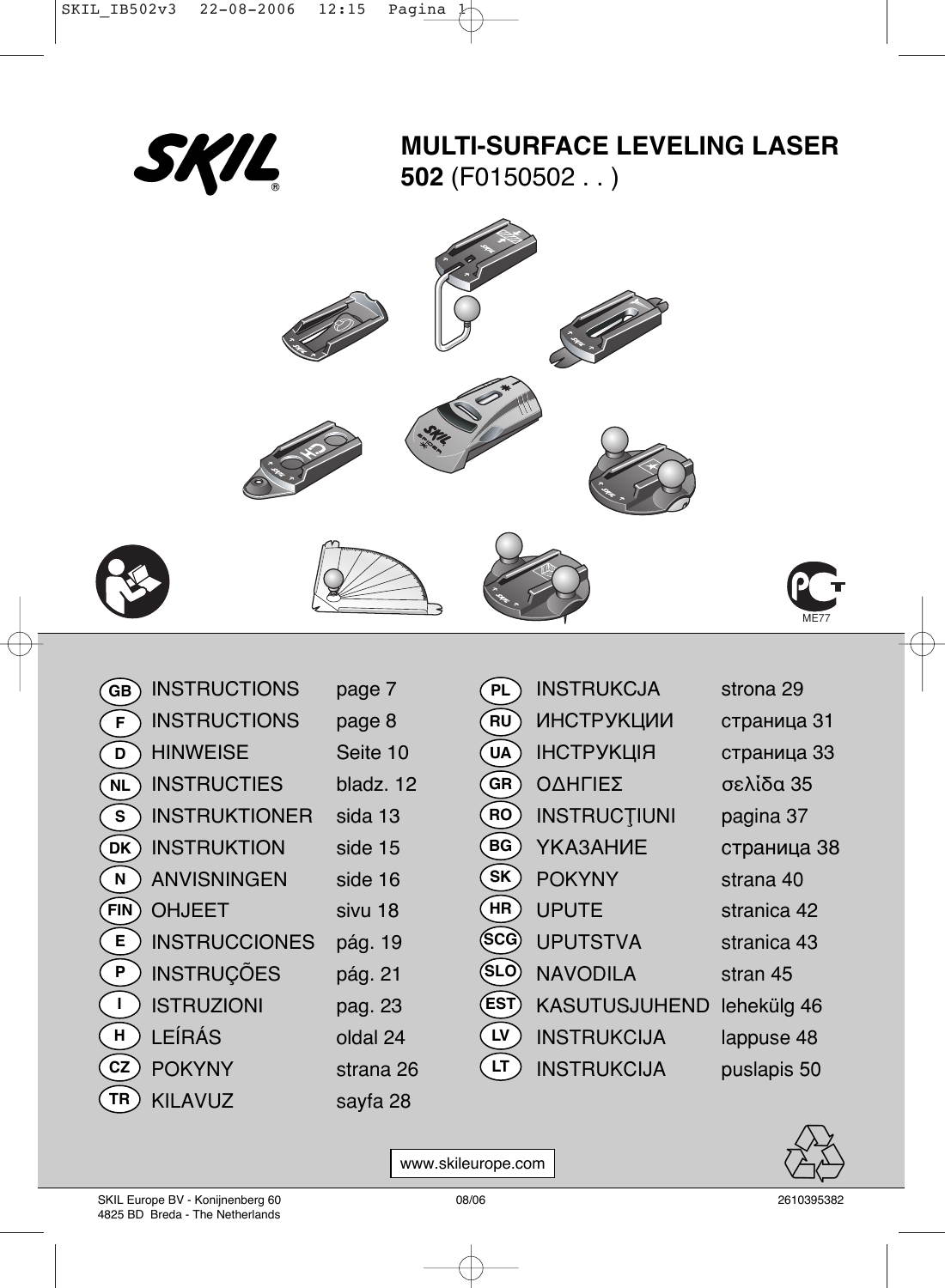

2

 $\overline{\oplus}$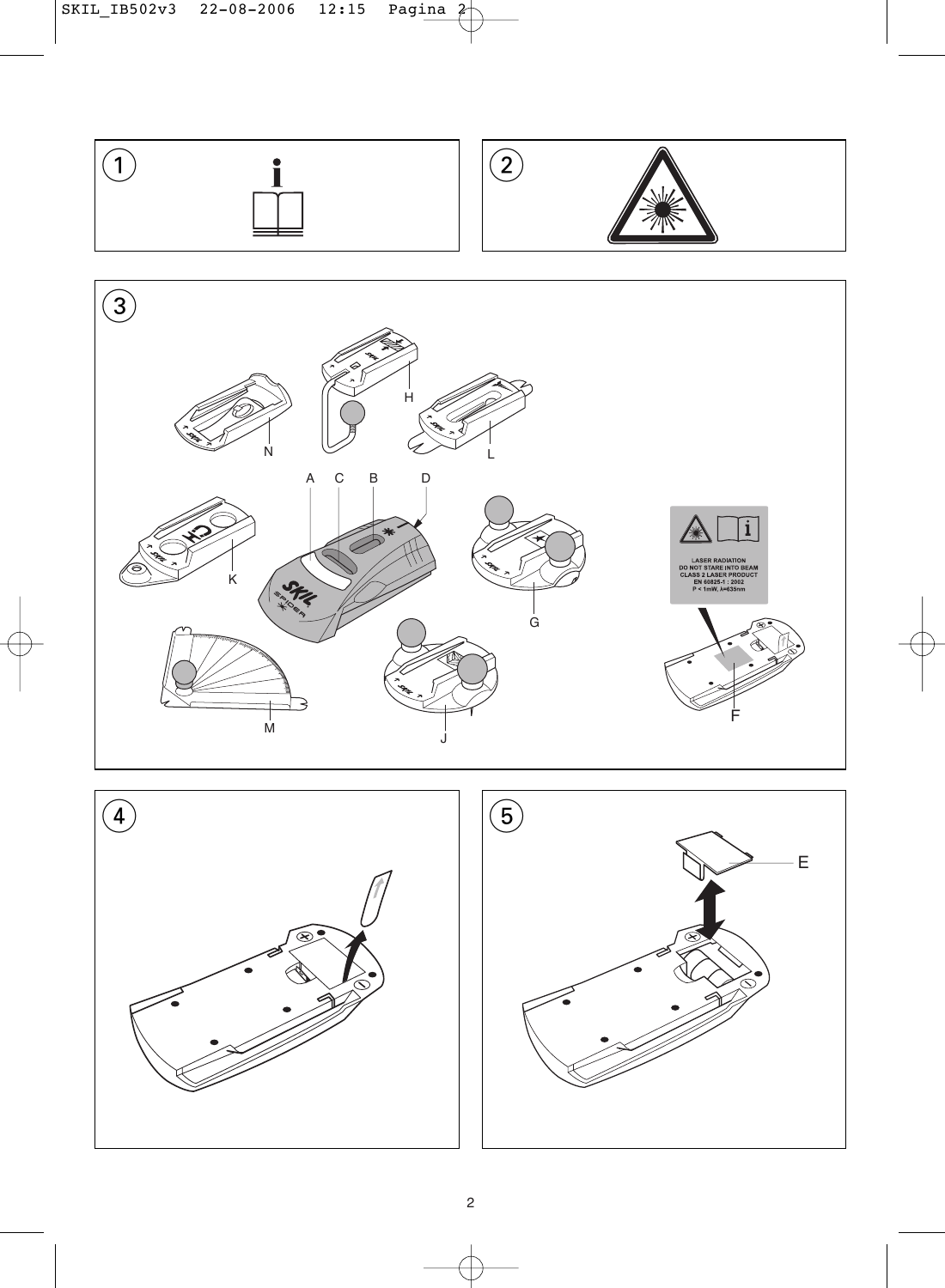

 $\oplus$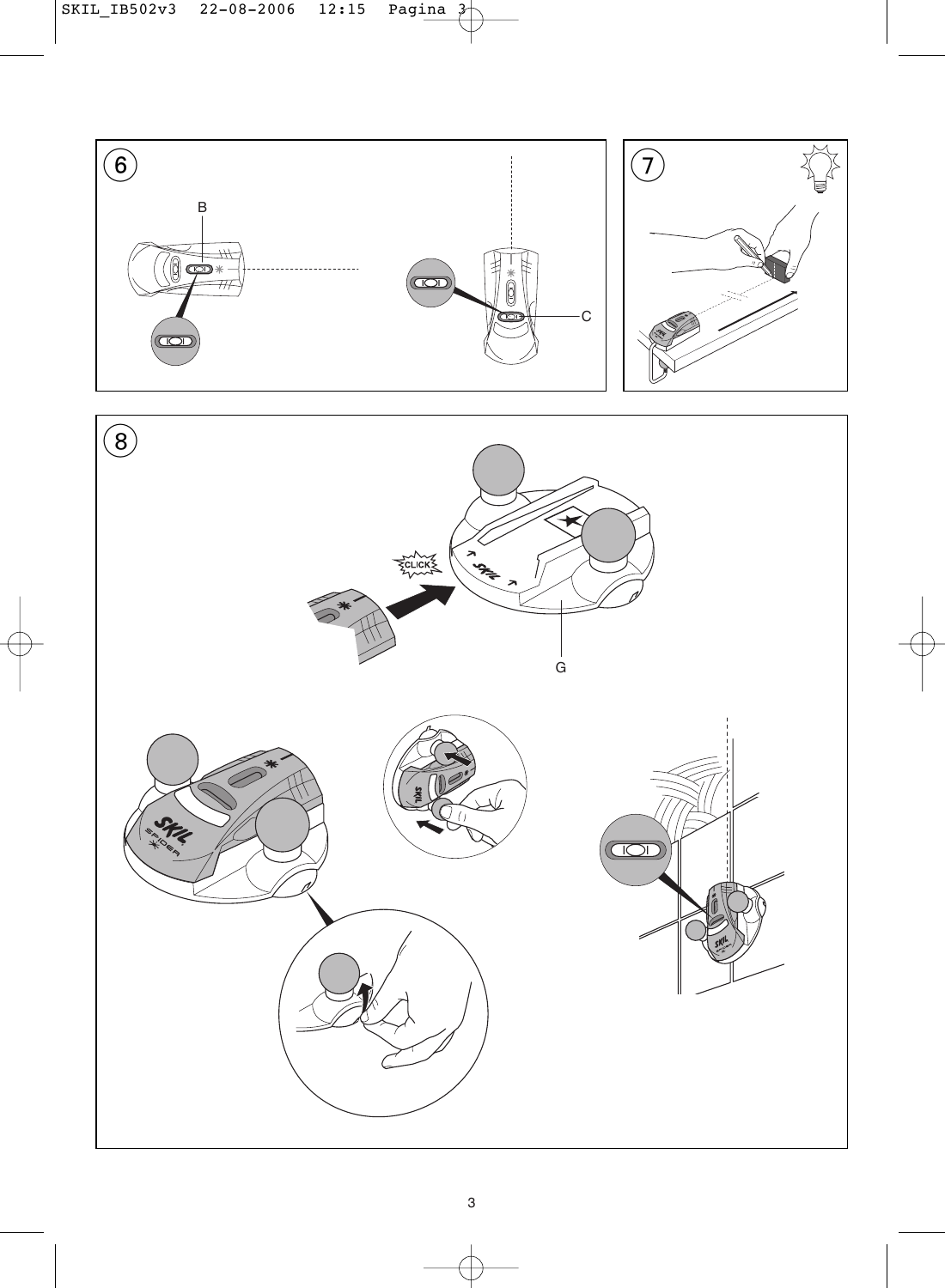

 $\oplus$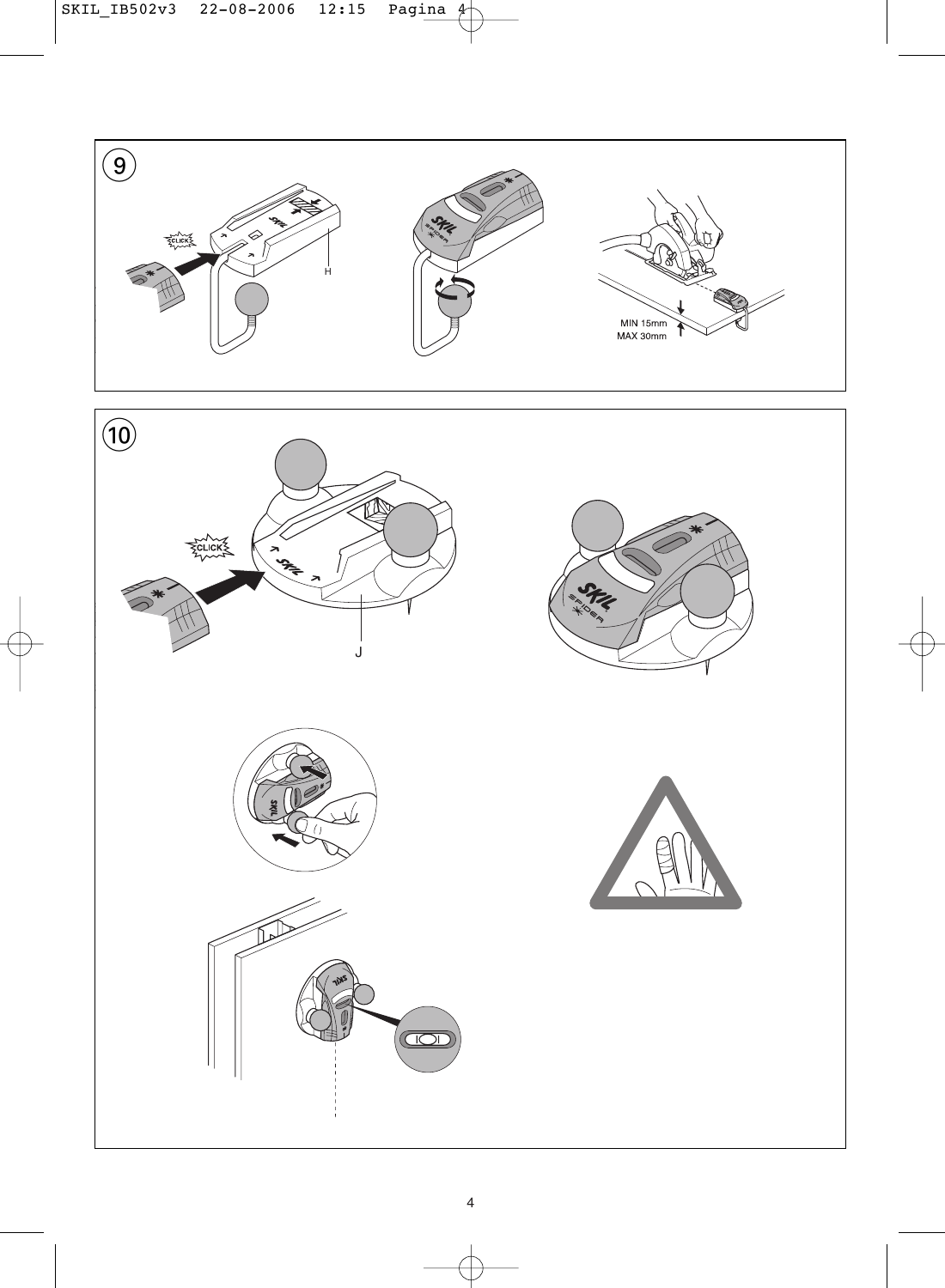

 $\color{red} \bigoplus$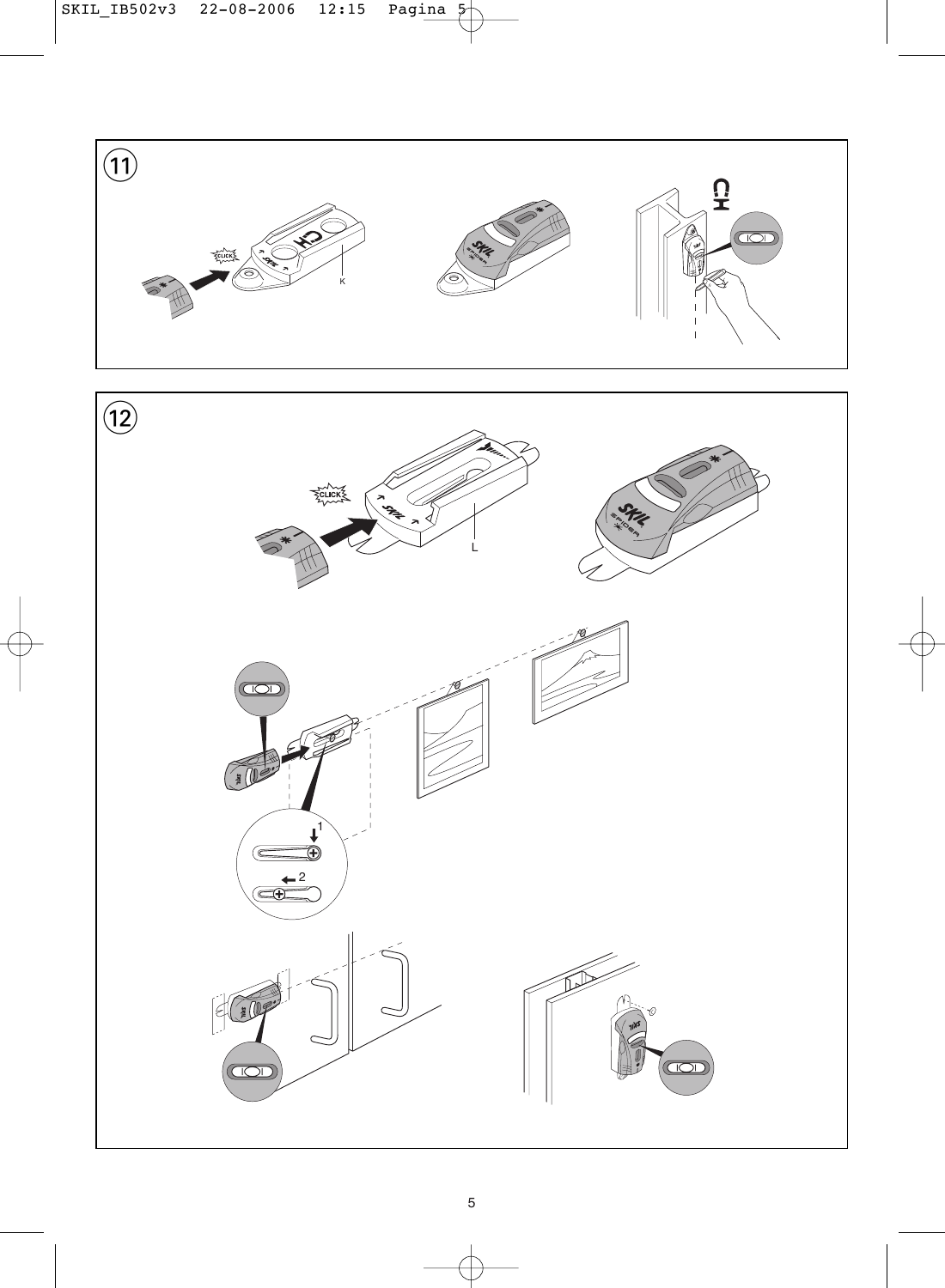

 $\color{red} \bigoplus$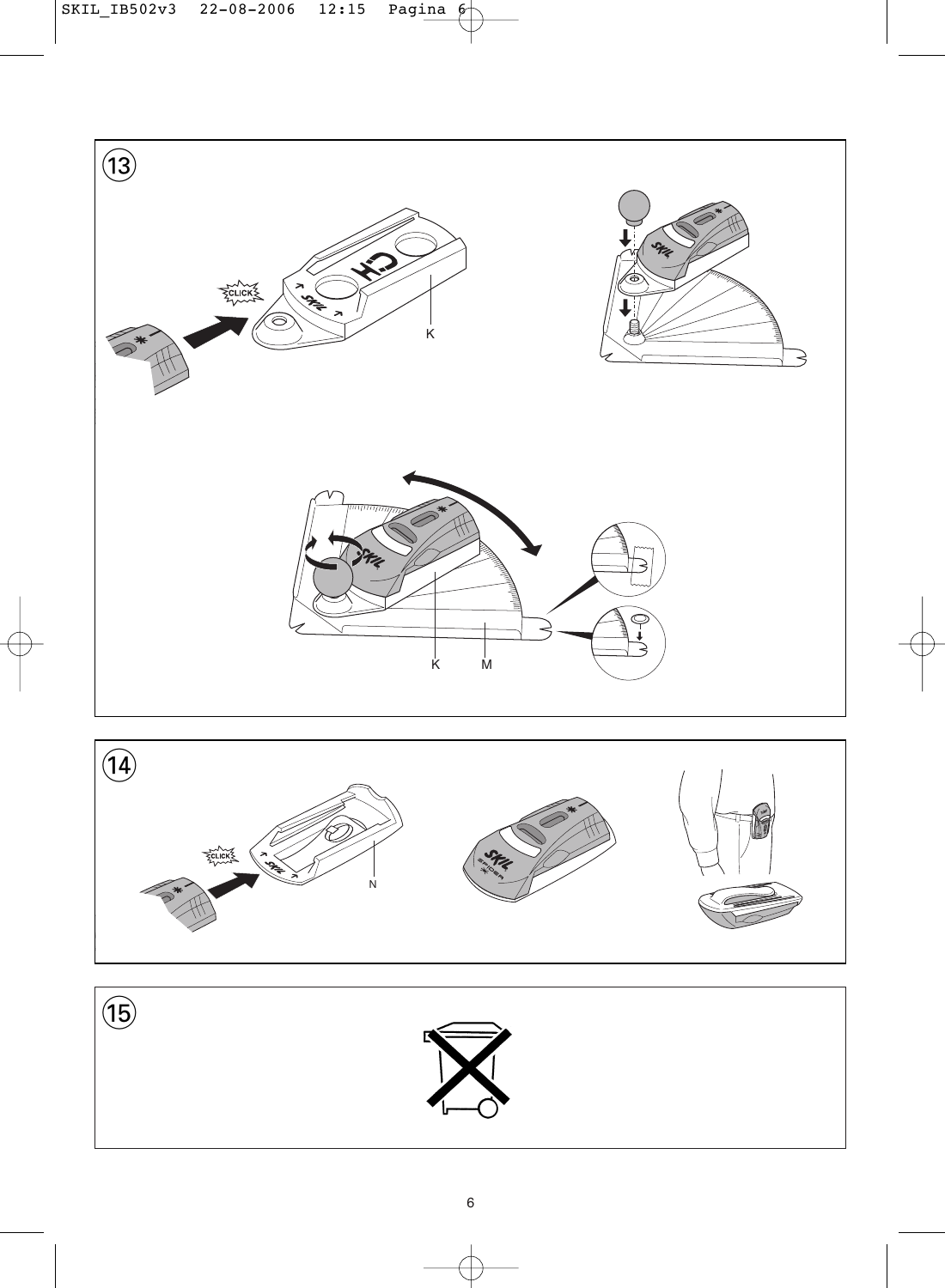![](_page_6_Picture_1.jpeg)

### **Multi-surface leveling laser 502 INTRODUCTION**

- This tool is intended for aligning objects and/or marking desired cutting lines by means of a straight laser line projection; with the accessories supplied the tool can be used on a variety of surfaces
- Carefully read this instruction manual as well as the warning label on the tool, before you use the tool  $(i)$
- **Pay special attention to the safety instructions and warnings; failure to follow these may result in serious (eye) injury**
- Before using the tool for the first time, paste the supplied sticker in your national language over the English text of warning label  $F(3)$
- Save this instruction manual for future reference

#### **TECHNICAL SPECIFICATIONS**

| Laser type            | 635 nm                              |
|-----------------------|-------------------------------------|
| Laser class           | 2                                   |
| Maximum power output  | 1 mW                                |
| Power supply          | 3 x AG13 button cell battery        |
| Operating temperature | -10 $^{\circ}$ C to 40 $^{\circ}$ C |
| Storage temperature   | -20 $^{\circ}$ C to 60 $^{\circ}$ C |
| Weight                | $0.05$ ka                           |
| Accuracy              | deviation of $+/-$ 10 mm at         |
|                       | 5 metres' distance                  |

#### **SAFETY**

- **Do not look into the laser beam (laser radiation)** 2
- **Do not point the laser beam at persons or animals** Do not place the tool in a position that may cause
- anyone to look into the laser beam intentionally or unintentionally • Do not use any magnifying optical tools (such as
- magnifying glasses, telescopes, or binoculars) to view the laser beam
- Do not remove or damage the warning label on the tool
- Do not operate the tool in the presence of flammable liquids, gases or dust
- Do not operate the tool with children around
- This tool should not be used by people under the age of 16 years
- Do not use the tool for any purpose other than those mentioned in this instruction manual
- Only use the original accessories which are intended for this tool
- **Always switch off the tool when not in use**

### **TOOL ELEMENTS 3**

- **A** On/off switch
- **B** Bubble level for horizontal lines
- **C** Bubble level for vertical lines
- **D** Laser light opening
- **E** Battery compartment cover
- **F** Warning label
- **G** Suction accessory
- **H** Clamp accessory
- **J** Pin accessory
- **K** Magnet accessory
- **L** Screw accessory
- **M** Pivot accessory
- **N** Belt clip accessory

#### **USE**

- On/off
	- before first use, remove protective insert as illustrated  $\widehat{4}$
	- switch on/off the tool by pushing switch A
	- **! do not look into the laser beam**
	- **! do not point the laser beam at persons or animals**
	- **! always switch off the tool after use**
- Changing batteries  $(5)$ 
	- **! ensure that the tool is switched off**
	- remove cover E
	- insert 3 x AG13 button cell battery (pay attention to correct polarisation)
	- mount cover E
	- always remove the batteries from the tool, if the tool is not used for a long period
	- always replace the complete set of batteries
- Operating the tool  $\circledcirc$ 
	- when projecting a horizontal line, ensure that the bubble in level B is centered
	- when projecting a vertical line, ensure that the bubble in level C is centered
	- make measurements using the projected line as reference
	- when projecting a laser line at a longer distance, you may increase its visibility by placing an object at the end of the desired distance  $(\bar{\tau})$
- Suction accessory  $G$   $(8)$ 
	- For projecting lines on smooth surfaces
	- slide tool on accessory G
	- place accessory G onto surface
	- level the tool (ensure that the bubble in the relevant level is centered)
	- push 2 knobs
	- use projected line as reference
- Clamp accessory  $H$   $(9)$
- For projecting lines on board materials (thickness 15 30 mm)
- slide tool on accessory H
- fasten accessory H onto board by turning knob clockwise
- use projected line as reference
- $\bullet$  Pin accessory  $J(0)$

For projecting lines on plasterboard, soft wood, and other soft materials

- slide tool on accessory J
- place accessory J onto surface
- level the tool (ensure that the bubble in the relevant level is centered)
- push 2 knobs

7

- use projected line as reference
- **! be aware of the sharp pins**
- $\bullet$  Magnet accessory  $K$   $\Omega$ 
	- For projecting lines on any ferrous metal surface or profile
	- slide tool on accessory K
	- place accessory K onto surface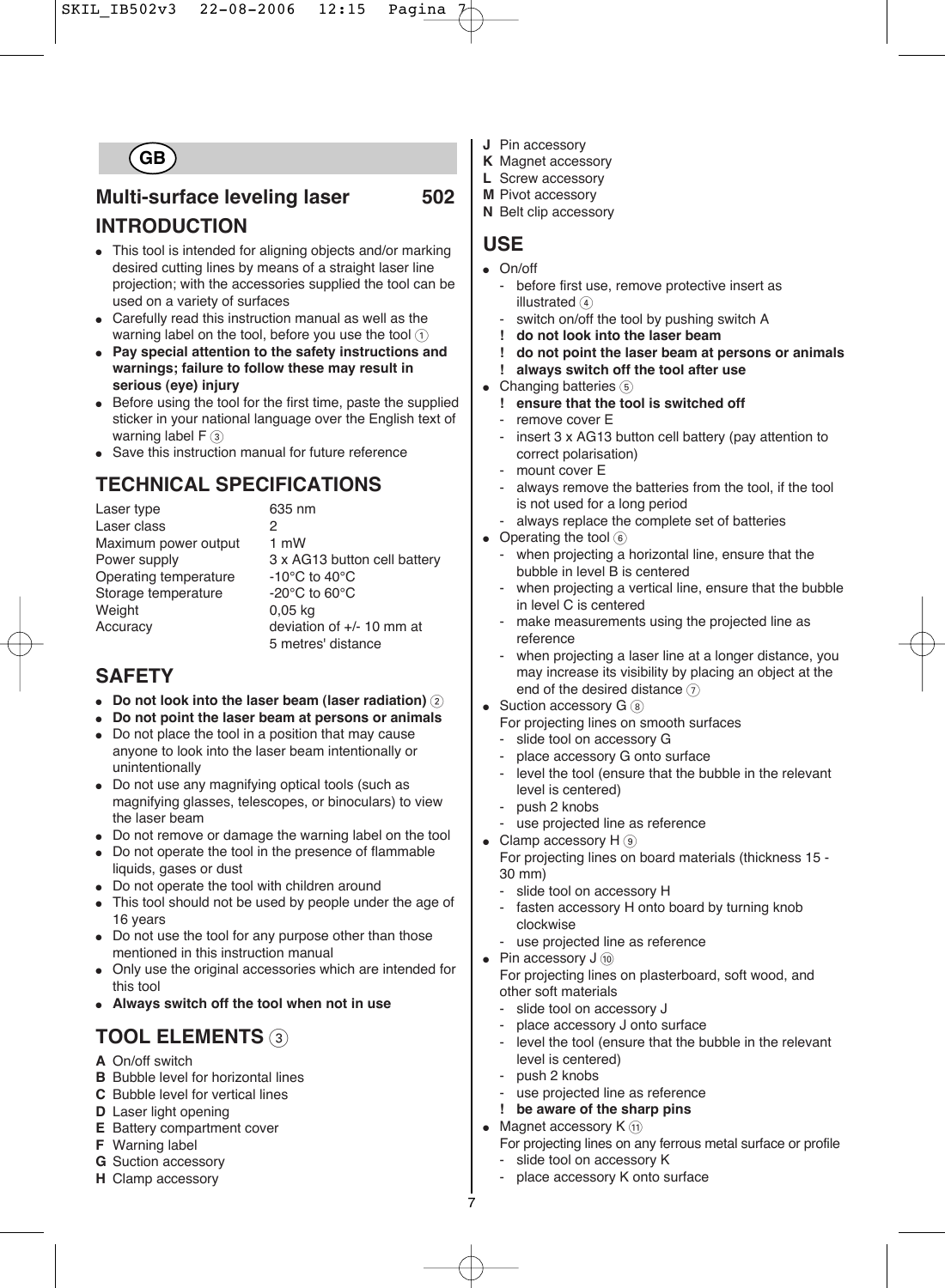- level the tool (ensure that the bubble in the relevant level is centered)
- use projected line as reference
- Screw accessory L (12)

For projecting lines at the same level as already mounted screw

- place accessory L over already mounted screw
- slide accessory L to the left/right, so that screw ends up firmly in tapered end of peg
- slide tool on accessory L
- level the tool (ensure that the bubble in the relevant level is centered)
- use projected line as reference for mounting other screw(s)

Screw accessory L can also be used in combination with tape or drawing-pins

 $\bullet$  Pivot accessory M $(3)$ 

For projecting lines at an angle (for rough indication only)

- remove knob by turning it counter-clockwise
- slide tool on magnet accessory K
- fasten magnet accessory K on accessory M by turning knob clockwise
- move tool over graduated arc by loosening/fastening knob

Pivot accessory M can also be used in combination with tape or drawing-pins

 $\bullet$  Belt clip accessory N  $(A)$ For easy and convenient storage

#### **MAINTENANCE**

- Do not expose the tool to continuous vibration or extremely hot or cold temperatures
- Always store the tool indoors in its protective carton/case
- Always keep the tool free of dust, moisture and direct sunlight
- Clean the tool with a damp cloth and mild soap **! always remove the batteries before cleaning the lens**
- Do not disassemble or modify the tool in any way
- Do not attempt to change any part of the laser lens

#### **GUARANTEE / ENVIRONMENT**

- This Skil product is guaranteed in accordance with statutory/country-specific regulations; damage due to normal wear and tear, overload or improper handling will be excluded from the guarantee
- In case of a complaint, send the tool undismantled together with proof of purchase to your dealer or the nearest Skil service-station (addresses as well as the service diagram of the tool are listed on www.skileurope.com)
- **Do not dispose of electric tools, batteries, accessories and packaging together with household waste material** (only for EU countries)
	- in observance of European Directive 2002/96/EC on waste of electric and electronic equipment and its implementation in accordance with national law, electric tools that have reached the end of their life must be collected separately and returned to an environmentally compatible recycling facility
	- symbol (is) will remind you of this when the need for disposing occurs

**F**

#### **Niveau laser toutes surfaces 502 INTRODUCTION**

- Cet outil est conçu pour aligner des objets et/ou marquer des lignes de coupe par projection d'un faisceau laser; les accessoires fournis permettent de l'utiliser sur les surfaces les plus diverses
- Lisez soigneusement ce mode d'emploi ainsi que l'étiquette d'avertissement située sur l'outil avant d'utiliser l'outil 1
- Prêtez attention aux consignes de sécurité et aux **avertissements; sinon, vous risquez d'endommager gravement vos yeux**
- Avant d'utiliser cet outil pour la première fois, collez l'autocollant fourni dans votre langue sur le texte anglais de l'étiquette d'avertissement F 3
- Conservez ce mode d'emploi pour vous y reporter à l'avenir

#### **SPECIFICATIONS TECHNIQUES**

Type de laser 635 nm Catégorie de laser 2 Puissance de sortie maximale 1 mW<br>Alimentation 3 piles Température en fonctionnement -10°C à 40°C Température d'entreposage -20°C à 60°C<br>Poids 0.05 kg Exactitude déviation de +/- 10 mm

3 piles plates AG13  $0.05$  kg à une distance de 5 mètres

#### **SECURITE**

8

- **Ne projetez pas le rayon laser dans vos yeux (rayonnement laser)** 2
- Ne dirigez pas le rayon laser vers des personnes ou **des animaux**
- Ne placez pas cet outil dans une position où le rayon laser pourrait atteindre l'œil d'une personne, volontairement ou non
- N'utilisez pas d'outils optiques grossissants (loupes, télescopes ou jumelles) pour voir le rayon laser
- Veillez à ne pas enlever l'étiquette d'avertissement de l'outil ni à l'endommager
- N'utilisez pas cet outil en la présence de liquides inflammables, de gaz ou de poussière
- N'utilisez pas cet outil en la présence d'enfants
- Cet outil ne doit pas être utilisé par des personnes de moins de 16 ans
- N'utilisez pas cet outil dans un but autre que ceux mentionnés dans ce mode d'emploi
- Utilisez seulement les accessoires d'origine prévus pour cet outil
- **Mettez toujours l'outil hors tension lorsqu'il n'est pas utilisé**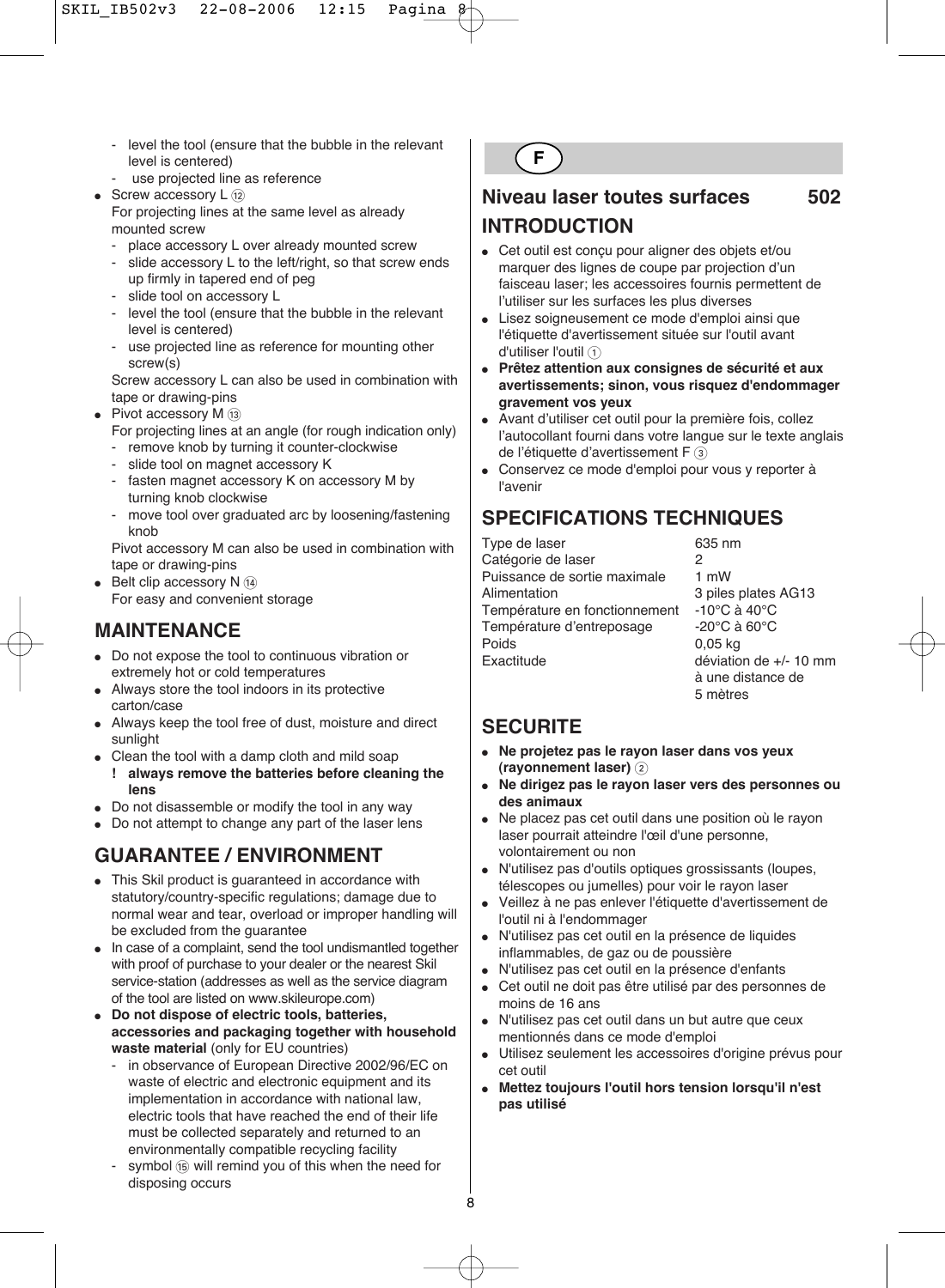#### **ELEMENTS DE L'OUTIL** 3

- **A** Interrupteur marche/arrêt
- **B** Niveau à bulle pour lignes horizontales
- **C** Niveau à bulle pour lignes verticales
- **D** Ouverture pour faisceau laser
- **E** Couvercle du compartiment des batteries
- **F** Étiquette d'avertissement
- **G** Support à ventouses
- **H** Support à griffe
- **J** Support à pointes
- **K** Support magnétique
- **L** Support à vis
- **M** Support à pivot
- **N** Attache de ceinture

### **UTILISATION**

- Marche/arrêt
	- avant la première utilisation, retirez la languette de protection (4)
	- mettez l'outil en marche/arrêt en poussant le bouton A
	- **! ne projetez pas le rayon laser dans vos yeux**
	- **! ne dirigez pas le rayon laser vers des personnes ou des animaux**
	- **! mettez toujours l'outil hors tension après utilisation**
- Remplacement des piles 5
- **! veillez à ce que l'outil soit hors tension**
- retirez le couvercle E
- insérez 3 piles plates AG13 (respectez les polarités)
- replacez le couvercle E
- si vous n'utilisez pas l'outil pendant une longue période, retirez toujours les piles
- remplacez toujours la totalité des piles en même temps
- $\bullet$  Utilisation de l'outil  $\circledcirc$ 
	- lors d'une projection horizontale, vérifiez que la bulle du niveau B est centrée.
	- lors d'une projection verticale, vérifiez que la bulle du niveau C est centrée
	- prenez des mesures en utilisant la ligne projetée comme référence
	- lors de la projection du faisceau laser sur une distance importante, vous pouvez augmenter sa visibilité en plaçant un objet au bout de la distance désirée (7)
- Support à ventouses  $G$   $(8)$ 
	- Permet de projeter le faisceau sur des surfaces lisses
	- faites coulisser l'outil sur l'accessoire G
	- placez l'accessoire G sur la surface
	- mettez l'outil à niveau (la bulle doit être centrée)
	- appuyez sur 2 boutons
	- utilisez la ligne projetée comme référence
- Support à griffe  $H(\overline{9})$ 
	- Permet de projeter le faisceau sur des panneaux (épaisseur 15-30 mm)
	- faites coulisser l'outil sur l'accessoire H
	- fixez l'accessoire H sur le panneau en tournant le bouton dans le sens des aiguilles d'une montre
	- utilisez la ligne projetée comme référence

Support à pointes  $J(0)$ 

Permet de projeter le faisceau sur des panneaux de plâtre, de bois tendre ou autres matériaux tendres

- faites coulisser l'outil sur l'accessoire J
- placez l'accessoire J sur la surface
- mettez l'outil à niveau (la bulle doit être centrée)
- appuyez sur 2 boutons
- utilisez la ligne projetée comme référence
- **! attention à ne pas vous blesser avec les pointes**
- $\bullet$  Support magnétique K $\mathfrak{m}$ 
	- Permet de projeter le faisceau sur toute surface ou tout profil ferreux
	- faites coulisser l'outil sur l'accessoire K
	- placez l'accessoire K sur la surface
	- mettez l'outil à niveau (la bulle doit être centrée)
	- utilisez la ligne projetée comme référence
- Support à vis  $L(12)$ 
	- Permet de projeter le faisceau au même niveau qu'une vis déjà en place
	- placez le support L au-dessus de la vis déjà en place
	- faites-le coulisser vers la gauche/droite afin que la vis soit fermement insérée à l'extrémité
	- faites coulisser l'outil sur l'accessoire L
	- mettez l'outil à niveau (la bulle doit être centrée)
	- utilisez la ligne projetée comme référence pour la ou les autres vis
	- Le support à vis L peut également s'utiliser conjointement à du ruban adhésif ou des punaises
- Support à pivot M  $(3)$ Permet de projeter le faisceau selon un certain angle (pour indication sommaire uniquement)
	- retirez le bouton en le faisant tourner dans le sens inverses des aiguilles d'une montre
	- faites coulisser l'outil sur le support magnétique K
	- fixez le support magnétique K sur l'accessoire M en faisant tourner le bouton dans le sens des aiguilles d'une montre
	- faites pivoter l'outil le long de l'arc gradué en desserrant/resserrant le bouton
	- Le support à pivot M peut également s'utiliser avec du ruban adhésif ou des punaises
- Fixation pour ceinture  $N$   $(14)$ Pour avoir l'outil toujours à portée de main

#### **ENTRETIEN**

9

- N'exposez pas cet outil à des vibrations continues ni à des extrêmes de température
- Rangez toujours cet outil à l'intérieur dans son carton/sa mallette de protection
- Protégez l'outil de la poussière, de l'humidité et de la lumière directe du soleil
- Nettoyez l'outil à l'aide d'un tissu humide et d'un détergent doux
- **! retirez toujours les piles avant de nettoyer l'objectif**
- Ne démontez pas cet outil et ne le modifiez d'aucune façon
- N'essayez pas de modifier des parties de l'objectif du laser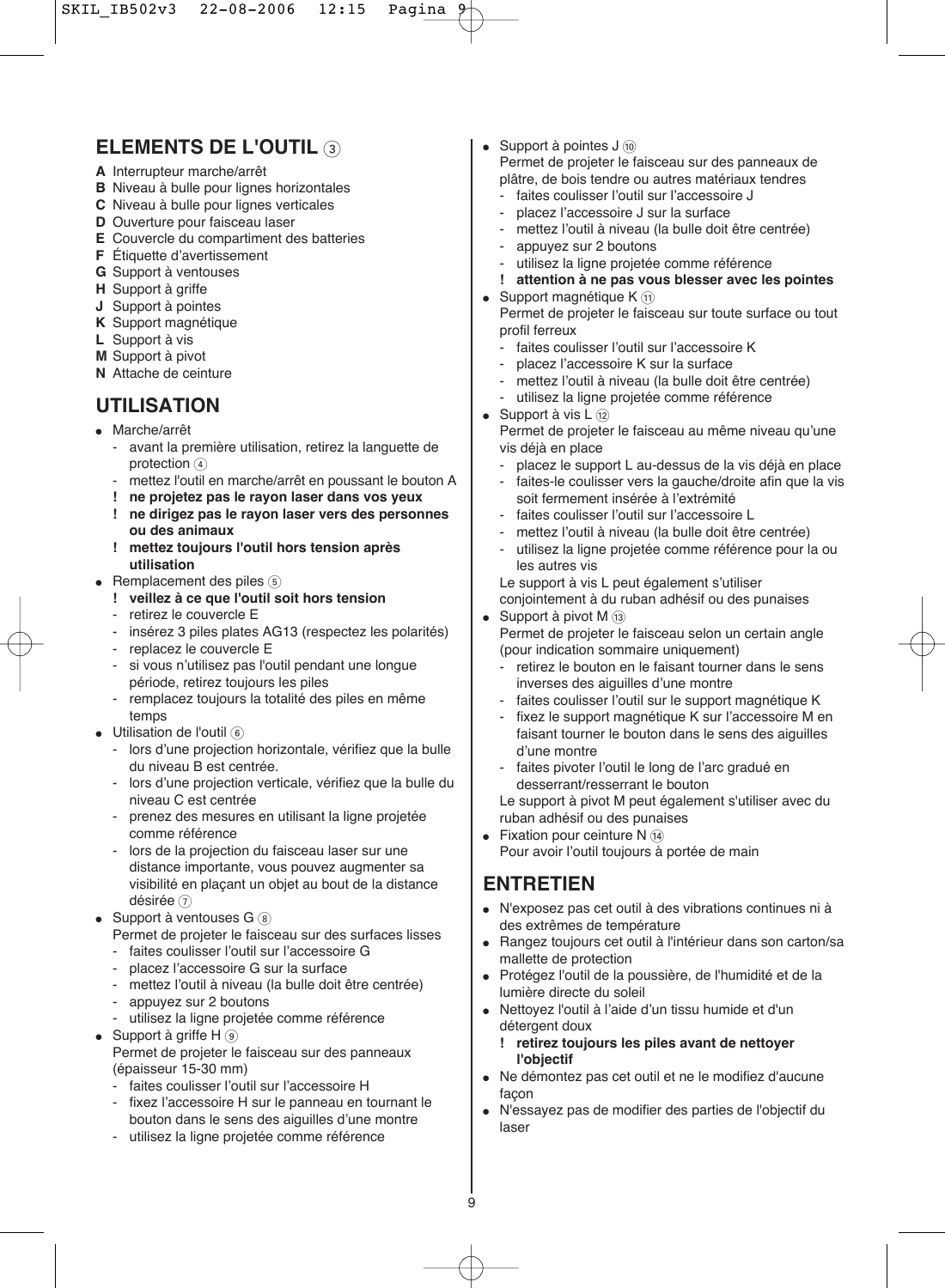#### **GARANTIE /ENVIRONNEMENT**

- Ce produit Skil est garanti conforme aux règlements statutaires/nationaux; les dommages dus à une usure normale, à un chargement excessif ou à une mauvaise utilisation seront exclus de la garantie
- En cas de réclamation, envoyez l'outil non démonté avec votre preuve d'achat au revendeur ou au centre de réparation Skil le plus proche (les adresses ainsi que la vue éclatée de l'outil figurent sur www.skileurope.com)
- **Ne pas jetez les outils électriques, les piles, les accessoires et l'emballage dans les ordures ménagères** (pour les pays européens uniquement)
	- conformément à la directive européenne 2002/96/EG relative aux déchets d'équipements électriques ou électroniques, et à sa transposition dans la législation nationale, les outils électriques usés doivent être collectés à part et être soumis à un recyclage respectueux de l'environnement
	- le symbole (6) vous en souvient quand la nécessité du débarras se présente

# **D**

#### **Nivellierungslaser für 502 verschiedene Oberflächen**

### **EINLEITUNG**

- Dieses Gerät dient zum Ausrichten von Gegenständen und/oder zum Markieren von gewünschten Schnittlinien mit Hilfe der Projektion einer geraden Laserlinie; mit dem mitgelieferten Zubehör kann das Gerät für zahlreiche Oberflächen verwendet werden
- Lesen Sie die vorliegende Anleitung sowie das Warnhinweisschild auf dem Gerät aufmerksam durch, bevor Sie das Gerät benutzen (1)
- **Achten Sie besonders auf die Sicherheits- und Warnhinweise; ihre Nichtbeachtung kann schwere Verletzungen (der Augen) nach sich ziehen**
- Vor dem ersten Gebrauch des Gerätes den englischsprachigen Warnhinweis F 3 mit dem beigefügten Aufkleber in Ihrer Landessprache überkleben
- Heben Sie diese Anleitung zur zukünftigen Bezugnahme auf

### **TECHNISCHE ANGABEN**

Lasertyp 635 nm Laserklasse 2 Maximale Leistungsabgabe 1 mW Betriebstemperatur -10°C bis 40°C<br>Lagertemperatur -20°C bis 60°C Lagertemperatur Gewicht 0,05 kg

Stromversorgung 3x AG13 Knopfzellenbatterie Genauigkeit Abweichung bei einer 5 m Distanz von +/- 10 mm

#### **SICHERHEIT**

- **Nicht in den Laserstrahl blicken (Laserstrahlung)**  $\widehat{2}$
- **Den Laserstrahl nicht auf Menschen oder Tiere richten**
- Das Gerät nicht an einer Stelle positionieren, die zur Folge hat, dass irgendjemand absichtlich oder unabsichtlich in den Laserstrahl blickt
- Keine vergrößernden optischen Geräte (z.B. Vergrößerungsgläser, Teleskope oder Ferngläser) zum Betrachten des Laserstrahls benutzen
- Das Warnhinweisschild am Gerät nicht entfernen oder beschädigen
- Das Gerät nicht in der Gegenwart von entzündlichen Flüssigkeiten, Gasen oder Stäuben benutzen
- Das Gerät nicht benutzen, wenn sich Kinder in seiner Nähe befinden
- Dieses Gerät sollte nicht von Personen unter 16 Jahren benutzt werden
- Das Gerät für keinen anderen Zweck als den in dieser Anleitung erwähnten benutzen
- Nur das für dieses Gerät bestimmte Originalzubehör benutzen
- **Das Gerät bei Nichtgebrauch stets abschalten**

#### **GERÄTE-ELEMENTE** 3

- **A** Ein/Aus-Schalter
- **B** Wasserwaage für horizontale Linien
- **C** Wasserwaage für vertikale Linien
- **D** Laseraustrittsöffnung
- **E** Abdeckung des Batteriefachs
- **F** Warnschild
- **G** Saugnapfadapter
- **H** Festklemmadapter
- **J** Nadeladapter
- **K** Magnetadapter
- **L** Schraubadapter
- **M** Drehachsenzubehör
- **N** Gürtel-Clip

### **BENUTZUNG**

- Ein/Aus
	- vor der ersten Verwendung den Schutzeinsatz wie abgebildet herausnehmen (4)
	- das Gerät ein-/ausschalten, indem Schalter A gedrückt wird
	- **! nicht in den Laserstrahl blicken**
	- **! den Laserstrahl nicht auf Menschen oder Tiere richten**
	- **! das Gerät nach Gebrauch stets abschalten**
- $\bullet$  Wechseln der Batterien  $\circ$ 
	- **! darauf achten, dass das Gerät abgeschaltet ist**
	- Deckel E abnehmen
	- 3 x AG13 AG13 Knopfzellenbatterie (richtig herum) einsetzen
	- Deckel E aufsetzen
	- die Batterien stets aus dem Gerät herausnehmen, wenn es längere Zeit nicht benutzt wird
	- Batterien stets komplett satzweise wechseln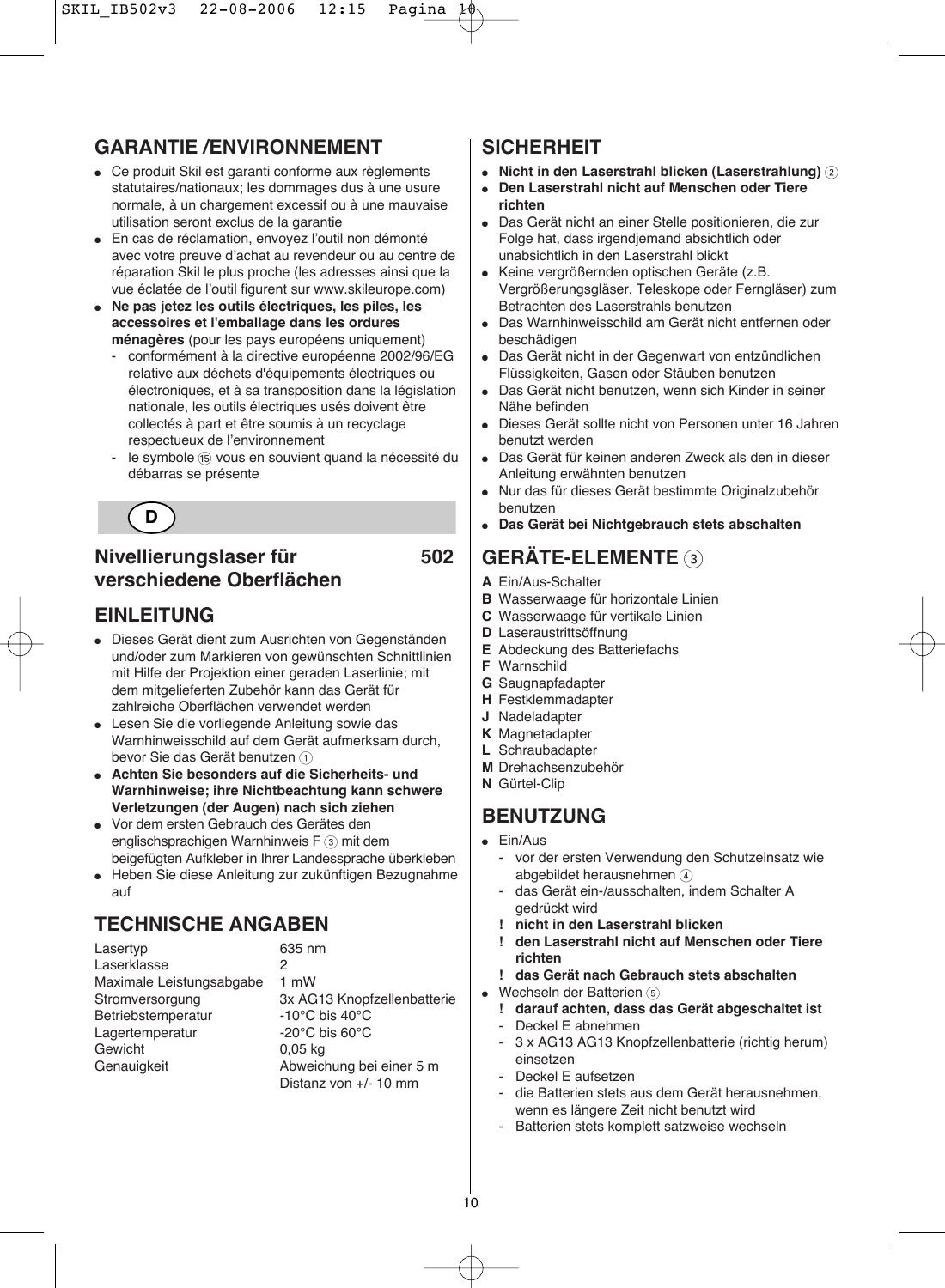- Anwendung des Gerätes 6
	- beim Projizieren einer horizontalen Linie darauf achten, dass sich die Blase in der Wasserwaage B in der Mitte befindet
	- beim Projizieren einer vertikalen Linie darauf achten, dass sich die Blase in der Wasserwaage C in der Mitte befindet
	- nehmen Sie Messungen anhand der projizierten Linie als Bezug vor
	- beim Projizieren einer Laserlinie über eine längere Entfernung kann die Sichtbarkeit verbessert werden, indem ein Objekt am Ende der gewünschten Strecke angeordnet wird  $(7)$
- Saugnapfadapter  $G$   $(8)$ 
	- Zum Projizieren von Linien auf glatten Oberflächen
	- das Gerät auf den Adapter G schieben
	- den Adapter G auf die Fläche legen
	- das Gerät nivellieren (darauf achten, dass sich die Blase der betreffenden Wasserwaage in der Mitte befindet)
	- 2 Knöpfe drücken
	- die projizierte Linie als Bezug verwenden
- Festklemmadapter  $H(\widehat{9})$

Zum Projizieren von Linien auf Brettmaterial (Stärke 15 - 30 mm)

- das Gerät auf den Adapter H schieben
- den Adapter H durch Drehen des Knopfs im Uhrzeigersinn am Brett befestigen
- die projizierte Linie als Bezug verwenden
- Nadeladapter J (10)
- Zum Projizieren von Linien auf Gipskartonplatten, weichem Holz und anderen weichen Materialien
- das Gerät auf den Adapter J schieben
- den Adapter J auf die Fläche legen
- das Gerät nivellieren (darauf achten, dass sich die Blase der betreffenden Wasserwaage in der Mitte befindet)
- 2 Knöpfe drücken
- die projizierte Linie als Bezug verwenden
- **! Nehmen Sie sich vor den spitzen Nadeln in Acht** • Magnetadapter  $K$   $(1)$ 
	- Zum Projizieren von Linien auf beliebigen Eisenmetallflächen oder -profilen
	- das Gerät auf den Adapter K schieben
	- den Adapter K auf die Fläche legen
	- das Gerät nivellieren (darauf achten, dass sich die Blase der betreffenden Wasserwaage in der Mitte befindet)
	- die projizierte Linie als Bezug verwenden
- Schraubadapter L (12) Zum Projizieren von Linien auf dem gleichen Niveau wie die bereits montierte Schraube
	- Adapter L auf der bereits montierten Schraube platzieren
	- Adapter L nach links/rechts schieben, bis die Schraube fest in dem sich verjüngenden Ende des Schlitzes sitzt.
	- das Gerät auf den Adapter L schieben
	- das Gerät nivellieren (darauf achten, dass sich die Blase der betreffenden Wasserwaage in der Mitte befindet)
- die projizierte Linie als Bezug zum Anbringen weiterer Schrauben verwenden
- Der Schraubadapter L kann auch in Kombination mit Klebeband oder Reißzwecken verwendet werden
- Drehachsenzubehör M (13) Zum Projizieren von Linien in einem Winkel (nur für ungefähre Angaben)
- den Knopf gegen den Uhrzeigersinn drehen, um ihn zu entfernen
- das Gerät auf den Magnetadapter K schieben
- den Magnetadapter K durch Drehen des Knopfs im Uhrzeigersinn auf dem Zubehör M befestigen
- das Gerät kann auf der Winkelskala verschoben werden, indem der Knopf gelöst/festgedreht wird Das Drehachsenzubehör M kann auch in Kombination mit Klebeband oder Reißzwecken verwendet werden  $\bullet$  Gürtel-Clip N  $<sup>(4)</sup>$ </sup>
	- Zur einfachen und praktischen Aufbewahrung

#### **PFLEGE**

- Das Gerät weder ständiger Vibration noch äußerst hohen oder niedrigen Temperaturen aussetzen
- Das Gerät stets drinnen in seinem schützenden Karton/Koffer aufbewahren
- Das Gerät stets von Staub, Feuchtigkeit und direkter Sonneneinstrahlung freihalten bzw. fern halten
- Das Gerät mit einem feuchten Tuch und milder Seife reinigen
	- **! vor Reinigung der Linse stets die Batterien herausnehmen**
- Das Gerät in keiner Weise zerlegen oder modifizieren
- Nicht versuchen, irgendeinen Teil der Laserlinse zu wechseln

#### **GARANTIE / UMWELT**

- Dieses Skil-Produkt wird im Einklang mit gesetzlichen/landesspezifischen Bestimmungen garantiert; durch normalen Verschleiß, Überlastung oder unsachgemäßen Umgang verursachte Schäden sind von der Garantie ausgenommen
- Bei Reklamationen schicken Sie das Gerät unzerlegt nebst Kaufnachweis an Ihren Händler oder die nächste Skil Kundendienststelle (die Anschriftenlisten so wie die Ersatzteilzeichnung des Werkzeuges finden Sie unter www.skileurope.com)
- **Elektrowerkzeuge, Batterien, Zubehör und Verpackungen nicht in den Hausmüll werfen** (nur für EU-Länder)
	- gemäss Europäischer Richtlinie 2002/96/EG über Elektro- und Elektronik- Altgeräte und Umsetzung in nationales Recht müssen nicht mehr gebrauchsfähige Elektrowerkzeuge getrennt gesammelt und einer umweltgerechten Wiederververtung zugeführt werden
	- hieran soll Sie Symbol (is) erinnern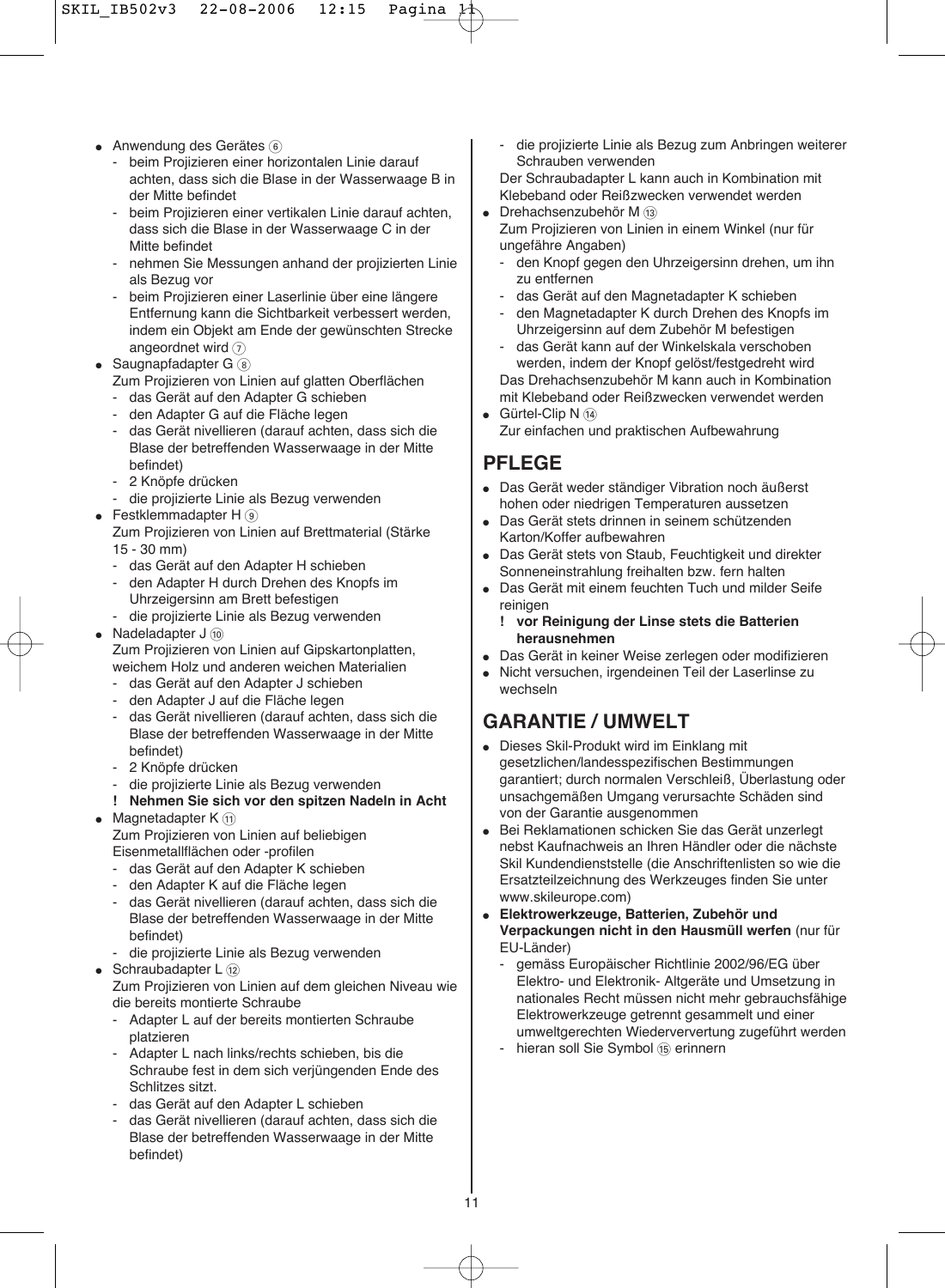![](_page_11_Picture_1.jpeg)

### Laser-waterpas voor **502 vele oppervlakken**

#### **INLEIDING**

- Dit apparaat is bestemd voor het op één lijn plaatsen van objecten en/of het markeren van referentielijnen door middel van laserstraal-projectie; met de meegeleverde accessoires kan het apparaat gebruikt worden op verschillende oppervlakken
- Lees, voordat u het apparaat gaat gebruiken, aandachtig deze gebruiksaanwijzing evenals de waarschuwingssticker op het apparaat 1
- **Let met name op de veiligheidsinstructies en de waarschuwingen; het niet in acht nemen hiervan kan ernstige (oog)verwondingen tot gevolg hebben**
- Plak, voordat u het apparaat voor de eerste keer gebruikt, de bijgeleverde sticker in uw eigen taal over het Engelstalige waarschuwingsetiket F 3
- Bewaar deze gebruiksaanwijzing om deze later nog eens te kunnen raadplegen

### **TECHNISCHE SPECIFICATIES**

Lasertype 635 nm Laserklasse 2 Maximaal uitgaand vermogen 1 mW<br>Energievoorziening 3 x AC 3 x AG13 knoopcelbatterij Gebruikstemperatuur -10°C tot 40°C Bewaartemperatuur -20°C tot 60°C<br>Gewicht - 0.05 kg  $0.05$  kg Nauwkeurigheid afwijking van +/- 10 mm op een afstand van 5 meter

#### **VEILIGHEID**

- **Kijk niet in de laserstraal (stralingsgevaar)** 2
- **Richt de laserstraal niet op personen of dieren**
- Plaats het apparaat niet zodanig, dat iemand bedoeld of onbedoeld in de laserstraal zou kunnen kijken
- Gebruik geen enkel optisch vergrootmiddel (zoals vergrootglas, telescoop, of verrekijker) om in de laserstraal te kijken
- De waarschuwingssticker op het apparaat niet verwijderen of beschadigen
- Het apparaat niet gebruiken in de buurt van ontvlambare vloeistoffen, gassen of stof
- Het apparaat niet gebruiken wanneer er kinderen in de buurt zijn
- Dit apparaat mag niet worden gebruikt door mensen, die jonger zijn dan 16 jaar
- Gebruik het apparaat niet voor andere doeleinden dan vermeld in de gebruiksaanwijzing
- Gebruik alleen het originele toebehoren, dat voor dit apparaat bestemd is
- **Zet het apparaat altijd uit wanneer het niet gebruikt wordt**

### **APPARAAT-ONDERDELEN** 3

- **A** Aan/uit schakelaar
- **B** Libel voor horizontale lijnen
- **C** Libel voor verticale lijnen
- **D** Laserlicht-opening
- **E** Deksel van batterijvak
- **F** Waarschuwingssticker
- **G** Zuignap-accessoire
- **H** Klem-accessoire
- **J** Pin-accessoire
- **K** Magneet-accesoire **L** Schroef-accessoire
- **M** Spil-accessoire
- **N** Riem-accessoire

### **GEBRUIK**

- Aan/uit
	- vóór het eerste gebruik, de beschermstrip verwijderen zoals aangegeven  $\left(4\right)$
	- zet het apparaat aan/uit door schakelaar A in te drukken
	- **! kijk niet in de laserstraal**
	- **! richt de straal niet op personen of dieren**
	- **! zet het apparaat altijd onmiddellijk na gebruik uit**
- Verwisselen van batterijen (5)
- **! zorg dat het apparaat uitgezet is**
- verwijder deksel E
- plaats 3 x AG13 knoopcelbatterij (let op de juiste polen)
- zet deksel E terug
- haal de batterijen altijd uit het apparaat, wanneer het apparaat langdurig niet gebruikt wordt
- vervang altijd alle batterijen tegelijk
- $\bullet$  Werken met het apparaat  $\circledcirc$ 
	- zorg bij het projecteren van horizontale lijnen, dat de libel in waterpas B precies in het midden staat
	- zorg bij het projecteren van verticale lijnen, dat de libel in waterpas C precies in het midden staat
	- voer metingen uit, waarbij de geprojecteerde lijn als referentie wordt gebruikt
	- bij het projecteren van een laserstraal op een grote afstand, kunt u de zichtbaarheid van de straal vergroten door een object te plaatsen aan het eind van de gewenste afstand  $\widehat{r}$
- Zuignap-accessoire  $G$   $(8)$ 
	- Voor het projecteren van lijnen op gladde oppervlakken
	- schuif apparaat op accessoire G
	- plaats accessoire G op oppervlak
	- nivelleer het apparaat (zorg dat de libel in de betreffende waterpas precies in het midden staat)
	- druk op de 2 knoppen
	- gebruik de geprojecteerde lijn als referentie
- Klem-accessoire  $H(9)$ 
	- Voor het projecteren van lijnen op plaatmaterialen (dikte 15 - 30 mm)
	- schuif apparaat op accessoire H
	- bevestig accessoire H op een plaat door de knop rechtsom te draaien
	- gebruik de geprojecteerde lijn als referentie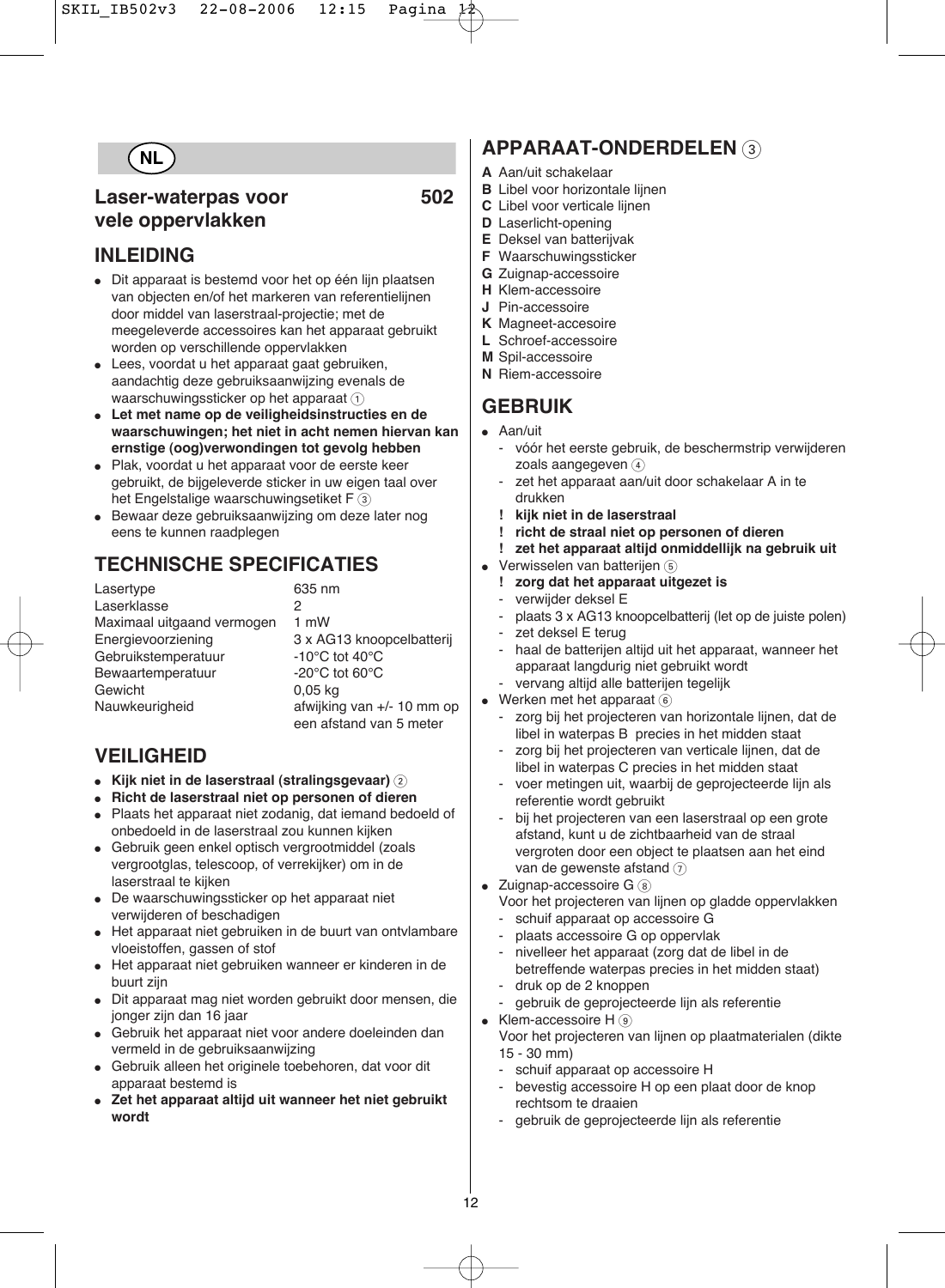• Pin-accessoire J @

Voor het projecteren van lijnen op gipsplaat, zacht hout, en andere zachte materialen

- schuif apparaat op accessoire J
- plaats accessoire J op oppervlak
- nivelleer het apparaat (zorg dat de libel in de betreffende waterpas precies in het midden staat)
- druk op de 2 knoppen
- gebruik de geprojecteerde lijn als referentie
- **! let op de scherpe pinnen**

 $\bullet$  Magneet-accessoire K $(n)$ Voor het projecteren van lijnen op ieder ferro-metalen oppervlak of profiel

- schuif apparaat op accessoire K
- plaats accessoire K op oppervlak
- nivelleer apparaat (zorg dat de libel in de betreffende waterpas precies in het midden staat)

gebruik de geprojecteerde lijn als referentie

 $\bullet$  Schroef-accessoire L $(12)$ 

Voor het projecteren van lijnen op dezelfde hoogte als een eerder gemonteerde schroef

- plaats accessoire L over de reeds gemonteerde schroef
- schuif accessoire L naar links/rechts, zodat de schroef uiteindelijk stevig vastzit in het taps toelopend uiteinde van de wig
- schuif apparaat op accessoire L
- nivelleer het apparaat (zorg dat de libel in de betreffende waterpas precies in het midden staat)
- gebruik de geprojecteerde lijn als referentie voor het monteren van de andere schroeven
- Schroef-accessoire L kan ook gebruikt worden met plakband of met punaises Spil-accessoire M  $(3)$
- Voor het projecteren van lijnen onder een hoek (uitsluitend voor een ruwe indicatie)
- verwijder knop door deze linksom te draaien
- schuif apparaat op magneet-accessoire K
- bevestig magneet-accessoire K op accessoire M door knop rechtsom te draaien
- verplaats apparaat over gradenboog door de knop los-/vast te draaien

Spil-accessoire M kan ook gebruikt worden met plakband of punaises

Accessoire voor riem N (14) Voor gemakkelijk en comfortabel opbergen

#### **ONDERHOUD**

- Stel het apparaat niet bloot aan voortdurende trillingen of extreem hoge of lage temperaturen
- Berg het apparaat altijd binnenshuis op in zijn beschermende verpakking/koffer
- Houd het apparaat altijd vrij van stof, vocht en direct zonlicht
- Maak het apparaat schoon met een vochtige doek en milde zeep
	- **! verwijder altijd de batterijen vóór het schoonmaken van de lens**
- Haal het apparaat niet uit elkaar en breng op geen enkele wijze veranderingen aan
- Probeer niet om wat voor deel van de laser-lens dan ook te veranderen

#### **GARANTIE / MILIEU**

- Voor dit SKIL-product geven wij garantie volgens de wettelijk geldende bepalingen; schade, die terug te voeren is op natuurlijke slijtage, overbelasting of onachtzaam gebruik, is van deze garantie uitgesloten
- In geval van een klacht het apparaat ongedemonteerd, samen met het aankoopbewijs, naar het verkoopadres of het dichtstbijzijnde Skil service-station opsturen (de adressen evenals de onderdelentekening van de machine vindt u op www.skileurope.com)
- Geef electrisch gereedschap, batterijen, accessoires **en verpakkingen niet met het huisvuil mee** (alleen voor EU-landen)
	- volgens de Europese richtlijn 2002/96/EG inzake oude electrische en electronische apparaten en de toepassing daarvan binnen de nationale wetgeving, dient afgedankt electrisch gereedschap gescheiden te worden ingezameld en te worden afgevoerd naar een recycle-bedrijf, dat voldoet aan de geldende milieu-eisen
	- symbool 6 zal u in het afdankstadium hieraan herinneren

**S**

## **Laservattenpass för flera ytor 502 INLEDNING**

- Det här verktyget är avsett för uppriktning av föremål och/eller utmärkning av såglinjer, genom projektion av en rak laserlinje; de medföljande tillbehören gör att verktyget kan användas på olika ytor
- Läs bruksanvisningen noga och också varningsetiketten på verktyget innan du använder verktyget (1)
- **Var särskilt uppmärksam på säkerhetsinstruktionerna och varningarna; om de inte följs kan det ge allvarliga (ögon)skador**
- Klistra den svenska varningsetiketten över den engelska etiketten F 3 innan du tar verktyget i bruk
- Spara bruksanvisningen för framtida referens

### **TEKNISKA SPECIFIKATIONER**

| Lasertyp             | 635 nm                           |
|----------------------|----------------------------------|
| Laserklass           |                                  |
| Max uteffekt         | $1 \,$ m $W$                     |
| Strömmatning         | 3 x AG13 knappcellsbatteri       |
| Drifttemperatur      | -10 till 40 $\mathrm{^{\circ}C}$ |
| Förvaringstemperatur | -20 till $60^{\circ}$ C          |
| Vikt                 | $0.05$ ka                        |
| Noggrannhet          | deviation är +/- 10 mm på        |
|                      | 5 meters avstånd                 |

### **SÄKERHETEN**

- **Titta inte in i laserstrålen (laserstrålning)** 2
- **Rikta inte laserstrålen mot personer eller djur**
- Ställ inte verktyget så att någon avsiktligt eller oavsiktligt kan titta in i laserstrålen
- Använd inga förstoringsverktyg (såsom förstoringsglas, teleskop eller kikare) för att se laserstrålen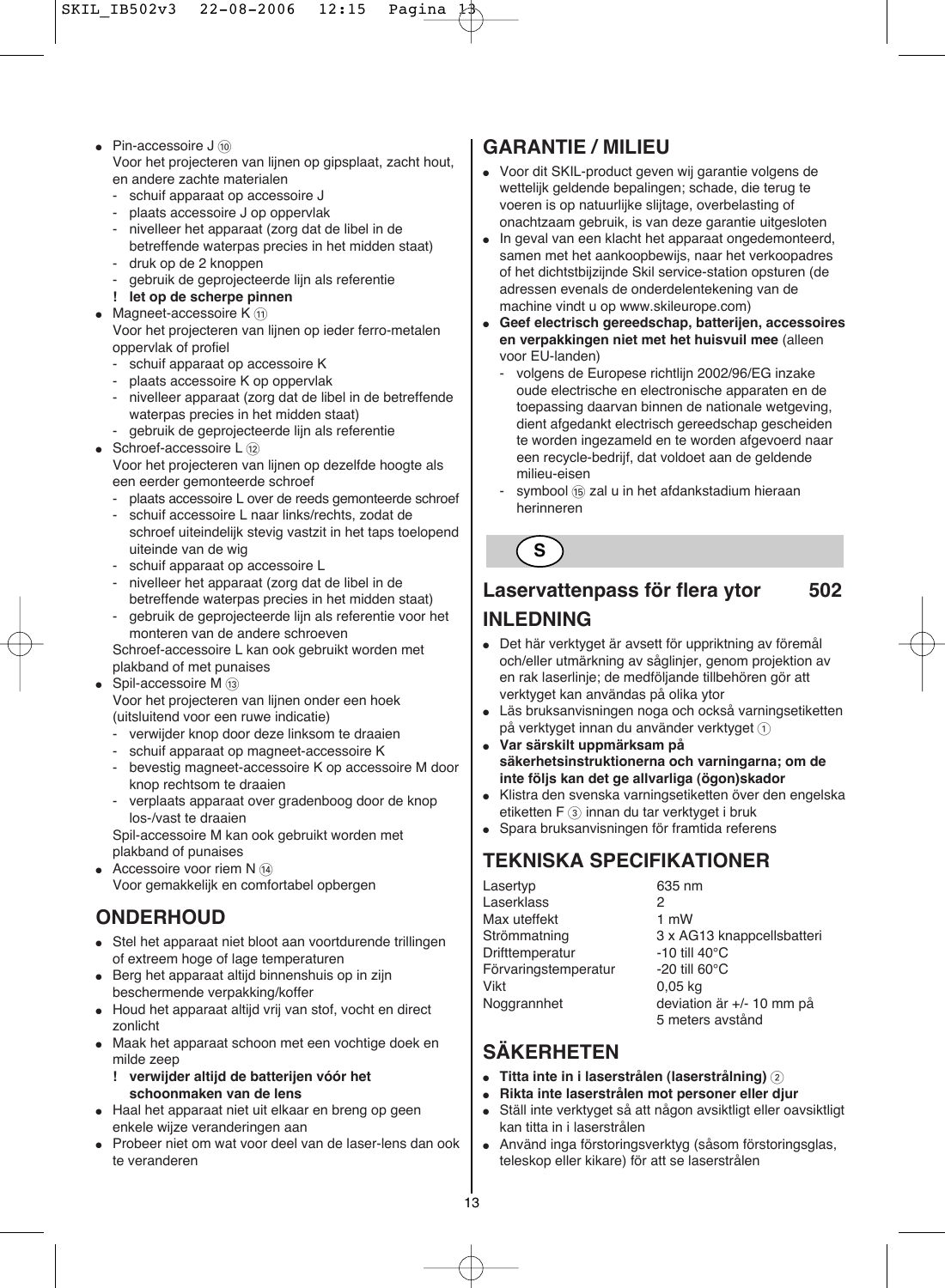- Varningsetiketten på verktyget får inte tas bort eller skadas
- Använd inte verktyget i närvaro av antändliga vätskor, gaser eller damm
- Använd inte verktyget i närheten av barn
- Verktyget ska inte användas av personer under 16 år
- Använd inte verktyget för annat än vad som anges i bruksanvisningen
- Använd endast originaltillbehör som är avsedda för verktyget
- **Stäng alltid av verktygen efter användningen**

### **DELAR PÅ VERKTYGET** 3

- **A** Strömbrytare
- **B** Bubbellibell för horisontella linjer
- **C** Bubbellibell för vertikala linjer
- **D** Laserljusöppning
- **E** Batterifacklock
- **F** Varningsmärke
- **G** Sugfäste tillbehör
- **H** Klämfäste tillbehör
- **J** Stiftfäste tillbehör
- **K** Magnetfäste tillbehör
- **L** Skruvfäste tillbehör
- **M** Svängtillbehör
- **N** Bältesfäste tillbehör

### **ANVÄNDNING**

- På/av
	- avlägsna transportskyddet innan verktyget används första gången 4
	- koppla på/av verktyget genom att trycka på brytaren A
	- **! titta inte in i laserstrålen**
	- **! rikta inte laserstrålen mot personer eller djur**
	- **! stäng alltid av verktyget efter användningen**
- $\bullet$  Byta batterier  $(5)$ 
	- **! se till att verktyget är avstängt**
	- ta bort luckan E
	- sätt i 3 x AG13 knappcellsbatterier (se till att de kommer åt rätt håll)
	- sätt tillbaka luckan E
	- ta alltid ut batterierna ur verktyget om det inte ska användas en längre tid
	- byt alltid båda batterierna samtidigt
- Använda verktyget (6)
	- kontrollera att bubblan i libell B är centrerad när du projicerar en horisontell linje
	- kontrollera att bubblan i libell C är centrerad när du projicerar en vertikal linje
	- gör mätningar med den projicerade linjen som referens
	- när du projicerar en laserlinje på längre avstånd, kan du göra den lättare att se genom att placera ett föremål där linjen ska sluta  $\circledcirc$
- $\bullet$  Sugfäste tillbehör G  $\circledR$ 
	- För projicering av linjer på släta ytor
	- skjut in verktyget i tillbehör G
	- placera tillbehör G på ytan
	- rikta upp verktyget (kontrollera att bubblan i den relevanta libellen är centrerad)
	- tryck på 2 knappar
	- använd den projicerade linjen som referens
- Klämfäste tillbehör H $\circledcirc$ För projicering av linjer på plankor/plattor (tjocklek 15 - 30 mm)
	- skjut in verktyget i tillbehör H
	- fäst tillbehör H på plankan/plattan genom att vrida knappen medurs
	- använd den projicerade linjen som referens
- Stiftfäste tillbehör J @ För projicering av linjer på gipsskivor, mjukt trä och andra miuka material
- skjut in verktyget i tillbehör J
- placera tillbehör J på ytan
- rikta upp verktyget (kontrollera att bubblan i den relevanta libellen är centrerad)
- tryck på 2 knappar
- använd den projicerade linjen som referens
- **! se upp för de vassa stiften**
- Magnetfäste tillbehör  $K$   $\Omega$ 
	- För projicering av linjer på ytor eller profiler av järnmetall
	- skjut in verktyget i tillbehör K
	- placera tillbehör K på ytan
	- rikta upp verktyget (kontrollera att bubblan i den relevanta libellen är centrerad)
	- använd den projicerade linjen som referens
- Skruvfäste tillbehör L (12) För projicering av linjer på samma nivå som en monterad skruv
	- placera tillbehör L över en monterad skruv
	- sväng tillbehör L fram och tillbaka tills tappens koniska ände sitter ordentligt fast på skruven
	- skjut in verktyget i tillbehör L
	- rikta upp verktyget (kontrollera att bubblan i den relevanta libellen är centrerad)
	- använd den projicerade linjen som referens för placering av övriga skruvar

Skruvfäste tillbehör L kan också användas med tejp eller knappnålar

- Svängtillbehör M (13)
	- För projicering av linjer i en vinkel (endast grov visning)
	- skruva av knappen moturs
	- skjut in verktyget i magnettillbehör K
	- fäst magnettillbehöret K på tillbehöret M genom att vrida knappen medurs
	- flytta verktyget på gradskivan genom att lossa/dra åt knappen
	- Svängtillbehör M kan också användas tillsammans med tejp eller knappnålar
- Bältesfäste tillbehör N (14)
- För enkel och praktisk förvaring

#### **UNDERHÅLL**

- Utsätt inte verktyget för ständiga vibrationer eller för extremt hög eller låg temperatur
- Förvara verktyget inomhus i den skyddande kartongen/lådan
- Håll alltid verktyget fritt från damm, fuktighet och direkt solljus
- Gör ren verktyget med en fuktig trasa och milt tvättmedel
	- **! ta alltid ut batterierna innan du gör ren linsen**
- Plocka inte isär eller modifiera verktyget på något sätt
- Försök inte byta någon del av laserlinsen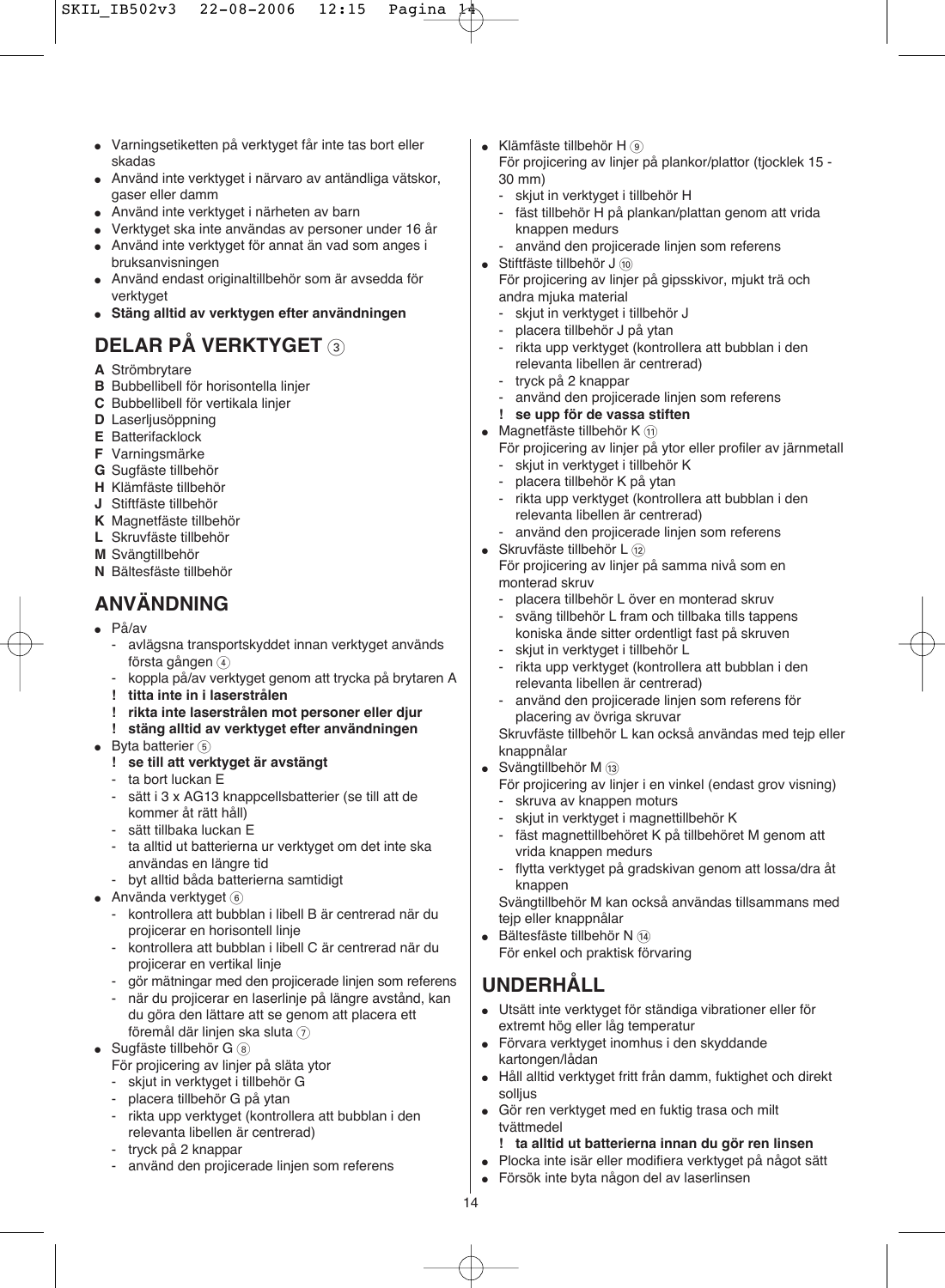### **GARANTI / MILJÖ**

- Denna Skil-produkt är garanterad i enlighet med lagstadgade/landsspecifika bestämmelser; skada som uppstår genom normalt slitage, överlastning eller felaktig hantering omfattas inte av garantin
- Vid reklamation, sänd in verktyget i ej demonterat skick tillsammans med inköpsbevis till försäljaren eller till närmaste Skil serviceverkstad (adresser till servicestationer och sprängskisser av maskiner finns på www.skileurope.com)
- **Elektriska verktyg, batterier, tillbehör och förpackning får inte kastas i hushållssoporna** (gäller endast EU-länder)
	- enligt direktivet 2002/96/EG som avser äldre elektrisk och elektronisk utrustning och dess tillämpning enligt nationell lagstiftning ska uttjänta elektriska verktyg sorteras separat och lämnas till miljövänlig återvinning
	- symbolen ® kommer att påminna om detta när det är tid att kassera

**DK**

### **Multi-flade nivelleringslaser 502 INDLEDNING**

- Dette værktøj er til positionering af genstande og/eller markering af ønskede skærelinjer ved projicering af en ret laserlinje; med de medfølgende tilbehør kan værktøjet bruges på mange forskellige overflader
- Gennemlæs denne brugsanvisning grundigt og se advarselsmærkaten på værktøjet, før værktøjet tages i  $brug<sub>(1)</sub>$
- **Vær særlig opmærksom på sikkerhedsinstruktionerne og advarslerne; gøres dette ikke, kan det medføre alvorlige øjenskader**
- Før du bruger værktøjet første gang, skal det vedlagte mærke med dit sprog limes over advarselsmærkets engelske tekst F 3
- Gem denne brugsanvisning du kan få brug for den senere

#### **TEKNISKE SPECIFIKATIONER**

Lasertype 635 nm<br>Laserklasse 2 Laserklasse 2 Maksimal effekt 1 mW Driftstemperatur Opbevaringstemperatur -20°C til 60°C Vægt 0,05 kg<br>Nøjagtighed afvigels

Strømforsyning 3 x AG13 knapcellebatteri<br>Driftstemperatur -10°C til 40°C afvigelse på +/- 10 mm i en afstand af 5 meter

### **SIKKERHED**

- **Se ikke ind i laserstrålen (laserstråling)** 2
- **Peg ikke laserstrålen mod personer eller dyr**
- Anbring aldrig værktøjet på et sted, hvor nogen, tilsigtet eller utilsigtet, kan se ind i laserstrålen
- Brug ikke optiske forstørrelsesanordninger (som f.eks. forstørrelsesglas, teleskoper eller kikkerter) til at se ind i laserstrålen
- Advarselsmærkaten på værktøjet må ikke fjernes eller beskadiges
- Anvend ikke værktøjet i nærheden af brandfarlige væsker, gasser eller støv
- Anvend ikke værktøjet, når der er børn i nærheden
- Dette værktøj må ikke anvendes af personer under 16 år Værktøjet må ikke anvendes til noget andet formål end
- det, som er nævnt i denne brugsanvisning
- Brug kun det originale tilbehør, som er beregnet til dette værktøj
- **Sluk altid for værktøjet, når det ikke er i brug**

#### **VÆRKTØJSELEMENTER** 3

- **A** Tænd-/slukknap
- **B** Bobleniveau for vandrette linjer
- **C** Bobleniveau for lodrette linjer
- **D** Laserlysåbning
- **E** Batterirumsdæksel<br>**F** Advarselsmærket
- **F** Advarselsmærkat
- **G** Suge-tilbehør
- **H** Spænde-tilbehør **J** Stift-tilbehør
- **K** Magnet-tilbehør
- **L** Skrue-tilbehør
- **M** Drejetap-tilbehør
- **N** Båndclip-tilbehør

#### **BRUG**

- Tænd/sluk
	- før første gangs brug skal det beskyttende indlæg fiernes som vist på illustrationen  $\widehat{a}$
	- tænd/sluk for værktøjet ved at skubbe afbryderen A
	- **! se ikke ind i laserstrålen**
	- **! peg ikke laserstrålen mod personer eller dyr**
	- **! sluk altid for værktøjet efter brug**
	- Skifte batterier (5)
	- **! sørg for at der er slukket for værktøjet**
	- fjern dækslet E
	- sæt 3 x AG13 knapcellebatterier i (sørg for at polerne vender rigtigt)
	- sæt dækslet E
	- fjern altid batterierne fra værktøjet, hvis værktøjet ikke skal anvendes i længere tid
	- udskift altid hele batterisættet
- - kontroller at boblen i niveau B er centreret, når der projiceres en vandret linje
	- kontroller at boblen i niveau C er centreret, når der projiceres en lodret linje
	- foretag målinger ved at bruge den projicerede linie som reference
- når der projiceres en laserlinje på større afstand, kan du gøre den mere synlig ved at anbringe en genstand for enden af den ønskede afstand  $(\widehat{\tau})$
- $\bullet$  Suge-tilbehør G  $\circledR$ 
	- Til projicering af linjer på glatte overflader
	- skub værktøjet på tilbehør G
	- sæt tilbehør G på overfladen
	- sæt værktøjet i vater (sørg for at boblen i det relevante niveau er centreret)

 $\bullet$  Betjening af værktøjet  $\circledcirc$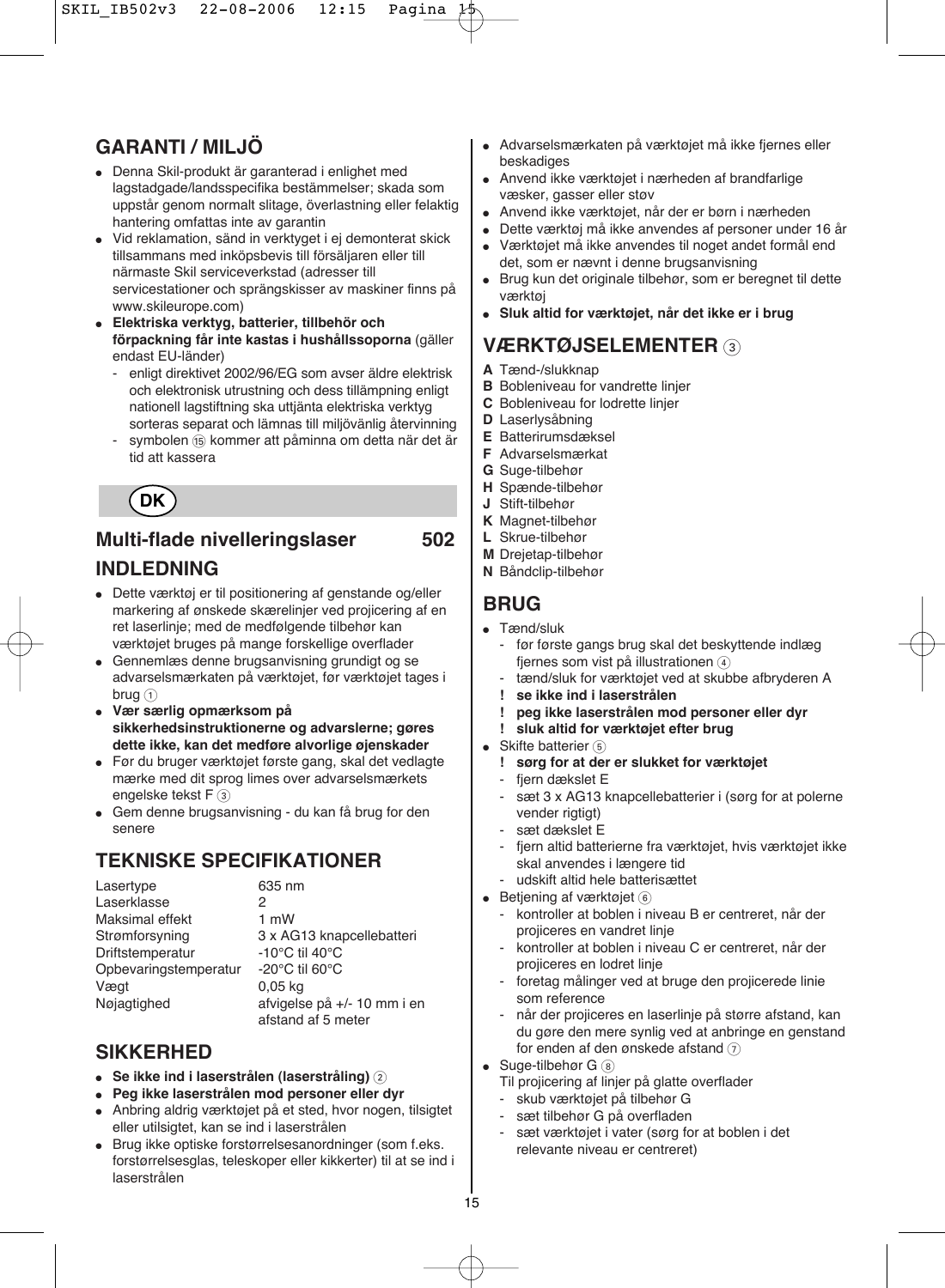SKIL IB502v3 22-08-2006 12:15 Pagina

- tryk på 2 knapper
- brug den projicerede linje som reference
- $\bullet$  Spænde-tilbehør H $(9)$ 
	- Til projicering af linjer på træplader (tykkelse 15 30 mm) - skub værktøjet på tilbehør H
	- fastgør tilbehør H til pladen ved at dreje knappen med uret
	- brug den projicerede linje som reference
- $\bullet$  Stift-tilbehør J $\omega$

Til projicering af linjer på gipsplader, blødt træ og andre bløde materialer

- skub værktøjet på tilbehør J
- sæt tilbehør J på overfladen
- sæt værktøjet i vater (sørg for at boblen i det relevante niveau er centreret)
- tryk på 2 knapper
- brug den projicerede linje som reference
- **! pas på skarpe stifter**
- $\bullet$  Magnet-tilbehør K $(n)$ 
	- Til projicering af linjer på alle jernholdige metaloverflader eller profiler
	- skub værktøjet på tilbehør K
	- sæt tilbehør K på overfladen
	- sæt værktøjet i vater (sørg for at boblen i det relevante niveau er centreret)
- brug den projicerede linje som reference  $\bullet$  Skrue-tilbehør L $(12)$

Til projicering af linjer i samme niveau som allerede monteret skrue

- anbring tilbehør L over en allerede monteret skrue
- slub tilbehør L til venstre/højre så skruen ender godt i den tilspidsede ende af stiften
- skub værktøjet på tilbehør L
- sæt værktøjet i vater (sørg for at boblen i det relevante niveau er centreret)
- brug den projicerede linje som reference for montering af en anden skrue/andre skruer

Skrue-tilbehør L kan også bruges sammen med tape eller tegnestifter

- $\bullet$  Dreietap-tilbehør M $(3)$ 
	- Til projicering af linjer ved en vinkel (kun til grov visning)
	- fjern knappen ved at dreje den mod uret
	- skub værktøjet på magnet-tilbehør K
	- fastgør magnet-tilbehør K på tilbehør M ved at dreje knappen med uret
	- før værktøjet over graderet bue med løsne/fæstneknappen

Drejetap-tilbehør M kan også bruges med tape eller tegnestifter

Båndclip-tilbehør N (i4) Til nem og praktisk opbevaring

#### **RENGØRING**

- Udsæt ikke værktøjet for kontinuerlig vibration eller ekstremt varme eller kolde temperaturer
- Opbevar altid værktøjet indendørs i beskyttelseskassen/ kufferten
- Hold altid værktøjet fri for støv, fugtighed og direkte sollys
- Rengør værktøjet med en fugtig klud og mild sæbe **! fjern altid batterierne, før linsen rengøres**
- Værktøjet må ikke adskilles eller modificeres på nogen måde
- Forsøg ikke at ændre nogen del af laserlinsen

#### **GARANTI / MILJØ**

- Dette Skil produkt er garanteret i henhold til de lovmæssige bestemmelser og de bestemmelser, som gælder i det enkelte land; garantien dækker ikke normal slitage, overbelastning eller fejlagtig anvendelse
- I tilfælde af en klage send den uskilte værktøjet sammen med et købsbevis til forhandleren eller nærmeste Skil serviceværksted (adresser og reservedelstegning af værktøjet findes på www.skileurope.com)
- **Elværktøj, batterier, tilbehør og emballage må ikke bortskaffes som almindeligt affald** (kun for EU-lande)
	- i henhold til det europæiske direktiv 2002/96/EF om bortskaffelse af elektriske og elektroniske produkter og gældende national lovgivning, skal brugt elværktøj indsamles separat og bortskaffes på en måde, der skåner miljøet mest muligt
	- symbolet (6) erindrer dig om dette, når udskiftning er nødvendig

**N**

### **Vaterpass med laser til 502 mange underlag**

#### **INNLEDNING**

- Dette verktøyet er konstruert for å nivellere gjenstander og/eller markere ønskede skjærelinjer ved hjelp av en rett laserstråle; med det medfølgende tilbehøret kan verktøyet brukes på en lang rekke underlag
- Les denne brukerhåndboken nøye, likedan advarselskiltet på verktøyet, før du tar verktøyet i bruk  $\widehat{1}$
- Gjør deg spesielt godt kjent med sikkerhets**veiledningene og advarslene; hvis du unnlater å følge dem, kan du risikere alvorlige (øye-) skader**
- Før du bruker verktøyet for første gang skal du sette det medfølgende klebemerket med ditt språk over varselmerket med engelsk tekst F 3
- Ta vare på brukerhåndboken for fremtidig bruk

#### **TEKNISKE SPESIFIKASJONER**

| Laserdiode             | 635 nm                                       |
|------------------------|----------------------------------------------|
| Laserklasse            | 2                                            |
| Maks. avgitt effekt    | 1 mW                                         |
| Strømtilførsel         | 3 x AG13 knappcellebatteri                   |
| Driftstemperatur       | -10 $\rm{^{\circ}C}$ til 40 $\rm{^{\circ}C}$ |
| Oppbevaringstemperatur | -20 $\rm{^{\circ}C}$ til 60 $\rm{^{\circ}C}$ |
| Vekt                   | $0.05$ kg                                    |
| Nøyaktighet            | avvikelse på +/- 10 mm i en                  |
|                        | avstand av 5 meter                           |

#### **SIKKERHET**

- **Ikke se inn i laserstrålen (laserstråling)** 2
- **Ikke rett laserstrålen mot personer eller dyr**
- Ikke plasser verktøyet slik at noen kan komme til å se inn i laserstrålen, enten det er utilsiktet eller med hensikt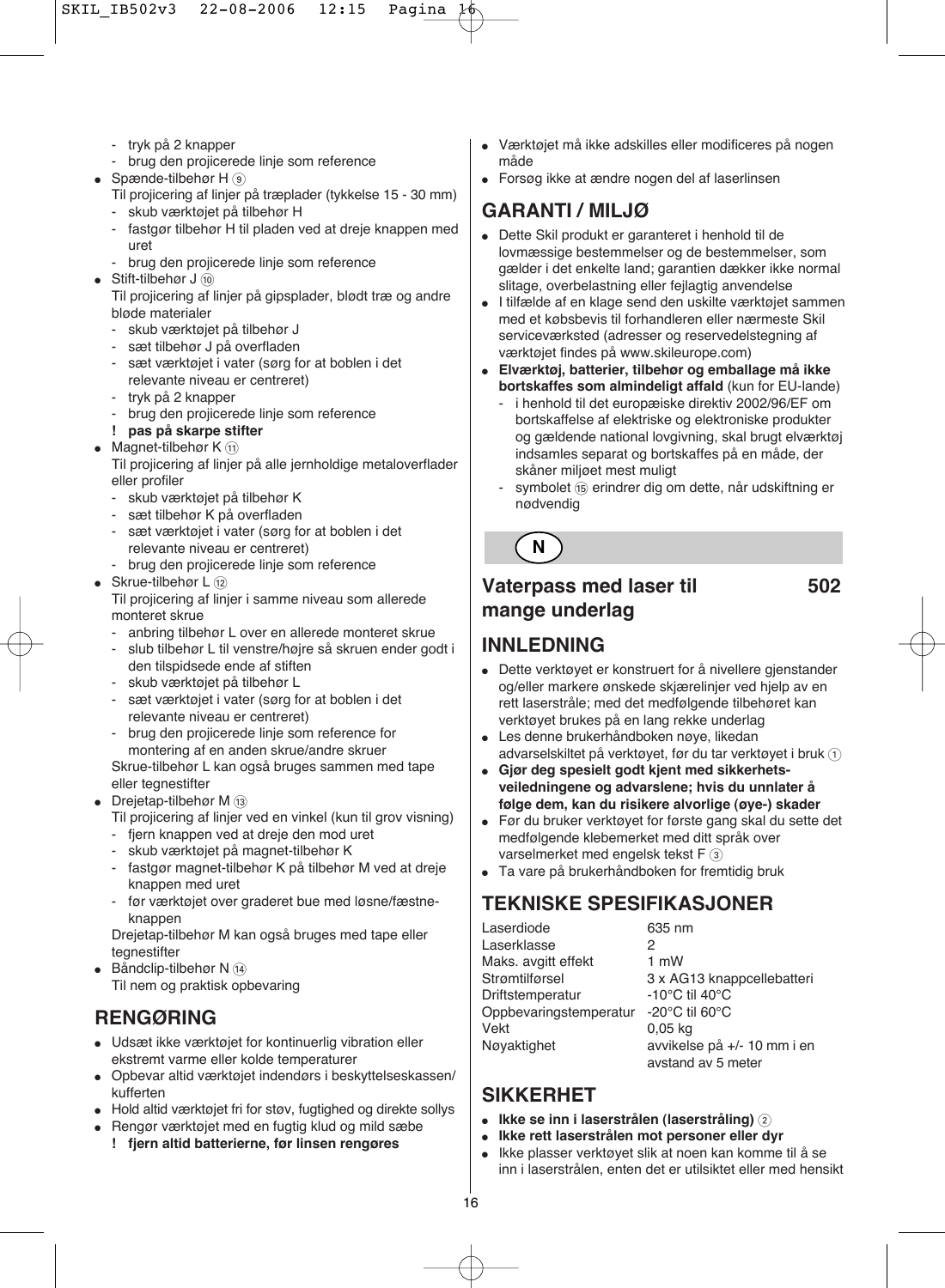- Ikke bruk noen som helst forstørrende optisk anordning (som f.eks. forstørrelsesglass, teleskop eller kikkert) til å se laserstrålen
- Ikke fjern eller ødelegg advarselskiltet på verktøyet
- Ikke bruk verktøyet i nærheten av brannfarlig væske, gass eller støv
- Ikke bruk verktøyet hvis det er barn i nærheten
- Dette verktøyet bør ikke brukes av personer under 16 år Ikke bruk verktøyet til noe annet formål enn de som er
- nevnt i denne brukerhåndboken
- Bare bruk originaltilbehøret som er laget for dette verktøyet
- **Slå alltid av verktøyet når det ikke er i bruk**

#### **VERKTØYETS DELER** 3

- **A** Av/på-bryter
- **B** Libelle for horisontale linjer
- **C** Libelle for vertikale linjer
- **D** Åpning for laserstråle
- **E** Batterideksel
- **F** Advarselsetikett
- **G** Sugetilbehør
- **H** Klemmetilbehør
- **J** Stifttilbehør
- **K** Magnettilbehør
- **L** Skruetilbehør
- **M** Dreietilbehør
- **N** Beltefestetilbehør

### **BETJENING**

- Av/på
	- før første gangs bruk må du fjerne den beskyttende innsatsen som vist $(a)$
	- slå verktøyet av/på ved å skyve bryteren A
	- **! ikke se inn i laserstrålen**
	- **! ikke rett laserstrålen mot personer eller dyr**
	- **! slå alltid verktøyet av etter bruk**
- $\bullet$  Skifte batterier  $(5)$ 
	- **! kontroller at verktøyet er slått av**
	- ta av dekselet E
	- sett inn 3 x AG13 knappcellebatterier (pass på at batteripolene vender riktig vei)
	- sett på dekselet E
	- ta alltid batteriene ut av verktøyet hvis det ikke skal brukes på lengre tid
	- skift alltid ut alle batteriene samtidig
- Betjene verktøyet 6
	- når du projiserer en horisontal linje må du forvisse deg om at boblen i libelle B er sentrert
	- når du projiserer en vertikal linje må du forvisse deg om at boblen i libelle C er sentrert
	- foreta målingene ved å bruke den projiserte linjen som referanse
	- når du projiserer en laserlinje over en større avstand, kan gjøre den bedre synlig ved å plassere en gjenstand ved enden av den ønskede strekningen  $(\widehat{\tau})$
- $\bullet$  Sugetilbehør G  $\circledR$ 
	- Til projisering av linjer på glatte overflater
	- skyv verktøyet inn på tilbehør G
	- plasser tilbehør G på underlaget
- niveller verktøyet (forviss deg om at boblen i den aktuelle libellen er sentrert)
- trykk 2 knotter
- bruk den projiserte linjen som referanse
- $\bullet$  Klemmetilbehør H $\circledcirc$ 
	- Til projisering av linjer på trelastmaterialer (tykkelse 15 30 mm)
	- skyv verktøyet inn på tilbehør H
	- fest tilbehør H på bordet ved å dreie knotten med klokken
	- bruk den projiserte linjen som referanse
- $\bullet$  Stifttilbehør J $(0)$ 
	- Til projisering av linjer på gipsplater, mykt tre og andre myke materialer
	- skyv verktøyet inn på tilbehør J
	- plasser tilbehør J på underlaget
	- niveller verktøyet (forviss deg om at boblen i den aktuelle libellen er sentrert)
	- trykk 2 knotter
	- bruk den projiserte linjen som referanse
	- **! vær oppmerksom på de skarpe stiftene**
- $\bullet$  Magnettilbehør K $\mathfrak{m}$ 
	- Til projisering av linjer på alle slags jernholdige metalloverflater eller -profiler
	- skyv verktøyet inn på tilbehør K
	- plasser tilbehør K på underlaget
	- niveller verktøyet (forviss deg om at boblen i den aktuelle libellen er sentrert)
	- bruk den projiserte linjen som referanse
- $\bullet$  Skruetilbehør L $(12)$

Til projisering av linjer på samme nivå som den allerede monterte skruen

- plasser tilbehør L over den allerede monterte skruen
- skyy tilbehør L til venstre/høyre, slik at skruen blir liggende fast mot den koniske enden av åpningen
- skyv verktøyet inn på tilbehør L
- niveller verktøyet (forviss deg om at boblen i den aktuelle libellen er sentrert)
- bruk den projiserte linjen som referanse for montering av andre skruer

Skruetilbehør L kan også brukes i kombinasjon med tape eller tegnestifter

- Dreietilbehør M (13)
- Til projisering av linjer i en vinkel (kun for omtrentlig indikasjon)
- ta ut knotten ved å dreie den mot klokken
- skyv verktøyet inn på magnettilbehør K
- fest magnettilbehøret K på tilbehør M ved å dreie knotten med klokken
- beveg verktøyet over gradbuen ved å løsne/feste knotten

Dreietilbehør M kan også brukes i kombinasjon med tape eller tegnestifter

 $\bullet$  Beltefestetilbehør N $_{{\small (14)}}$ For enkel og praktisk oppbevaring

#### **VEDLIKEHOLD**

- Verktøyet må ikke utsettes for kontinuerlig vibrasjon, sterk varme eller sterk kulde
- Verktøyet skal alltid oppbevares innendørs i en beskyttende eske/koffert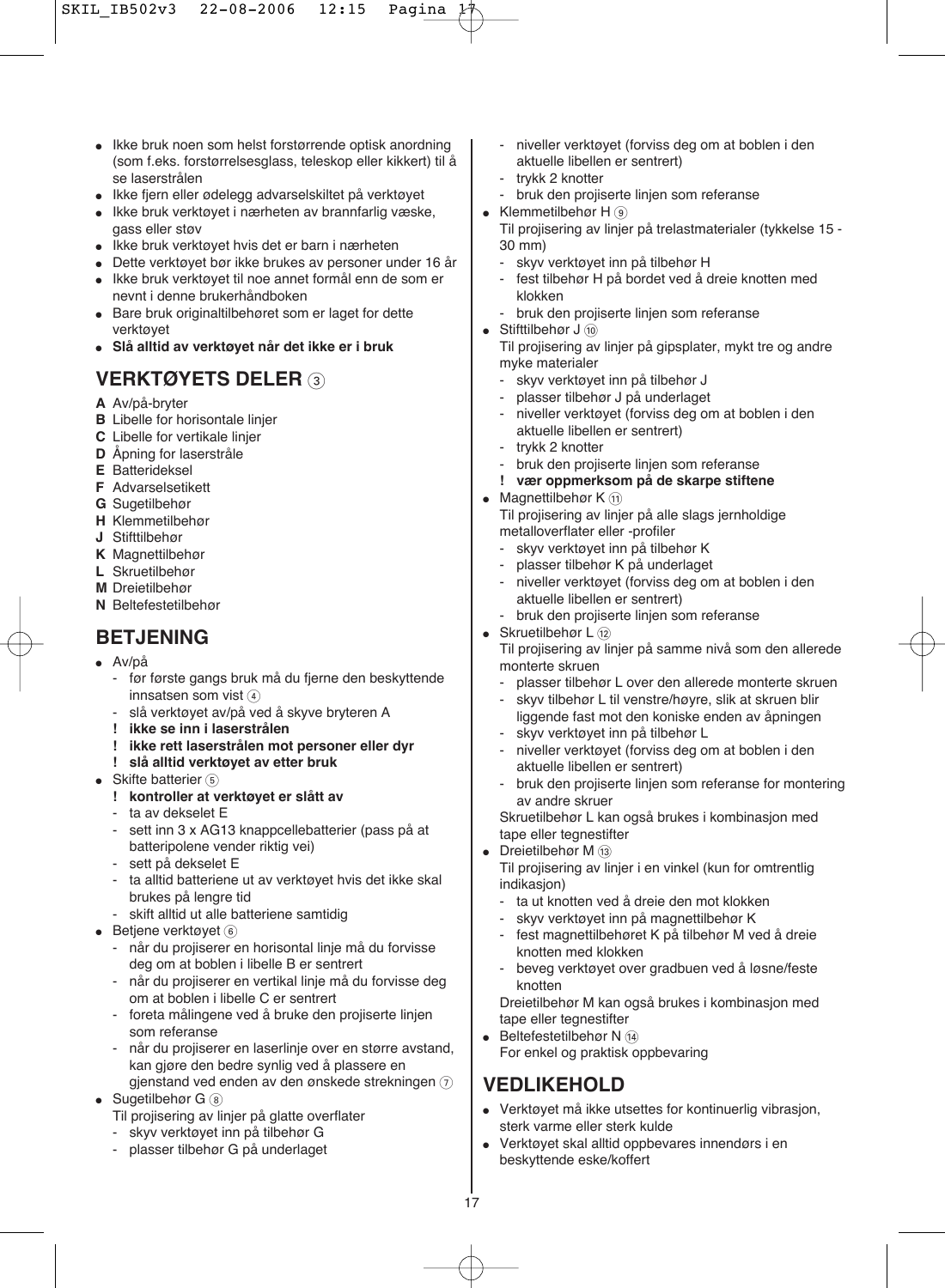- Hold alltid verktøyet unna støv, fuktighet og direkte sol
- Gjør verktøyet rent med en fuktig klut og mild såpe **! ta alltid ut batteriene før du du rengjør linsen**
- Verktøyet skal ikke demonteres eller modifiseres på noen som helst måte
- Ikke forsøk å gjøre forandringer på noen som helst del av laserlinsen

#### **GARANTI / MILJØ**

- Dette Skil-produktet er garantert i samsvar med lovfestede nasjonale of lokale bestemmelser; skade som skyldes normal bruk og slitasje, overbelastning eller feil håndtering dekkes ikke av garantien
- I tilfelle reklamasjon, send hele verktøyet (uten å ta delene fra hverandre) sammen med kjøpebevis til forhandleren eller nærmeste Skil servicesenter (adresser liksom service diagram av verktøyet finner du på www.skileurope.com)
- **Kast aldri elektroverktøy, batterier, tilbehør og emballasje i husholdningsavfallet** (kun for EU-land)
	- i henhold til EU-direktiv 2002/96/EF om kasserte elektriske og elektroniske produkter og direktivets iverksetting i nasjonal rett, må elektroverktøy som ikke lenger skal brukes, samles separat og returneres til et miljøvennlig gjenvinningsanlegg
	- symbolet ® er påtrykt som en påminnelse når utskiftning er nødvendig

![](_page_17_Picture_11.jpeg)

#### **Lasertoiminen vaaituskone 502 JOHDANTO**

- Tämä laite on tarkoitettu esineiden ja kohteiden kohdistamiseen ja/tai haluttujen katkaisulinjojen merkitsemiseen käyttämällä suoraa laserprojektiota; laitteen toimitukseen sisältyvien lisävarusteiden avulla sitä voidaan käyttää monilla erilaisilla pinnoilla
- Ennen työkalun käyttämistä lue huolella tämä käyttöopas ja työkalun varoitustarra  $\widehat{1}$
- **Kiinnitä erityistä huomiota turvallisuutta koskeviin ohjeisiin ja varoituksiin; näiden laiminlyönti voi aiheuttaa vakavan (silmän) vaurioitumisen**
- Ennen kuin työkalua käytetään ensimmäistä kertaa, liimaa oikea tarra englanninkielisen varoitustarran päälle  $F(3)$
- Pidä tämä käyttöopas tallella tulevaisuuden tarvetta varten

### **TEKNISIÄ TIETOJA**

Lasertyyppi 635 nm Laserluokka 2<br>Maksimi virran teho 1 mW Maksimi virran teho Käyttölämpötila -10 ja +40°C Säilytyslämpötila<br>Paino

Virtalähde 3 x AG13-paristo  $0,05$  kg Tarkkuus suurin hajonta +/- 10 mm 5 metrin matkalla

#### **TURVALLISUUS**

- **Älä katso suoraan lasersäteeseen (lasersäteily)** 2
- **Älä kohdista lasersädettä suoraan henkilöihin tai elämiin**
- Älä aseta työkalua asentoon, joka voi saada henkilön katsomaan tahallisesti tai tahattomasti suoraan lasersäteeseen
- Älä käytä optisia suurennuslaitteita (kuten suurennuslasit, teleskoopit tai kiikarit) lasersäteen katsomiseksi
- Älä poista äläkä tärvele työkalun varoitustarroja
- Älä käytä työkalua ympäristössä, jossa on syttyviä nesteitä, kaasuja tai pölyä
- Älä käytä työkalua lasten ollessa lähettyvillä
- Tätä työkalua saavat käyttää vain yli 16-vuotiaat henkilöt
- Älä käytä työkalua muihin kuin tämän käyttöoppaan määrittämiin tarkoituksiin
- Käytä vain alkuperäisiä tämän työkalun yhteydessä käytettäväksi tarkoitettuja lisätarvikkeita
- **Katkaise aina virta työkalusta, kun se ei ole käytössä**

### **TYÖKALUN OSAT** 3

- **A** Päällä/pois-virtapainike
- **B** Vesivaaka (vaakasuorat linjat)
- **C** Vesivaaka (pystysuorat linjat)
- **D** Laservalon aukko
- **E** Paristolokeron kansi
- **F** Varoitusmerkintä
- **G** Imukuppikiinnike **H** Puristinkiinnike
- **J** Nastakiinnike
- **K** Magneettikiinnike
- **L** Ruuvikiinnike
- **M** Saranakiinnike
- **N** Vyöpidike

### **KÄYTTÖ**

- Päällä/pois
	- poista suojaliuska ennen ensimmäistä käyttökertaa, katso kuva 4
	- kytke/katkaise virta työkalusta painamalla kytkintä A
	- **! älä katso suoraan lasersäteeseen**
	- **! älä kohdista lasersädettä ihmisiin tai eläimiin**
	- **! kytke virta työkalusta aina käytön jälkeen**
- $\bullet$  Paristojen vaihtaminen  $\circled$ 
	- **! varmista, että virta on katkaistu työkalusta**
	- poista kansi E
	- aseta laitteeseen 3 x AG13-paristoa (aseta navat oikeaan suuntaan)
	- kiinnitä kansi E
	- poista aina paristot työkalusta, kun sitä ei käytetä pitkähköön aikaan
	- paristot vaihdettaessa vaihda aina molemmat paristoista
- Työkalun käyttö 6
	- kun heijastat vaakasuoran linjan, tarkista, että vesivaa'an B kupla on keskellä
	- kun heijastat pystysuoran linjan, tarkista, että vesivaa'an C kupla on keskellä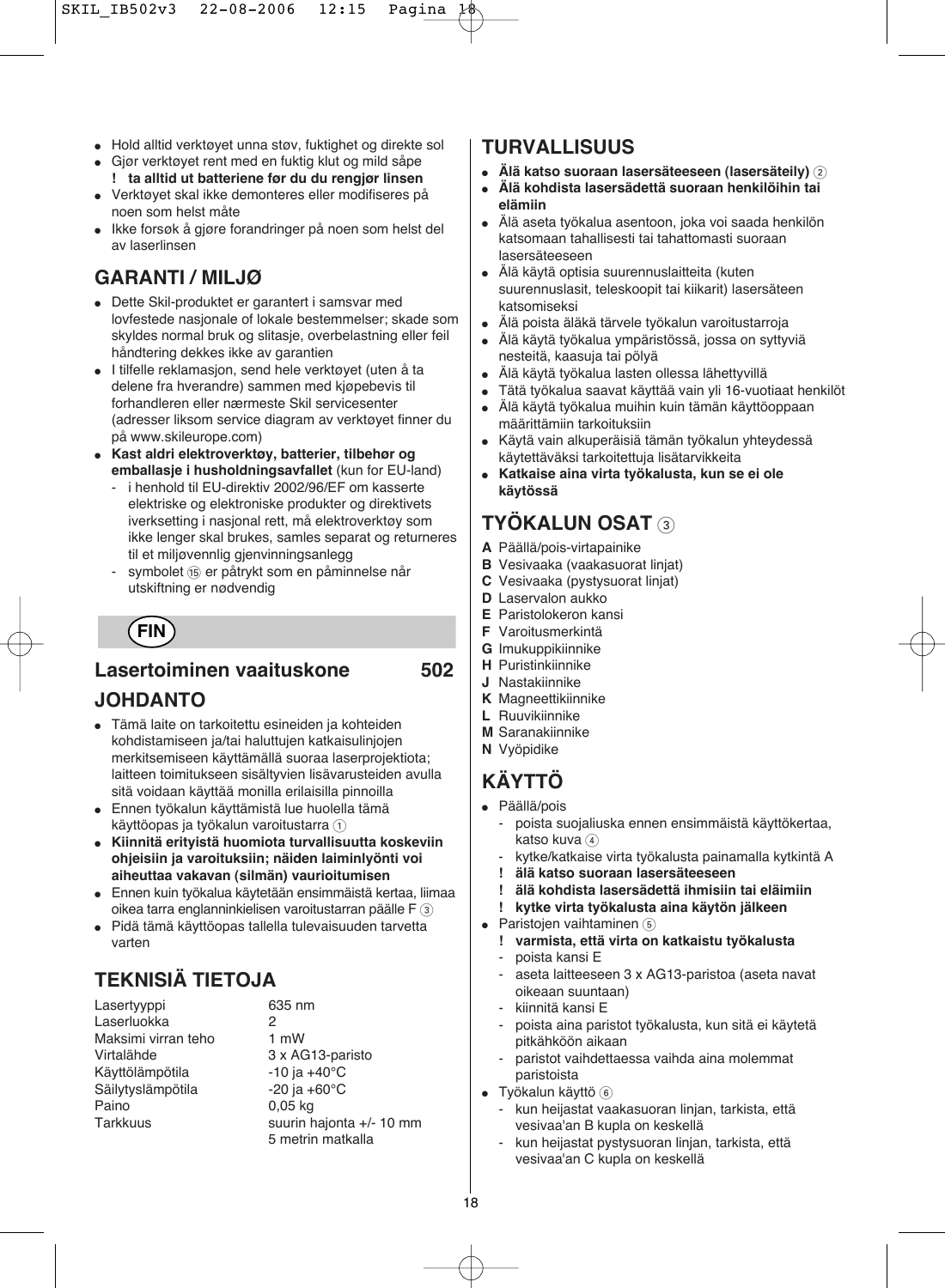- suorita mittaukset käyttämällä projektioviivaa viiteliniana
- kun heijastat laserviivan kauas, voit parantaa se näkyvyyttä asettamalla esineen haluamasi etäisyyden päähän  $\widehat{7}$
- $\bullet$  Imukuppikiinnike G  $\circledR$ 
	- Viivojen heijastaminen pehmeillä pinnoilla - liu'uta laite kiinnikkeeseen G
	- aseta kiinnike G pinnalle
	- aseta laite vaakasuoraan (tarkista, että asianmukaisen vesivaa'an kupla on keskellä)
	- paina 2 nuppi
	- käytä projektioviivaa viitelinjana
- $\bullet$  Puristinkiinnike H  $(9)$ 
	- Linjojen heijastaminen levymateriaaleilla (paksuus 15-30 mm)
	- liu'uta laite kiinnikkeeseen H
	- kiinnitä kiinnike H levyyn kiertämällä sen nuppia myötäpäivään
	- käytä projektioviivaa viitelinjana
- $\bullet$  Nastakiinnike  $J(10)$ 
	- Linjojen heijastaminen kipsilevyllä, pehmeällä puulla ja muilla pehmeillä materiaaleilla
	- liu'uta laite kiinnikkeeseen J
	- aseta kiinnike J pinnalle
	- aseta laite vaakasuoraan (tarkista, että asianmukaisen vesivaa'an kupla on keskellä)
	- paina 2 nuppi
	- käytä projektioviivaa viitelinjana
	- **! varo teräviä nastoja**
- $\bullet$  Magneettikiinnike K $\mathfrak{m}$ 
	- Linjojen heijastaminen magneettisille metallipinnoille tai profiileille
	- liu'uta laite kiinnikkeeseen K
	- aseta kiinnike K pinnalle
	- aseta laite vaakasuoraan (tarkista, että
	- asianmukaisen vesivaa'an kupla on keskellä)
	- käytä projektioviivaa viitelinjana
- $\bullet$  Ruuvikiinnike L $(12)$

Linjojen heijastaminen aikaisemmin kiinnitetyn ruuvin tasalle

- aseta kiinnike L aikaisemmin kiinnitetyn ruuvin päälle
- liu'uta kiinnikettä L vasemmalle/oikealle niin, että ruuvi asettuu tiukasti kartioituun päähän
- liu'uta laite kiinnikkeeseen L
- aseta laite vaakasuoraan (tarkista, että
- asianmukaisen vesivaa'an kupla on keskellä) käytä heijastettua linjaa viitteenä muiden ruuvien kiinnittämisessä

Ruuvikiinnikettä L voi käyttää myös teipin tai piirtonastojen kanssa

 $\blacktriangleright$  Saranakiinnike M $@$ 

Viivojen heijastaminen tietyssä kulmassa (vain karkeaa osoitusta varten)

- irrota nuppi kiertämällä sitä vastapäivään
- liu'uta laite magneettikiinnikkeeseen K
- kiinnitä magneettikiinnike K kiinnikkeeseen M kiertämällä nuppia myötäpäivään
- liikuta laitetta astemitan päällä tiukkaamalla/löysäämällä nuppia

Saranakiinnikettä M voi käyttää myös teipin tai piirtonastojen kanssa

 $\bullet$  Vyökiinnike N $\times$ Kätevä säilytyspaikka

#### **HOITOTOIMET**

- Älä altista työkalua jatkuvalle tärinälle tai äärimmäisen kuumaan tai kylmään lämpötilaan
- Säilytä työkalua aina sen suojalaatikossa/kotelossa
- Pidä työkalu poissa pölyisestä ja kosteasta ympäristöstä ja suorasta auringonvalosta
- Puhdista työkalu kostealla rievulla ja miedolla saippualla **! poista paristot aina ennen linssin puhdistamista**
- Älä hajota työkalua osiin äläkä muunna sitä millään tavalla
- Älä yritä vaihtaa laserlinssin osia

### **TAKUU / YMPÄRISTÖ**

- Tällä Skil-tuotteella on takuu lakiasetusten/kyseisen maan säännösten mukaisesti; takuu ei kata normaalin kulumisen, ylikuormituksen tai asiattoman käsittelyn aiheuttamaa vaurioitumista
- Jos työkalua ei toimi asianmukaisesti, lähetä se purkamattomana myyntiliikkeeseen tai lähimpään Skil-huoltamoon (osoitteet ja työkalun huoltokaava ovat tarjolla web-osoitteessa www.skileurope.com) sisällyttäen mukaan ostotosite
- **Älä hävitä sähkötyökalua, paristoja, tarvikkeita tai pakkausta tavallisen kotitalousjätteen mukana** (koskee vain EU-maita)
	- vanhoja sähkö- ja elektroniikkalaitteita koskevan EU-direktiivin 2002/96/ETY ja sen maakohtaisten sovellusten mukaisesti käytetyt sähkötyökalut on toimitettava ongelmajätteen keräyspisteeseen ja ohjattava ympäristöystävälliseen kierrätykseen
	- symboli (6) muistuttaa tästä, kun käytöstä poisto tulee ajankohtaiseksi

**E**

# **Láser de nivelación 502 multisuperficie**

### **INTRODUCCIÓN**

- Esta herramienta está diseñada para alinear objetos y/o marcar las líneas de corte deseadas mediante una proyección de láser en línea recta; con los accesorios incluidos, la herramienta se puede utilizar en diversas superficies
- Lea cuidadosamente este manual de instrucciones así como la etiqueta de advertencia adherida a la herramienta, antes de utilizar la misma  $\overline{1}$
- Preste especialmente atención a las instrucciones y **advertencias de seguridad; en caso contrario pueden ocurrir graves lesiones (ojos)**
- Antes de utilizar la herramienta por primera vez, coloque la pegatina suministrada en su idioma sobre la etiqueta de advertencia en Inglés F 3
- Guarde este manual de instrucciones para consulta futura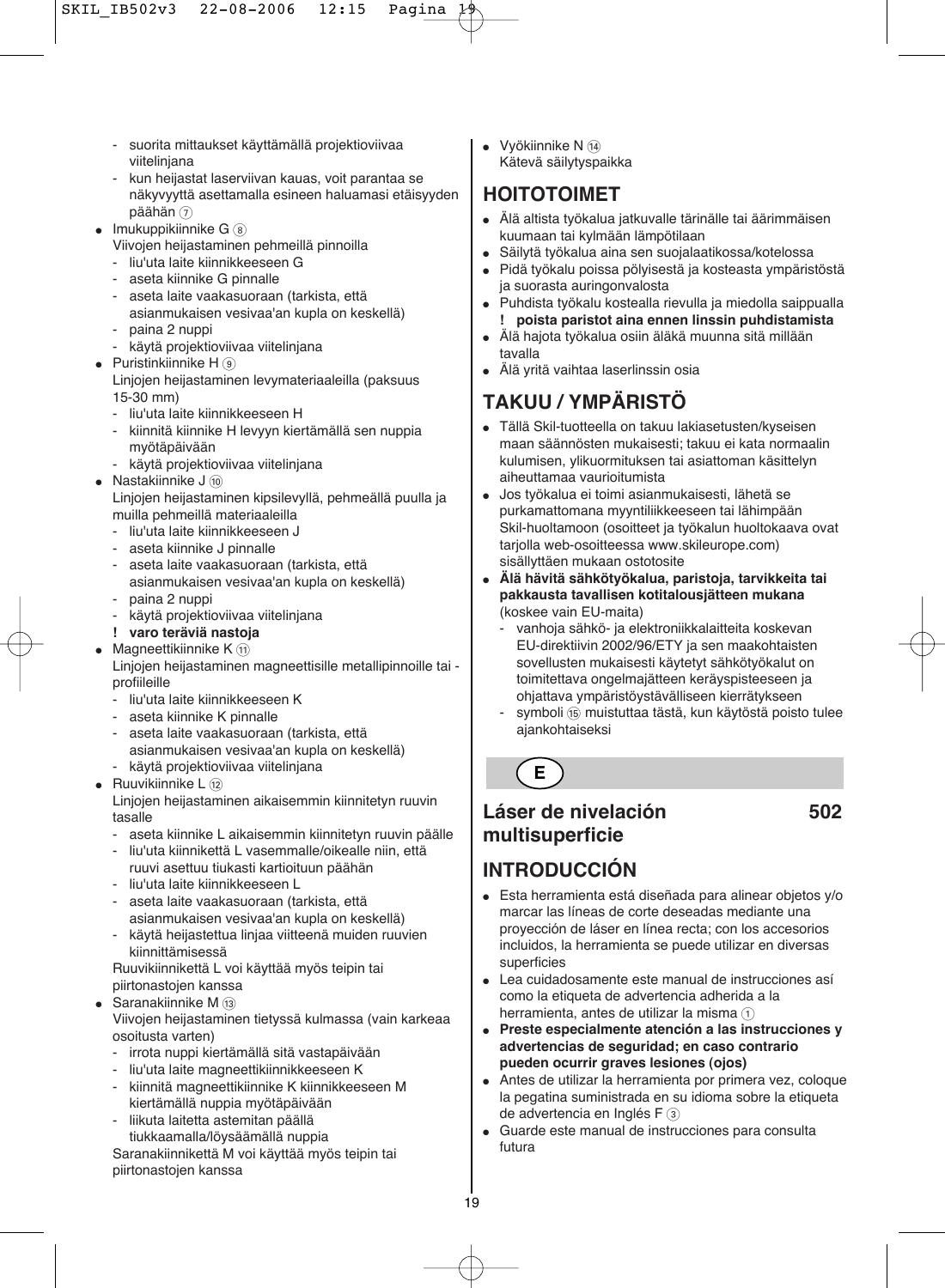#### **ESPECIFICACIONES TÉCNICAS**

Láser tipo 635 nm Láser clase 2 Potencia de salida máxima 1 mW Fuente de alimentación 3 pilas botón AG13 Temperatura de operación -10 °C a 40 °C Temperatura de almacenamiento -20 °C a 60 °C Peso 0,05 kg Precisión de +/-

10 mm para un distancia de 5 metros

#### **SEGURIDAD**

- **No mire al rayo láser o (radiación láser)** 2
- **No apunte el rayo láser a personas o animales**
- No coloque la herramienta en una posición en la que se pueda causar que alguien mire al rayo láser intencionalmente o accidentalmente
- No utilice herramientas ópticas de aumento (como lupas, telescopios o binoculares) para ver el rayo láser
- No retire ni dañe la etiqueta de advertencia de la herramienta
- No haga funcionar la herramienta en la presencia de líquidos inflamables, gases o polvo
- No haga funcionar la herramienta si hay niños cerca
- Esta herramienta no debe ser utilizada por menores de 16 años
- No utilice la herramienta para ningún propósito no mencionado en este manual de instrucciones
- Utilice solamente los accesorios originales para esta herramienta
- Desactive siempre la herramienta cuando no la utilice

#### **ELEMENTOS DE LA HERRAMIENTA** 3

- **A** Interruptor de conexión/desconexión
- **B** Burbuja de nivel para líneas horizontales
- **C** Burbuja de nivel para líneas verticales
- **D** Abertura para luz láser
- **E** Tapa del compartimento de pilas
- **F** Etiqueta de advertencia
- **G** Accesorio de succión
- **H** Accesorio de abrazadera
- **J** Accesorio de clavado
- **K** Accesorio de imán
- **L** Accesorio de tornillo
- **M** Accesorio de pivote
- **N** Accesorio de enganche de cinturón

#### **USO**

- Activación/Desactivación
	- antes del primer uso, retire el protector como se muestra 4
	- active/desactive la herramienta empujando el interruptor A
	- **! no mire al rayo láser**
	- **! no apunte el rayo láser a personas o animales**
	- **! desactive siempre la herramienta después de utilizarla**
- Cambio de las pilas  $(5)$
- **! asegúrese de que la herramienta está desactivada**  retire la tapa E
	- inserte 3 pilas botón AG13 (preste atención a colocar los polos correctamente)
	- monte la tapa E
	- retire siempre las pilas de la herramienta si ésta no va a utilizarse durante un período largo
- cambie siempre el juego completo de pilas
- Utilización de la herramienta 6
	- al proyectar una línea horizontal, compruebe que la burbuja de nivel B está centrada
	- al proyectar una línea horizontal, compruebe que la burbuja de nivel C está centrada
	- realice mediciones utilizando la línea proyectada como referencia
	- al proyectar una línea láser a una distancia superior, puede aumentar su visibilidad situando un objeto al final de la distancia deseada  $\widehat{r}$
- $\bullet$  Accesorio de succión G  $(8)$ 
	- Para proyectar líneas sobre superficies regulares
	- inserte la herramienta en el accesorio G
	- coloque el accesorio G sobre la superficie
	- nivele la herramienta (compruebe que la burbuja de nivel correspondiente está centrada)
	- empuje 2 botones
	- utilice la línea proyectada como referencia
- $\bullet$  Accesorio de abrazadera H  $\circledcirc$ Para proyectar líneas sobre tablas (grosor entre 15 y 30 mm)
	- inserte la herramienta en el accesorio H
	- asegure el accesorio H a la tabla girando el botón a la derecha
- utilice la línea provectada como referencia  $\bullet$  Accesorio de clavado J $(10)$
- 

Para proyectar líneas sobre paneles de yeso, madera ligera y otros materiales blandos

- inserte la herramienta en el accesorio J
- coloque el accesorio J sobre la superficie
- nivele la herramienta (compruebe que la burbuja de nivel correspondiente está centrada)
- empuje 2 botones
- utilice la línea proyectada como referencia
- **! cuidado con las puntas afiladas**
- $\bullet$  Accesorio de imán  $K$  (ii)
	- Para proyectar líneas sobre cualquier superficie o perfil metálico ferroso
	- inserte la herramienta en el accesorio K
	- coloque el accesorio K sobre la superficie
	- nivele la herramienta (compruebe que la burbuja de nivel correspondiente está centrada)
	- utilice la línea proyectada como referencia
- Accesorio de tornillo L (12)
	- Para proyectar líneas al mismo nivel que un tornillo ya fijado
	- coloque el accesorio L sobre el tornillo fijado
	- deslice el accesorio L a izquierda o derecha de manera que el tornillo haga tope con el extremo cónico de la clavija
	- inserte la herramienta en el accesorio L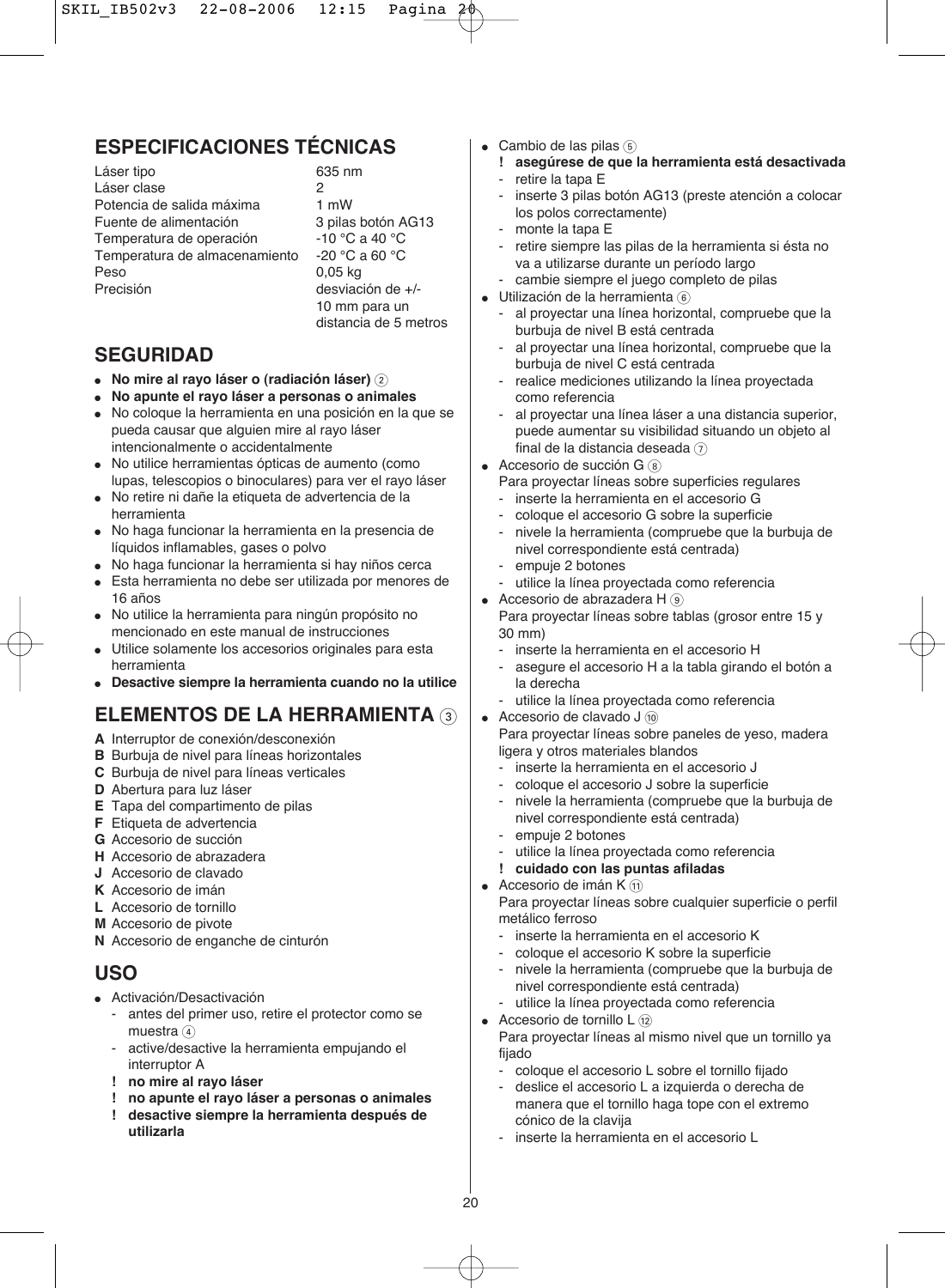- nivele la herramienta (compruebe que la burbuja de nivel correspondiente está centrada)
- utilice la línea proyectada como referencia para fijar otros tornillos

El accesorio de tornillo L también se puede utilizar con cinta adhesiva o con chinchetas

- $\bullet$  Accesorio de pivote M $(3)$ Para proyectar líneas en un ángulo (sólo como indicación aproximada)
	- quite el botón girándolo hacia la izquierda
	- inserte la herramienta en el accesorio de imán K
	- asegure el accesorio de imán K al accesorio M girando el botón a la derecha
	- mueva la herramienta sobre el arco graduado aflojando o apretando el botón

El accesorio de pivote M también puede utilizarse con cinta adhesiva o chinchetas

 $\bullet$  Accesorio de enganche de cinturón N  $a$ Para guardar de forma fácil y cómoda

#### **MANTENIMIENTO**

- No exponga la herramienta a vibraciones continuas ni a temperaturas extremadamente calientes o frías
- Guarde siempre la herramienta dentro de la casa y en su caja/estuche protector
- Mantenga siempre la herramienta libre de polvo, humedad y no la exponga a los rayos del sol
- Limpie la herramienta con un paño húmedo y jabón suave **! retire siempre las pilas antes de limpiar la lente**
- No desmonte ni modifique la herramienta de ninguna forma
- No intente cambiar ninguna parte de la lente láser

### **GARANTÍA / AMBIENTE**

- Este producto Skil está garantizado de acuerdo con el reglamento estatutario/de país específico; de la garantía se excluirán los daños causados por desgaste normal, sobrecarga o manipulación indebida
- En el caso de una queja, envíe la herramienta desmontada junto con una prueba de su compra a su distribuidor o a la estación de servicio más cercana de Skil (los nombres así como el despiece de piezas de la herramienta figuran en www.skileurope.com)
- **No deseche las herramientas eléctricas, pilas, los accesorios y embalajes junto con los residuos domésticos** (sólo para países de la Unión Europea)
- de conformidad con la Directiva Europea 2002/96/CE sobre residuos de aparatos eléctricos y electrónicos y su aplicación de acuerdo con la legislación nacional, las herramientas eléctricas cuya vida útil haya llegado a su fin se deberán recoger por separado y trasladar a una planta de reciclaje que cumpla con las exigencias ecológicas
- símbolo ® llamará su atención en caso de necesidad de tirarlas

# **P**

#### **Laser de nivelamento 502 multi-superfície**

### **INTRODUÇÃO**

- Esta ferramenta foi concebida para alinhar objectos e/ou marcar linhas de corte pretendidas através da projecção da linha directa de laser; graças aos acessórios fornecidos a ferramenta pode ser utilizada em várias superfícies
- Queira ler com atenção este manual de instruções e a etiqueta de aviso que se encontra na ferramenta, antes de a usar $(1)$
- **Dê especial atenção às instruções e avisos de segurança; a não observação das respectivas recomendações poderá resultar em lesões (oculares) graves**
- Antes de utilizar a ferramenta pela primeira vez, cole o autocolante fornecido no seu idioma nacional sobre o texto em Inglês da etiqueta de aviso  $F(3)$
- Guarde este manual de instruções para referência futura

### **ESPECIFICAÇÕES TÉCNICAS**

Tipo de laser 635 nm Classe do laser 2 Saída de potência máxima 1 mW<br>Fonte de alimentação 3 x pilhas compactas Fonte de alimentação

Temperatura de funcionamento -10°C a 40°C<br>Temperatura de armazenamento -20°C a 60°C Temperatura de armazenamento Peso 0,05 kg Precisão erro de +/- 10 mm

de botão AG13 para uma distância de 5 metros

#### **SEGURANÇA**

- **Não olhe directamente para o feixe laser (radiações laser)** 2
- Não aponte o feixe laser a pessoas ou animais
- Não coloque a ferramenta numa posição tal que possa levar alguém a olhar directamente para o feixe laser, intencionalmente ou por acidente
- Não use quaisquer instrumentos ópticos de ampliação (como lupas, telescópios ou binóculos) para ver o feixe laser
- Não retire nem danifique a etiqueta de aviso que se encontra na ferramenta
- Não utilize a ferramenta na presença de líquidos, gases, ou pó inflamáveis
- Não utilize a ferramenta com crianças à volta
- Esta ferramenta não deve ser usada por pessoas com idade inferior a 16 anos
- Não utilize a ferramenta para qualquer fim diferente dos fins indicados neste manual de instruções
- Use apenas os acessórios de origem recomendados para a ferramenta
- **Desligue sempre a ferramenta quando ela não estiver a ser usada**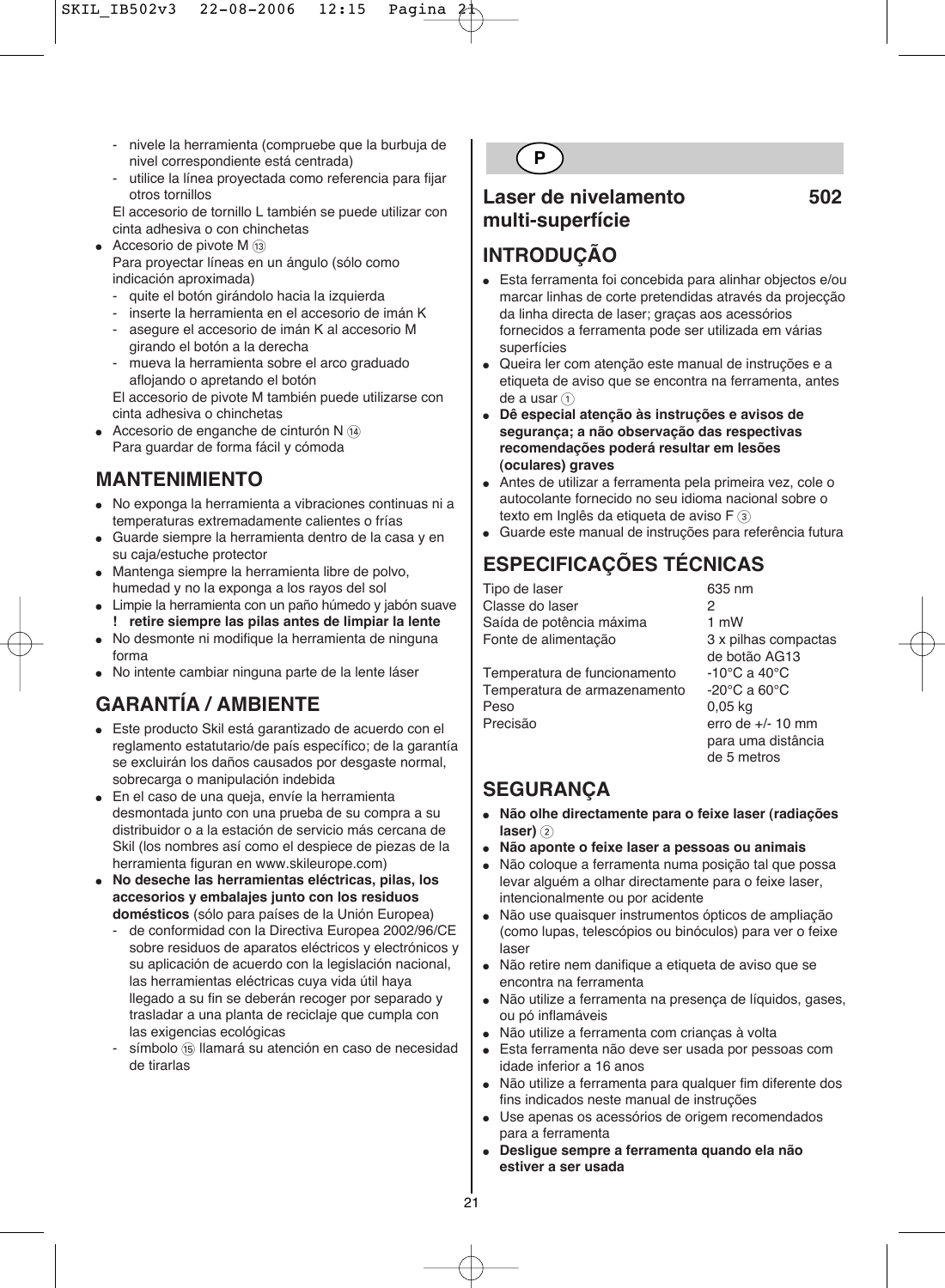### **ELEMENTOS DA FERRAMENTA** 3

- **A** Interruptor ligar/desligar
- **B** Nível de bolha para linhas horizontais
- **C** Nível de bolha para linhas verticais
- **D** Orifício da luz do laser
- **E** Tampa do compartimento da pilha
- **F** Etiqueta de aviso
- **G** Acessório de aspiração
- **H** Acessório de fixação
- **J** Acessório de cavilha
- **K** Acessório magnético
- **L** Acessório de parafuso
- **M** Acessório de articulação
- **N** Acessório de clip de cinto

### **UTILIZAÇÃO**

- Ligar/desligar
	- antes da primeira utilização, remova a protecção como ilustrado em 4
	- ligue e desligue a ferramenta empurrando o interruptor A
	- **! não olhe directamente para o feixe laser**
	- **! não aponte o feixe laser a pessoas ou animais**
	- **! desligue sempre a ferramenta após a utilização**
- $\bullet$  Mudar as pilhas  $(5)$ 
	- **! certifique-se de que a ferramenta está desligada**
	- retire a tampa E
	- insira 3 x pilhas compactas de botão AG13 (tenha em atenção a polaridade correcta)
	- coloque a tampa E
	- retire sempre as pilhas da ferramenta se vai estar muito tempo sem a usar
- substitua sempre as duas pilhas ao mesmo tempo ● Utilização da ferramenta 6
	- quando projectar uma linha horizontal, verifique que a bolha no nível B esteja centrada
	- quando projectar uma linha vertical, verifique que a bolha no nível C esteja centrada
	- faça medições usando a linha projectada como referência
	- quando projectar uma linha de laser a uma maior distância, pode aumentar a respectiva visibilidade colocando um objecto ao fim da distância pretendida  $\binom{7}{2}$
- Acessório de aspiração G 8 Para projectar linhas em superfícies moles
	- encaixe a ferramenta no acessório G
	- coloque o acessório G na superfície
	- nivele a ferramenta (verifique que a bolha no nível relevante está centrada)
	- empurre 2 botães
	- utilize a linha projectada como referência
- $\bullet$  Acessório de fixação H $(9)$ 
	- Para projectar linhas em madeira (espessura 15 a 30 mm)
	- encaixe a ferramenta no acessório H
	- aperte o acessório H no madeira rodando o botão no sentido do ponteiro do relógio
	- utilize a linha projectada como referência
- Acessório de cavilha J @ Para projectar linhas em placas de gesso, madeira mole ou outros materiais moles
	- encaixe a ferramenta no acessório J
- coloque o acessório J na superfície
- nivele a ferramenta (verifique que a bolha no nível relevante está centrada)
- empurre 2 botães
- utilize a linha projectada como referência
- **! tenha cuidado com as cavilhas pontiagudas**
- $\bullet$  Acessório magnético K $\mathfrak{m}$ Para projectar linhas em qualquer superfície ou contorno metálico ferroso
	- encaixe a ferramenta no acessório K
	- coloque o acessório K na superfície
	- nivele a ferramenta (verifique que a bolha no nível relevante está centrada)
	- utilize a linha projectada como referência
- Acessório de parafuso L @
	- Para projectar linhas ao mesmo nível que parafusos já instalados
	- coloque o acessório L por cima de um parafuso já instalado
	- faça deslizar o acessório L para a direita ou esquerda, para que o parafuso esteja firmemente na extremidade cónica da perna
	- encaixe a ferramenta no acessório L
	- nivele a ferramenta (verifique que a bolha no nível relevante está centrada)
	- utilize a linha projectada como referência para montar outros parafusos

O acessório de parafuso L também pode ser utilizado juntamente com fita ou com pioneses

- Acessório de articulação M  $(3)$ 
	- Para projectar linhas num ângulo pretendido (apenas para indicação geral)
	- retire o botão rodando-o no sentido contrário aos ponteiros do relógio
	- encaixe a ferramenta no acessório magnético K
	- aperte o acessório magnético K no acessório M
	- rodando o botão no sentido dos ponteiros do relógio aperte e desaperte o botão para mover a ferramenta por cima do arco graduado

O acessório de articulação M pode também ser utilizado juntamente com uma fita ou pioneses

Acessório clip de cinto N (14) Para uma arrumação fácil e cómoda

#### **MANUTENÇÃO**

- Não exponha a ferramenta a vibração contínua ou a temperaturas extremamente quentes ou extremamente frias
- Guarde sempre a ferramenta num recinto fechado, dentro da respectiva caixa/estojo
- Mantenha sempre a ferramenta sem pó ou humidade e afastada da luz solar directa
- Limpe a ferramenta com um pano húmido e sabão suave

#### **! retire sempre as pilhas antes de limpar a lente**

- Não desmonte nem modifique a ferramenta de maneira nenhuma
- Não tente alterar qualquer parte da lente laser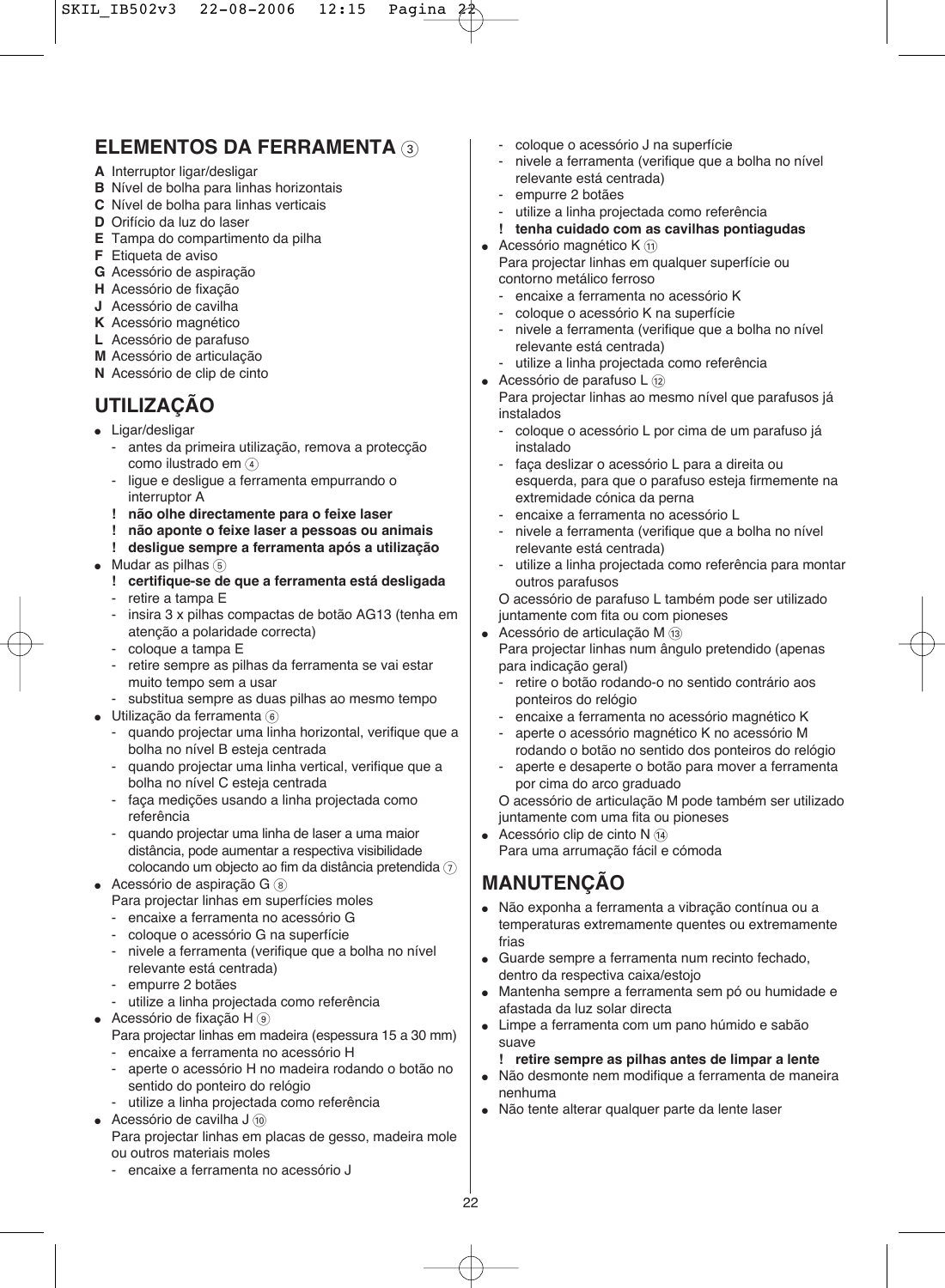#### **GARANTIA / AMBIENTE**

- Este produto SKIL tem garantia de acordo com as regulamentações estatutárias/específicas do país; danos causados por desgaste normal, sobrecarga ou utilização incorrecta não são abrangidos pela garantia
- Em caso de reclamação, envie a ferramenta sem a desmontar, juntamente com a prova de compra, para o seu revendedor ou para o centro de assistência SKIL mais próximo (os endereços assim como a mapa de peças da ferramenta estão mencionados no www.skileurope.com)
- **Não deite ferramentas eléctricas, pilhas, acessórios ed embalagem no lixo doméstico** (apenas para países da UE)
	- de acordo com a directiva europeia 2002/96/CE sobre ferramentas eléctricas e electrónicas usadas e a transposição para as leis nacionais, as ferramentas eléctricas usadas devem ser recolhidas em separado e encaminhadas a uma instalação de reciclagem dos materiais ecológica
	- símbolo 6 lhe avisará em caso de necessidade de arranja-las

# **I**

### **Livella laser per tutte le superfici 502 INTRODUZIONE**

- Questo strumento consente di allineare oggetti e/o di marcare le linee di taglio mediante la proiezione di linee laser rette; grazie agli accessori in dotazione può essere utilizzato su molteplici tipi di superficie
- Leggere attentamente il presente manuale di istruzioni oltre alle avvertenze affisse sull'utensile, prima di utilizzare l'attrezzo (1)
- **Prestare particolare attenzione alle istruzioni di sicurezza ed alle avvertenze; la mancata osservanza potrebbe causare serie lesioni (oculari)**
- Prima di utilizzare l'utensile per la prima volta, applicare l'adesivo in dotazione scritto nella lingua del proprio paese sopra il testo in lingua inglese dell'etichetta di avvertenza F 3
- Conservare questo manuale di istruzioni per futuro riferimento

### **CARATTERISTICHE TECNICHE**

| Modello laser             | 635 NM                                                |
|---------------------------|-------------------------------------------------------|
| Classe laser              | 2                                                     |
| Massima potenza di        | 1 mW                                                  |
| erogazione                |                                                       |
| Alimentazione             | 3 x batterie a bottone AG13                           |
| Temperatura operativa     | da -10 $\degree$ C a 40 $\degree$ C                   |
| Temperatura di stoccaggio | da -20 $^{\circ}$ C a 60 $^{\circ}$ C                 |
| Peso                      | $0.05$ ka                                             |
| Precisione                | deviazione di +/- 10 mm ad<br>una distanza di 5 metri |

#### **SICUREZZA**

- **Non guardare direttamente nel raggio del laser (radiazioni laser)** 2
- **Non puntare il raggio laser verso nessuna persona o animale**
- Non sistemare l'utensile in una posizione che potrebbe causare che una persona guardi direttamente nel raggio intenzionalmente o no
- Non utilizzare nessun attrezzo d'ingrandimento (come una lente d'ingrandimento, telescopio, o binocoli) per veder il raggio laser
- Non rimuovere o danneggiare l'etichetta di avvertenza affissa sull'utensile
- Non usare l'utensile se sono presenti dei liquidi infiammabili, dei gas o della polvere
- Non adoperare l'utensile in presenza di bambini
- Questo utensile non deve essere usato da persone inferiori ai 16 anni di età
- Non utilizzare l'utensile per qualsiasi scopo se non quelli per indicati nel presente manuale
- Utilizzare solamente gli accessori originali previsti per questo utensile
- **Spegnere sempre l'utensile quando non in uso**

#### **ELEMENTI DELL'UTENSILE** 3

- **A** Interruttore on/off
- **B** Livella per linee orizzontali
- **C** Livella per linee verticali
- **D** Finestra raggio laser
- **E** Coperchio vano batteria
- **F** Etichetta avvertenze
- **G** Supporto a ventosa **H** Supporto a morsetto
- **J** Supporto inchiodabile
- **K** Supporto a calamita
- **L** Supporto avvitabile
- **M** Supporto perno
- **N** Supporto con gancio da cintura

#### **USO**

- On/off
	- prima di utilizzare per la prima volta, rimuovere l'inserto protettivo come illustrato (4)
	- attiva/disattiva l'utensile premendo l'interruttore A
	- **! non guardare direttamente nel raggio del laser**
	- **! non puntare il raggio del laser verso nessuna persona o animale**
	- **! spegnere sempre l'utensile dopo l'uso**
- $\bullet$  Sostituzione delle batterie  $(5)$ 
	- **! assicurarsi che l'utensile sia spento**
	- rimuovere il coperchio E
	- inserite 3 batterie a bottone AG13 (prestare attenzione alla corretta polarizzazione)
	- montare il coperchio E
	- rimuovere sempre le batterie dall'utensile se questo non viene usato per un lungo periodo di tempo
	- sostituire sempre la serie completa delle batterie
- Uso dell'utensile 6
	- durante la proiezione di una linea orizzontale, verificare la bolla nella livella B sia centrata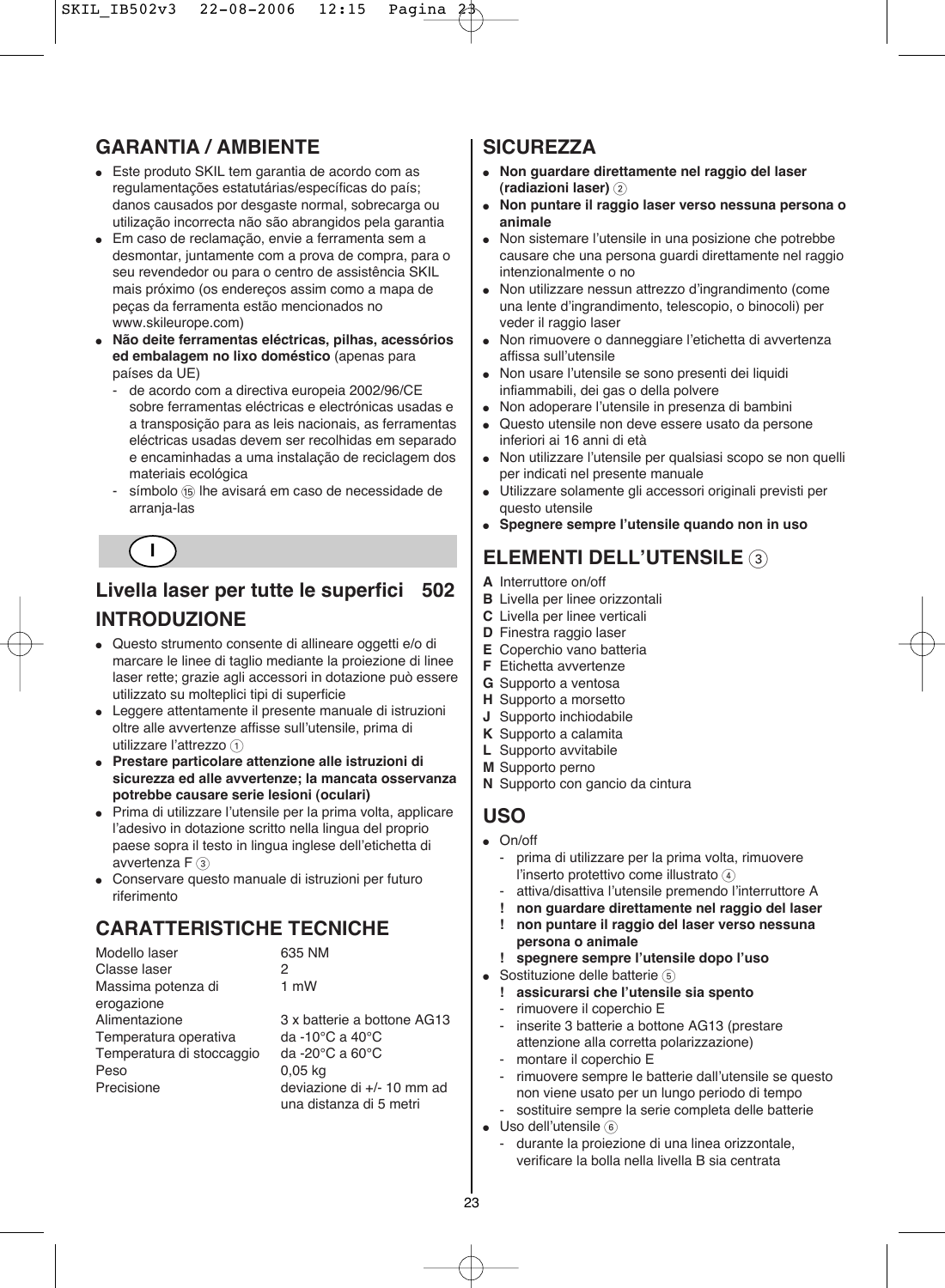- durante la proiezione di una linea verticale, verificare che la bolla nella livella C sia centrata
- effettuare le misurazioni utilizzando la linea proiettata come riferimento
- nella proiezione di linee laser a lunga gittata è possibile aumentare la visibilità collocando un oggetto di riferimento alla distanza di proiezione desiderata  $\widehat{\tau}$ ) • Supporto a ventosa  $G$   $\circledcirc$

Per la proiezione di linee su superfici lisce

- inserire lo strumento nel supporto G
- poggiare il supporto G sulla superficie
- livellare lo strumento (verificare che la bolla della livella pertinente sia centrata)
- premere 2 pomelli
- utilizzare la linea proiettata come riferimento
- Supporto a morsetto  $H(\overline{9})$ 
	- Per la proiezione di linee su tavolati (spessore 15 30 mm) - inserire lo strumento nel supporto H
	- bloccare il supporto H alla tavola girando il pomello in senso orario
- utilizzare la linea proiettata come riferimento  $\bullet$  Supporto inchiodabile  $J(0)$
- 
- Per la proiezione di linee su pannelli di cartongesso, legno morbido e materiali simili
- inserire lo strumento nel supporto J
- poggiare il supporto J sulla superficie
- livellare lo strumento (verificare che la bolla della livella pertinente sia centrata)
- premere 2 pomelli
- utilizzare la linea proiettata come riferimento
- **! fare attenzione ai perni appuntiti**
- Supporto a calamita  $K$   $n$
- Per la proiezione di linee su qualsiasi superficie o profilo di ferro
- inserire lo strumento nel supporto K
- poggiare il supporto K sulla superficie
- livellare lo strumento (verificare che la bolla della livella pertinente sia centrata)
- utilizzare la linea proiettata come riferimento
- Supporto avvitabile  $L$   $(i2)$
- Per la proiezione di linee al livello di una vite precedentemente fissata
- collocare il supporto L sulla vite precedentemente fissata
- scorrere il supporto L a sinistra/destra, finché la testa della vite non si blocca nella parte più stretta della scalanaltura a cuneo
- inserire lo strumento nel supporto L
- livellare lo strumento (verificare che la bolla della livella pertinente sia centrata)
- utilizzare la linea proiettata come riferimento per il fissaggio delle altre viti
- Il supporto avvitabile L può anche essere utilizzato in combinazione con nastro adesivo o puntine da disegno
- $\bullet$  Supporto perno M $(3)$ Per la proiezione di linee ad un'angolazione (indicazione generica)
	- svitare il pomello ruotandolo in senso antiorario
	- inserire lo strumento nel supporto magnetico K
	- fissare il supporto a calamita K al supporto a goniometro M avvitando il pomello in senso orario
- spostare l'utensile sull'arco graduato allentando/ stringendo il pomello
- Il supporto perno M può essere utilizzato in combinazione con nastro adesivo o puntine da disegno
- $\bullet$  Supporto con gancio da cintura N  $\overrightarrow{a}$ Per trasportare lo strumento con massima praticità

#### **MANUTENZIONE**

- Non esporre l'utensile a continue vibrazioni o a rigide temperatura calda o fredda esterna
- Conservare sempre l'utensile all'interno nella sua scatola di protezione
- Tenere sempre l'utensile libero da polvere, umidità e dalla diretta luce del sole
- Pulire l'utensile con un panno umido e con sapone dolce **! rimuovere sempre le batterie prima di pulire le lenti**
- Non smontare o modificare l'utensile in nessun modo
- Non tentare di cambiare qualsiasi parte delle lenti del laser

### **GARANZIA / AMBIENTE**

- Questo prodotto 'Skil' è garantito in conformità agli specifici regolamenti legali/locali; danni dovuti all'uso normale, al sovraccarico o all'errata manipolazione saranno esclusi dalla garanzia
- Nel caso di una lamentela, inviare l'utensile non smontato assieme alle prove di acquisto al rivenditore oppure al più vicino posto di assistenza SKIL (l'indirizzo ed il disegno delle parti di ricambio dell'utensile sono riportati su www.skileurope.com)
- **Non gettare l'utensile elettrico, batterie, gli accessori e l'imballaggio tra i rifiuti domestici** (solo per paesi UE)
	- secondo la Direttiva Europea 2002/96/CE sui rifiuti di utensili elettrici ed elettronici e la sua attuazione in conformità alle norme nazionali, glil utensili elettrici esausti devono essere raccolti separatamente, al fine di essere reimpiegati in modo eco-compatibile
	- il simbolo ® vi ricorderà questo fatto quando dovrete eliminarle

![](_page_23_Picture_56.jpeg)

### **Több felületre is rögzíthetŒ 502** szintező lézer

#### **BEVEZETÉS**

- Az eszköz egyenes lézerfényt vetítve objektumok beállítására és/vagy a kívánt vágásvonal kijelölésére alkalmas; a mellékelt kiegészítők segítségével különböző felületekre rögzíthető
- A készülék használata előtt, figyelmesen olvassa el a mellékelt használati utasítást, valamint a készüléken található figyelmeztető címkét  $(i)$
- **Kísérje különös figyelemmel a biztonsági utasításokat és figyelmeztetéseket; ennek elmulasztása súlyos (szem) sérülést okozhat**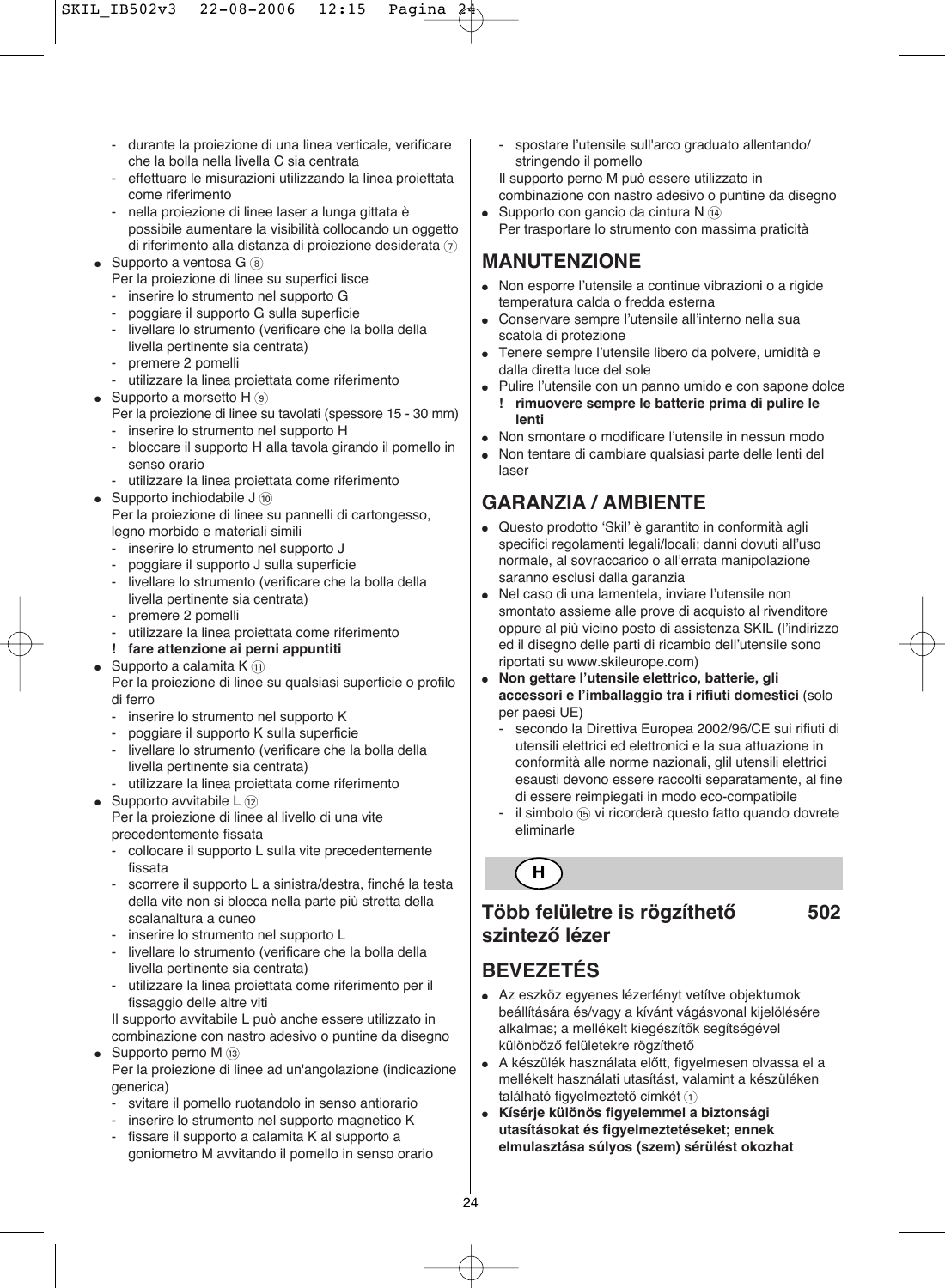- A készülék első használata előtt helyezze a saját nemzeti nyelvű címkét az angol nyelvű figyelmeztető felirat fölé  $F$  3
- A használati utasítást Œrizze meg további referenciaként

### **MUSZAKI SPECIFIKÁCIÓK**

Lézer típusa 635 nm Lézer besorolása 2 Maximum leadott teljesítmény 1 mW Tápellátás 3 x AG13 gombelem Üzemi hőmérséklettartomány -10°C - 40°C<br>Tárolási hőmérséklet -20°C - 60°C Tárolási hőmérséklet Súly 0,05 kg Pontosság eltérés 5 méter távolságon +/- 10 mm

### **BIZTONSÁGI UTASÍTÁSOK**

- **Ne nézzen a lézersugárba (lézersugárzás)** 2
- **Ne irányítsa a lézersugarat személy vagy állat fele**
- Ne helyezze a készüléket olyan helyre, ahol bárki is arra kényszerülne, hogy akarva/akaratlanul belenézzen a lézersugárba
- Ne használjon semminemű nagyító jellegű optikai eszközt (pl. nagyító, teleszkóp vagy távcső) a lézersugár megtekintéséhez
- Ne távolítsa el/rongálja meg a készüléken lévő figyelmeztető címkét
- Ne használja a készüléket gyúlékony folyadékok/ gázok/por jelenlétében
- Ne használja a készüléket gyermekek jelenlétében
- Ezen készüléket 16 éven aluli személyek ne használják Ne használja a készüléket a használati utasításban
- említett rendeltetésen kívüli célokra Csak az ezen készülékhez gyártott, eredeti, rendeltetésnek megfelelő tartozékokat használja
- **Mindig kapcsolja ki a készüléket, ha nem használja**

### **A KÉSZÜLÉK ALKOTÓELEMEI** 3

- **A** Be-/kikapcsoló gomb
- **B** Vízmérték vízszintes vonalakhoz
- **C** Vízmérték függőleges vonalakhoz
- **D** Lézerfény kilépőnyílás
- **E** Elemtartó rekesz fedele
- **F** Figyelmeztető címke
- **G** Tapadókorongos adapter
- **H** Bilincses adapter
- **J** Szeges adapter
- **K** Mágneses adapter
- **L** Csavaros adapter
- **M** Alkotóelem
- **N** Övcsipeszes adapter

### **HASZNÁLAT**

- $-$  Be/Ki
	- az első használatba vétel előtt távolítsa el a védőbetétet az ábra alapján (4)
	- a készülék be-/kikapcsolásához nyomja a kapcsolót A
	- **! ne nézzen a lézersugárba**
	- **! ne irányítsa a lézersugarat személy vagy állat fele**
	- **! használat után mindig kapcsolja le a készüléket**
- Elemcsere 5
	- **! ügyeljen a készülék kikapcsolt állapotára**
	- távolítsa el a fedelet E
	- helyezzen be 3 x AG13 gombelemet (ügyeljen a megfelelő polaritásra)
	- helyezze vissza a fedelet E
	- amennyiben a készüléket hosszabb ideig nem használja, mindig távolítsa el a telepeket
	- a telepeket mindig teljes szettként cserélje
- A készülék üzemeltetése 6
	- vízszintes vonal kijelölésekor győződjön meg róla, hogy a B vízmértékben látható buborék középen áll
- függőleges vonal kijelölésekor győződjön meg róla, hogy a C vízmértékben látható buborék középen áll
- végezze el a szükséges méréseket, a kivetített vonalat használva referenciaként
- a lézerfényt nagyobb távolságra kivetítve növelheti annak láthatóságát, ha a kívánt távolságba kihelyez egy tárgyat $(7)$
- Tapadókorongos adapter G  $(8)$

Vonal kivetítése sima felületre

- csúsztassa az eszközt a G adapterbe
- helyezze a G adaptert a felületre
- szintezze ki az eszközt (győződjön meg róla, hogy a megfelelő vízmérték üvegcséjében a buborék középen áll)
- nyomja 2 gombot
- használja a kivetített vonalat referenciának
- **Bilincses adapter H** 9 Vonal kivetítése deszkalapokra (vastagság 15-30 mm)
	-
	- csúsztassa az eszközt a H adapterbe
	- rögzítse a H tartozékot a deszkalapra a gombnak az óramutató járása irányába történő elfordításával - használja a kivetített vonalat referenciának
- Szeges adapter  $J(0)$ Vonalak gipszkartonra, puhafára vagy más puha anyagra történő kivetítésére
	- csúsztassa az eszközt a J adapterbe
	- helyezze a J adaptert a felületre
	- szintezze ki az eszközt (győződjön meg róla, hogy a megfelelő vízmérték üvegcséjében a buborék középen áll)
	- nyomja 2 gombot
	- használja a kivetített vonalat referenciának
- **! ügyeljen a hegyes szegekre**
- Mágneses adapter  $K$   $\Omega$

Vonalak fémes felületekre, profilvasakra történő vetítéséhez

- csúsztassa az eszközt a K adapterbe
- helyezze a K adaptert a felületre
- szintezze ki az eszközt (győződjön meg róla, hogy a megfelelő vízmérték üvegcséjében a buborék középen áll)
- használja a kivetített vonalat referenciának
- Csavaros adapter L @
	- Már elhelyezett csavarral egy szintben kijelölendő vonalak vetítéséhez
	- helyezze az L adaptert a meglévő csavarra
	- mozgassa az L adaptert balra/jobbra, hogy a csavar vége szilárdan illeszkedjen a horony kúpos végében
	- csúsztassa az eszközt az L adapterbe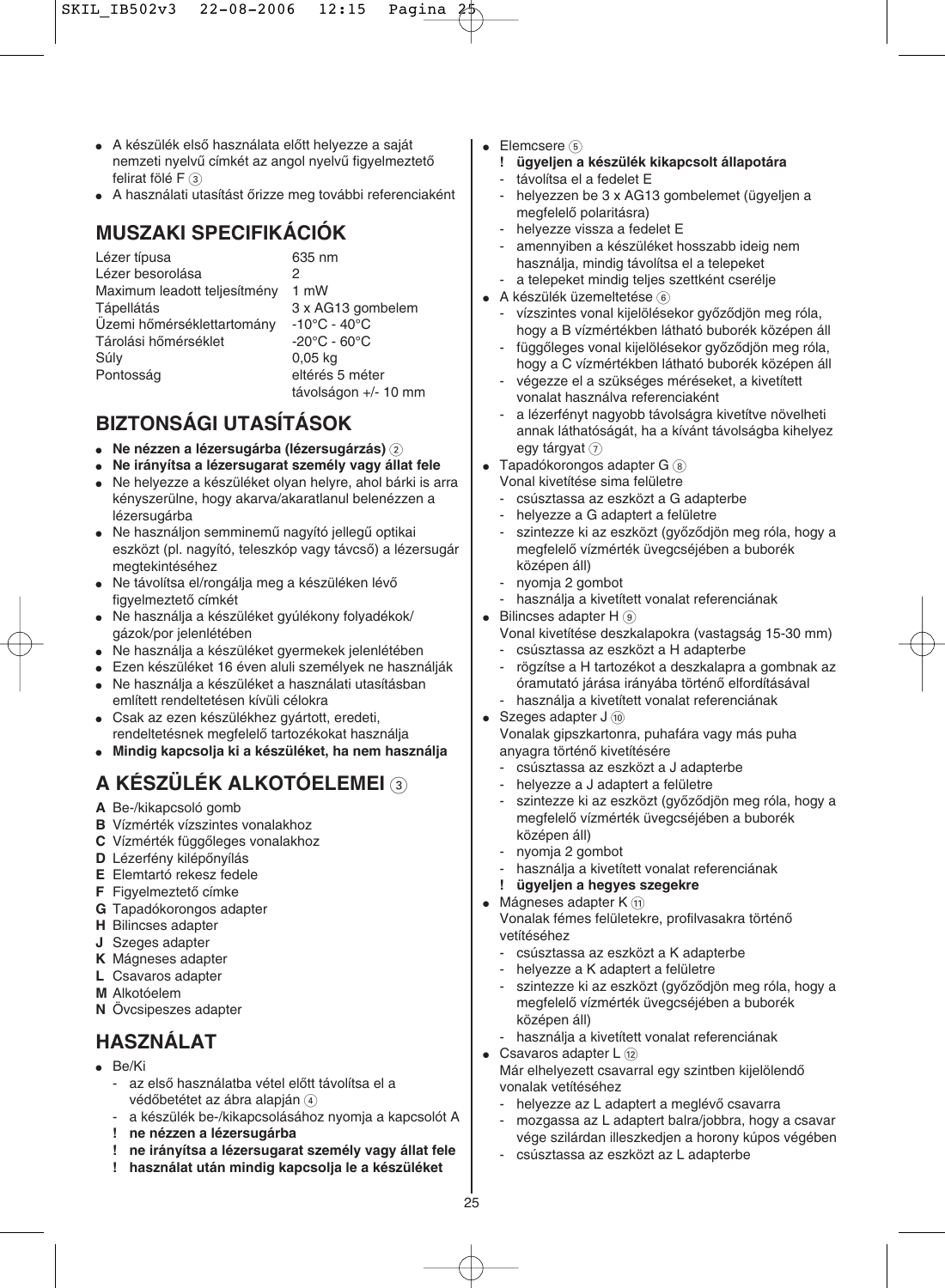- szintezze ki az eszközt (győződjön meg róla, hogy a megfelelő vízmérték üvegcséjében a buborék középen áll)
- jelölje ki a kivetített vonalon a többi csavar helyét Az L adapter ragasztószalaggal vagy rajzszeggel is felrögzíthető
- Az M alkotóelem @ forgócsapra szerelése Hajlított vonalak kijelöléséhez (csak hozzávetőleges jelöléshez)
	- az óramutató járásával ellentétesen elforgatva szerelje le a gombot
	- csúsztassa az eszközt a K mágneses adapterbe
	- a gombot az óramutató járásának irányába elforgatva erősítse a K mágneses adaptert az M adapterhez
	- a gombot meglazítva/meghúzva az eszközt a kívánt irányba állíthatja, s ott rögzítheti

Az M alkotóelem ragasztószalaggal vagy rajzszeggel is rögzíthető

 $\bullet$  Övcsipeszes adapter N $\times$ A könnyű és kényelmes tároláshoz

### **KARBANTARTÁS**

- Ne tegye ki a műszert folyamatos rázkódásnak/ szélsőséges hőmérsékletnek
- A műszert mindig tárolja zárt helységben, annak védőtokjában/dobozában
- Óvja a műszert portól, nedvességtől és közvetlen napfénytől
- A műszer tisztítását nedves, enyhén szappanos törlőruhával végezze
	- **! a lencsék tisztítása elŒtt minden esetben távolítsa el a telepeket**
- Ne szerelje szét illetve ne módosítsa semmiféle módon a műszert
- Ne kísérelje meg a lézerlencsék egyetlen részének sem a cseréjét

### **GARANCIA / KÖRNYEZET**

- Fent említett termékére a SKIL a törvényes/ országonként változó előírások szerint vállal garanciát; a garancia nem vonatkozik a szokványos használat során fellépő normális kopásra és a nem megfelelő használat illetve túlterhelés okozta károsodásra
- Panasz esetén küldje az **összeszerelt** gépet a vásárlást bizonyító számlával együtt a kereskedő vagy a legközelebbi SKIL szervizállomás címére (a címlista és a gép szervizdiagramja a www.skileurope.com címen található)
- **Az elektromos kéziszerszámokat, elemek, és csomagolást ne dobja a háztartási szemétbe** (csak EU-országok számára)
	- a használt villamos és elektronikai készülékekről szóló 2002/96/EK irányelv és annak a nemzeti jogba való átültetése szerint az elhasznált elektromos kéziszerszámokat külön kell gyűjteni, és környezetbarát módon újra kell hasznosítani
	- erre emlékeztet a ® jelzés, amennyiben felmerül az intézkedésre való igény

### **CZ**

### **Vícepovrchov˘ vyrovnávací laser 502 ÚVOD**

- Tento nástroj je určen pro vyrovnávání předmětů anebo označování požadovaných linií řezů pomocí přímého promítání laserového paprsku; pomocí dodaného příslušenství lze nástroj použít pro mnoho povrchů
- Před použitím přístroje si pečlivě přečtěte pokyny uvedené v této uživatelské příručce i výstražný štítek na samotném přístroji  $\bigcap$
- Zvláštní pozornost věnujte bezpečnostním pokynům a výstrahám; při jejich nedodržení se vystavujete nebezpečí vážného úrazu (zejména poranění očí)
- Před prvním použitím přístroje nalepte dodanou nálepku ve vašem rodném jazyce přes anglický text na varovném štítku F 3
- Tuto uživatelskou příručku si uschovejte pro budoucí potřebu

### **TECHNICKÉ ÚDAJE**

Laser typu 635 nm Laser třídy 2 Maximální výstupní výkon 1 mW Napájení 3 x AG13 knoflíková

Provozní teplota  $-10^{\circ}$ C až 40°C<br>Skladovací teplota  $-20^{\circ}$ C až 60°C Skladovací teplota -20°C a<br>
Hmotnost 0,05 kg Hmotnost

baterie AG13<br>-10°C až 40°C Přesnost odchylka +/- 10 mm na vzdálenost 5 metrü

### **BEZPEÇNOST**

- **Nedívejte se do laserového paprsku (laserové záření)** 2
- Nezaměřujte laserový paprsek na osoby ani zvířata
- Nenechávejte přístroj v poloze, v níž by se někdo mohl úmyslně či neúmyslně podívat do laserového paprsku
- Nedívejte se na laserový paprsek žádným optickým zvětšovacím přístrojem (jako je zvětšovací sklo, teleskop či dalekohled)
- Neodstraňujte výstražný štítek z přístroje a dejte pozor, aby se nepoškodil
- Neprovozujte přístroj v přítomnosti vznětlivých tekutin, plynü a prachu
- Neprovozujte přístroj v přítomnosti dětí
- Tento přístroj nesmějí používat osoby mladší 16 let Neprovozujte přístroj k žádným jiným účelům než těm,
- které jsou uvedeny v této uživatelské příručce
- S tímto přístrojem použijte pouze originální doplňky, které jsou k tomuto účelu určeny
- **•** Je-li přístroj mimo provoz, vždy jej vypněte

### **PRVKY PŘÍSTROJE** 3

- **A** Hlavní spínaã
- **B** Vodováha pro vodorovné linie
- **C** Vodováha pro svislé linie
- **D** Otvor laserového světla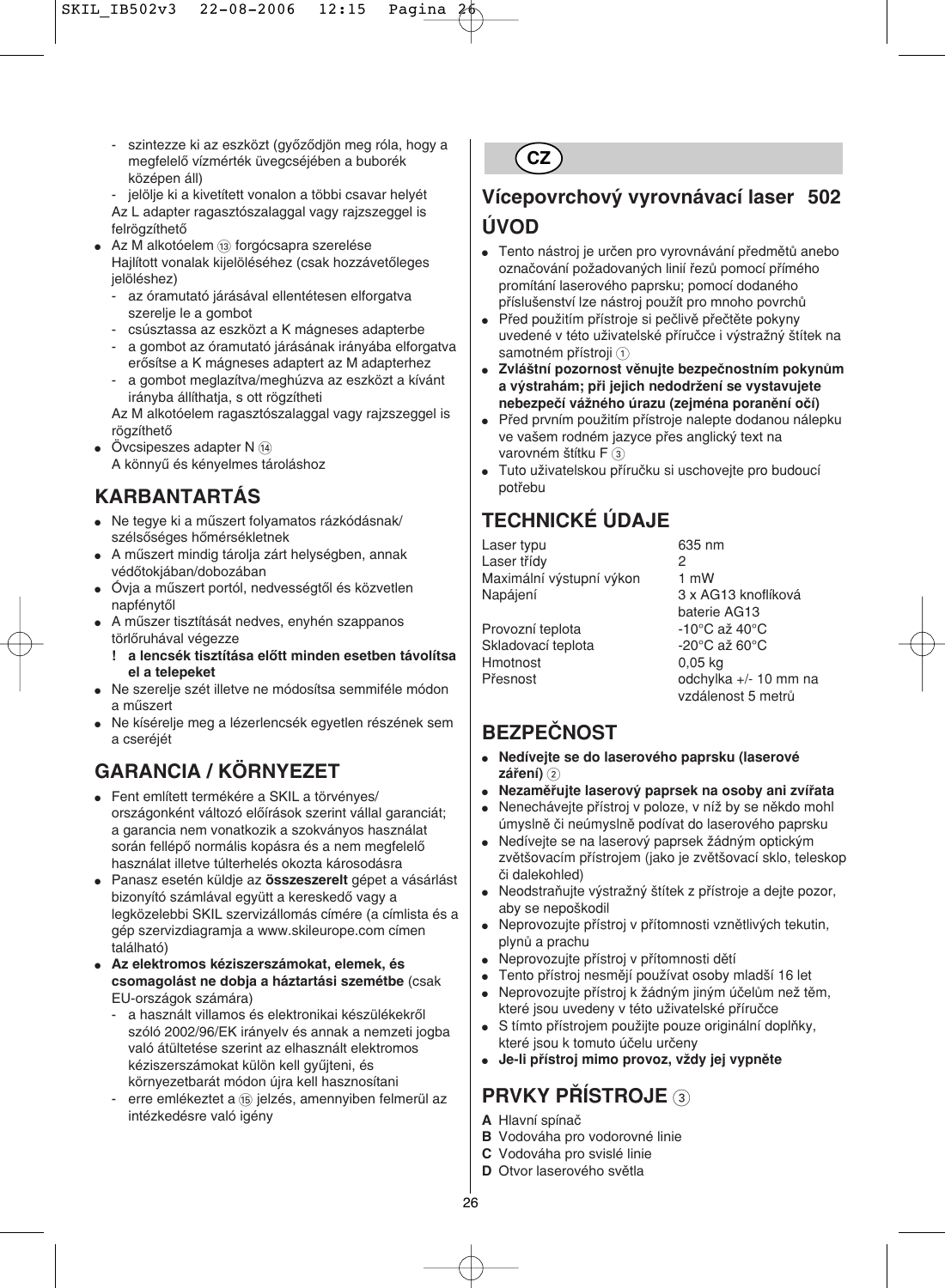SKIL IB502v3 22-08-2006 12:15 Pagina

- **E** Kryt bateriové přihrádky
- **F** Výstražný štítek
- **G** Přisávací příslušenství
- **H** Upínací příslušenství
- **J** Kolíkové příslušenství
- **K** Magnetické příslušenství
- **L** Šroubovací příslušenství
- **M** Příslušenství pro pivotv
- **N** Příslušenství s přezkou na opasek

### **POUˇITÍ**

- Zapnutí/vypnutí
	- před prvním použitím nejprve sejměte ochranou vložku podle pokynů na obrázku 4
	- přístroj zapněte/vypněte stisknutím vypínače A
	- **! nedívejte se do laserového paprsku**
	- nezaměřujte laserový paprsek na osoby ani zvířata **! po použití vždy přístroj vypněte**
- Výměna baterií 5
	- **! zkontrolujte, zda je p®ístroj vypnut¥**
	- sejměte krytu E
	- vložte 3 x knoflíkovou baterii AG13 (pozor na správnou polarizaci)
	- zajistěte krytu E
	- nebudete-li přístroj delší dobu používat, vždy z něj baterie vyjměte
	- vyměňte vždy celou sadu baterií
- Provoz přístroje 6
	- při promítání vodorovného paprsku se ujistěte, že bublina ve vodováze B je vystředěna
	- při promítání svislého paprsku se ujistěte, že bublina ve vodováze C je vystředěna
	- pomocí promítnuté referenční přímky proveďte příslušná měření
	- při promítání laserového paprsku na delší vzdálenost můžete zvýšit viditelnost umístěním nějakého předmětu na konci požadované vzdálenosti  $\widehat{p}$
- Přisávací příslušenství G 8
	- Pro promítání paprsku na hladký povrch
	- nasuňte nástroj na příslušenství G
	- umístěte příslušenství G na povrch
	- vyrovnejte nástroj (ujistěte se, že bublina v
	- odpovídající vodováze je vystředěná)
	- stiskněte 2 knoflíky
	- použijte promítaný paprsek jako referenci
- Upínací příslušenství H 9
	- Pro promítání paprsků na desky (tloušťka 15-30 mm)
	- nasuňte nástroj na příslušenství H upevněte příslušenství H na desku otočením knoflíku
	- ve směru hodinových ručiček použijte promítaný paprsek jako referenci
- Kolíkové příslušenství J (10)
- Pro promítání paprsků na sádrokartonové desky, měkké dřevo a další měkké materiály
- nasuňte nástroj na příslušenství J
- umístěte příslušenství J na povrch
- vyrovnejte nástroj (ujistěte se, že bublina v odpovídající vodováze je vystředěná)
- stiskněte 2 knoflíky
- použijte promítaný paprsek jako referenci
- **! mûjte se na pozoru pfied ostr˘mi hroty**
- Magnetické příslušenství K (11) Pro promítání paprsků na libovolné železné kovy nebo profily
	- nasuňte nástroj na příslušenství K
	- umístěte příslušenství K na povrch
	- vyrovnejte nástroj (ujistěte se, že bublina v odpovídající vodováze je vystředěná)
- použijte promítaný paprsek jako referenci • Šroubovací příslušenství L @
- Pro promítání paprsků do stejné úrovně, jako upevňovací šroub
	- umístěte příslušenství L na připevněný šroub
	- přesuňte příslušenství L doleva/doprava tak, aby šroub končil v kuželovém konci kolíku
- nasuňte nástroj na příslušenství L
- vyrovnejte nástroj (ujistěte se, že bublina v odpovídající vodováze je vystředěná)
- použijte promítaný paprsek jako referenci pro upevnění dalších šroubů

Šroubovací příslušenství L lze také použít v kombinaci s páskou nebo dodanými napínáčky

- Příslušenství pro pivoty M  $(3)$ Pro promítání paprsků v úhlu (pouze pro přibližné vyznaãení)
	- demontujte knoflík otočením proti směru hodinových ruãiãek
	- nasuňte nástroj na magnetické příslušenství K
	- upevněte magnetické příslušenství K na příslušenství M otočením knoflíku po směru hodinových ručiček
	- nasuňte nástroj na oblouk povolením nebo dotažením knoflíku

Příslušenství pro pivoty M lze také použít v kombinaci s páskou nebo dodanými napínáčky

Příslušenství s přezkou na opasek N  $(1)$ Pro snadné a pohodlné ukládání

#### **ÚDRˇBA**

- Nevystavujte přístroj stálým vibracím a příliš vysokým či nízkým teplotám
- Přístroj vždy uschovejte v příslušném ochranném kartonu/pouzdru
- Chraňte přístroj před prachem, vlhkostí a přímými slunečními paprsky
- Přístroj vyčistěte navlhčeným hadrem a jemným mýdlem
- ! před čištěním čočky z přístroje vždy vyjměte **baterie**
- Žádným způsobem přístroj nerozebírejte a neupravujte
- Žádná část laserové čočky se nesmí měnit

### **ZÁRUKA / ŽIVOTNÍ PROSTŘEDÍ**

- Na tento výrobek značky Skil platí záruka podle místních zákonů a regulací; záruka se nevztahuje na poškození vzniklé normálním opotřebováním, přetížením a nesprávným provozem
- V případě stížnosti vraťte přístroj nerozmontovaný spolu s nákupním lístkem své prodejně nebo nejbližší servisní službě výrobků SKIL (adresy a servisní schema nástroje najdete na www.skileurope.com)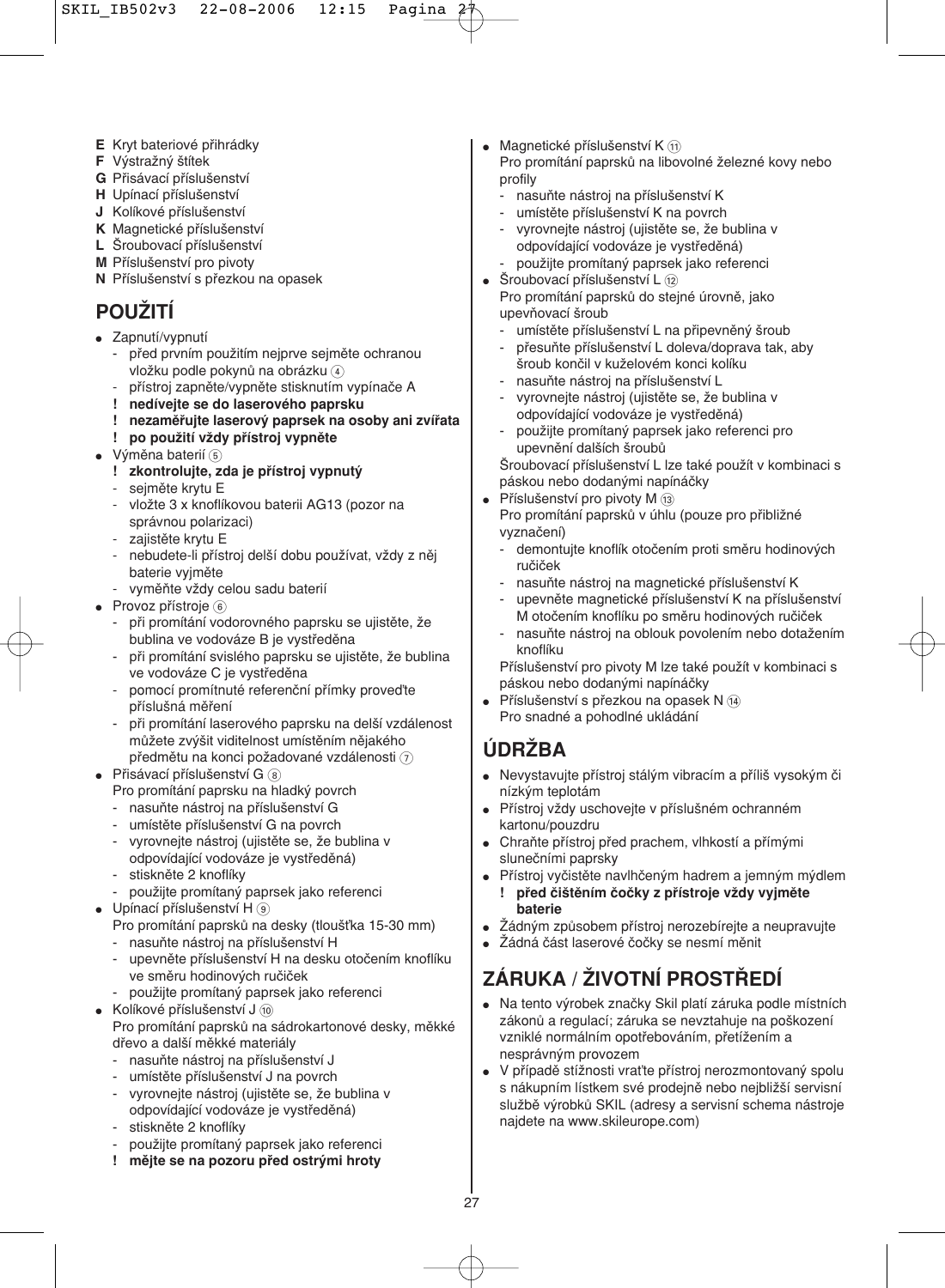- **Elektrické náfiadí, baterie, doplÀky a balení nevyhazujte do komunálního odpadu** (jen pro státy EU)
	- podle evropské směrnice 2002/96/EG o nakládání s použitými elektrickými a elektronickými zařízeními a odpovídajících ustanovení právních předpisů jednotlivých zemí se použitá elektrická nářadí, musí sbírat odděleně od ostatního odpadu a podrobit ekologicky ‰etrnému recyklování
	- symbol (is) na to upozorňuje

## **TR**

### Birden çok yüzeyde **502** kullanılabilen hizalama lazeri

#### **GIRIS**

- Bu alet, düz bir lazer ışını gönderme yoluyla nesneleri ve/veya istenen kesme çizgilerini hizalamak için kullanılır; birlikte verilen aksesuarlar ile alet çeşitli yüzeyler üzerinde kullanılabilir
- Aleti kullanmadan önce bu kullanım kılavuzunu ve alet üzerindeki uyarıyı dikkatlice okuyun 1
- Güvenlik talimatlarına ve uyarılarına özel bir dikkat gösterin; bunlara uyulmaması ciddi (göz) yaralanmalarına neden olabilir
- Aleti ilk kez kullanmadan önce, kendi ulusal dilinizdeki etiketi İngilizce uyarı metninin üzerine yapıstırın  $F(3)$
- Bu kullanım kılavuzunu ileride başvurmak üzere saklayın

### TEKNİK ÖZELLİKLER

Lazer tipi 635 nm Lazer sınıfı (*zami qüc cıkısı* 2<br>Azami güc cıkısı (*zami* 1 mW Azami güç çıkışı Güç kaynağı 3 x AG13 düğme pil Çalışma ısısı -10°C'den 40°C'ye<br>Saklama ısısı -20°C'den 60°C'ye -20°C'den 60°C'ye Ağırlık 0,05 kg Doğrusu 5 metrede +/- 10 mm sapma yapabilir

### **GÜVENLIK**

- Lazer ışınına bakmayın (lazer radyasyonu)  $\widehat{2}$
- Lazer ışınını asla insanlara veya hayvanlara yöneltmeyin
- Aleti insanların lazer ışınına kasıtlı veya kazayla bakmasına neden olacak bir pozisyonda koymayın
- Lazer ışınına bakmak için (büyütec, teleskop veya dürbün gibi) büyüteçli hiç bir optik araç kullanmayın
- Aletin üzerindeki uyarı etiketini çıkarmayın ve buna zarar vermeyin
- Aleti yanıcı sıvı, gaz veya toz bulunan yerlerde çalıştırmayın
- Aleti çocukların bulunduğu yerde çalıştırmayın
- Bu aletin 16 yaşından küçük kiıiler tarafından kullanılmaması gerekir
- Aleti kullanım kılavuzunda belirtilen amaçlardan başka hiç bir amaç için kullanmayın
- Sadece bu alete ait olan orijinal aksesuarları kullanın
- Alet kullanılmadığında aleti her zaman kapatın

### **ALETIN KISIMLARI 3**

- A Acma/kapatma düğmesi
- B Yatay çizgiler için su terazisi
- C Dikey çizgiler için su terazisi
- Lazer ısını çıkısı
- E Pil bölmesi kapağı
- **F** Uyarı etiketi
- G Vakumlu aksesuar
- H Mengeneli aksesuar
- J Pimli aksesuar
- K Miknatisli aksesuar
- L Vidalı aksesuar
- **M** Pivot aksesuari
- N Kemer klipsi aksesuarı

### KULLANIM

- Aç/kapat
	- ilk kullanımdan önce, şekilde gösterildiği gibi koruyucu parçayı çıkarın (4)
	- aleti A düğmesini getirerek açıp kapatın
	- ! lazer ışınına bakmayın
	- lazer ışınını asla insanlara veya hayvanlara yöneltmeyin
	- ! kullandıktan sonra aleti her zaman kapatın
- Pilleri değiştirme (5)
- ! aletin kapatılmış olduğundan emin olun
- E kapağını çıkarın
- 3 x AG13 AG13 düğme pil takın yerleştirin (kutuplasmanın doğru olmasına dikkat edin)
- E kapağını yerleştirin
- eğer alet uzun süre kullanılmayacaksa, pilleri her zaman aletten çıkarın
- pili değiştirdiğinizde, her zaman bütün pilleri değiştirin
- Aletin çalıştırılması 6
- yatay ışın gönderirken, B su terazisindeki kabarcığın ortalanmış olduğundan emin olun
- dikey ışın gönderirken, C su terazisindeki kabarcığın ortalanmış olduğundan emin olun
- projekte edilen çizgiyi referans olarak kullanarak ölçümler yapın
- lazer ısınını uzak bir mesafeden gönderiyorsanız gereken uzaklığın sonuna herhangi bir nesne yerleştirerek ışının daha iyi görünmesini sağlayabilirsiniz (7)
- Vakumlu aksesuar G 8
- Düz yüzeylerde ışın göndermek icin
- aleti G aksesuarına kaydırarak itin
- G aksesuarını yüzeye yerleştirin
- aletin seviyesini ayarlayın (ilgili su terazisindeki kabarcığın ortalanmış olduğundan emin olun)
- 2 topuzu bastırın
- gönderilen ışını referans olarak kullanın
- Mengeneli aksesuar H $\circledcirc$

Tezgah benzeri malzemelerde ışın göndermek için (kalınlık 15 - 30 mm)

- aleti H aksesuarına kaydırarak itin
- topuzu saat yönünde çevirerek H aksesuarını tezgah yüzeyine tutturun
- gönderilen ısını referans olarak kullanın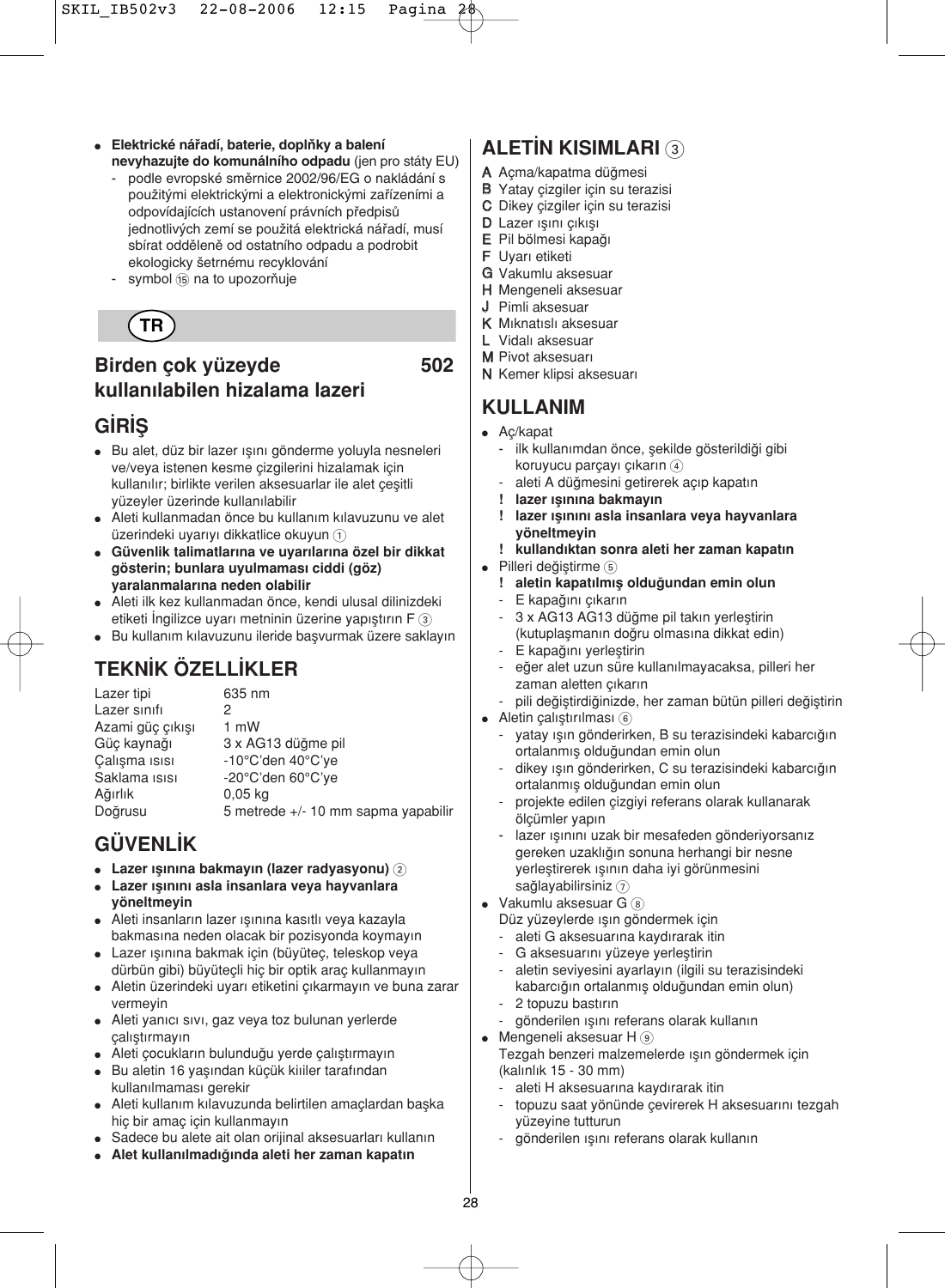- $\bullet$  Pimli aksesuar J $\omega$ Alçı levha, yumuşak tahta ve diğer yumuşak malzemelerde ışın göndermek için
	- aleti J aksesuarına kaydırarak itin
	- J aksesuarını yüzeye yerleştirin
	- aletin seviyesini ayarlayın (ilgili su terazisindeki
	- kabarcığın ortalanmış olduğundan emin olun) - 2 topuzu bastırın
	- gönderilen ışını referans olarak kullanın
	- ! sivri pimlere dikkat edin
- $\bullet$  Miknatisli aksesuar K $(n)$

Demir içerikli metal yüzeylerde veya profiller üzerinde ısın göndermek için

- aleti K aksesuarına kaydırarak itin
- K aksesuarını yüzeye yerleştirin
- aletin seviyesini ayarlayın (ilgili su terazisindeki kabarcığın ortalanmış olduğundan emin olun) gönderilen ışını referans olarak kullanın
- Vidal› aksesuar L @

Önceden monte edilmiş vidayla aynı seviyede ışın göndermek için

- L aksesuarını önceden monte edilmiş vidanın üzerine yerlestirin
- L aksesuarını sola/sağa kaydırarak vidanın, askının daralan ucuna iyice oturmasını sağlayın.
- aleti L aksesuarına kaydırarak itin
- aletin seviyesini ayarlayın (ilgili su terazisindeki kabarcığın ortalanmış olduğundan emin olun)
- gönderilen ışını diğer vidaları takmak için referans olarak kullanın

Vidalı aksesuar L, bantla veya çizim raptiyeleriyle birlikte de kullanılabilir

Pivot aksesuarı M  $(3)$ 

Belirli bir açıda ısın göndermek için (sadece kabaca ölçüm için)

- topuzu saat yönünün tersine çevirerek sökün
- aleti mıknatıslı K aksesuarına kaydırarak itin
- topuzu saat yönünde döndürerek mıknatıslı K aksesuarını M aksesuarı üzerine sıkıştırarak takın
- topuzu gevseterek/sıkıştırarak aleti ölçülü iletki üzerinde hareket ettirin

Pivot aksesuarı M, bant veya çizim raptiyeleriyle birlikte de kullanılabilir

 $\bullet$  Kemer klipsi aksesuarı N $(4)$ Kolay ve rahat saklama için

#### BAKIM

- Aleti sürekli titreşime veya aşırı sıcak ya da soğuğa maruz bırakmayın
- Aleti her zaman içeride ve kendi koruyucu karton kutusunda muhafaza edin
- Aleti her zaman tozdan, nemden ve direkt günes ışığından koruyun
- Aleti hafif nemli ve yumuşak sabunlu bir bez ile temizleyin

! lensleri temizlemeden önce mutlaka pilleri çıkarın

- Aleti herhangi bir şekilde sökmeyin ve alette değişiklik vapmayın
- Lazer lenslerinin herhangi bir parçasını değiştirmeye kalkışmayın

### GARANTİ / DÖNÜSÜM

- Bu Skil ürünü, geçerli mevzuatlara uygun olarak garanti edilmektedir; normal asınma, asırı yükleme veya yanlış kullanımdan doğan hasarlar garantiye dahil değildir
- Sikâyet halinde, aleti tam olarak satış belgesi ile birlikte ürünü satın aldığınız yere veya en yakın Skil servis merkezine gönderin (adresler ve aletin servis semaları www.skileurope.com adresinde listelenmistir)
- Elektrikli aletlerini, piller, aksesuarları ve ambalajları evdeki çöp kutusuna atmayınız (sadece AB ülkeleri için)
	- kullanılmış elektrikli aletleri, elektrik ve elektronikli eski cihazlar hakkındaki 2002/96/EC Avrupa yönergelerine göre ve bu yönergeler ulusal hukuk kurallarına göre uyarlanarak, ayrı olarak toplanmalı ve cevre sartlarına uygun bir sekilde tekrar değerlendirmeye gönderilmelidir
	- sembol 66 size bunu anımsatmalıdır

**PL**

### **Uniwersalny laser poziomujàcy 502 WST¢P**

- Narzędzie to jest przeznaczone do ustawiania przedmiotów i/lub oznaczania żądanych linii cięcia za pomocą laserowego rzutowania linii prostej; dzięki znajdującym się w zestawie akcesoriom można używać lasera na różnych powierzchniach
- Przed użyciem narzędzia prosimy o dokładne przeczytanie niniejszej instrukcji obsługi oraz zapoznanie sie z symbolami ostrzegawczymi na narzędziu 1
- Proszę zwrócić szczególną uwagę na instrukcje i przestrogi odnoszące się do bezpieczeństwa **obs∏ugi; ich nieprzestrzeganie mo˝e prowadziç do powa˝nego uszkodzenia wzroku**
- Przed pierwszym użyciem dalmierza należy nakleić znajdującą się w zestawie naklejkę w języku polskim na tabliczkę z ostrzeżeniem w języku angielskim F 3
- Prosimy o zachowanie niniejszej instrukcji obsługi w celu póêniejszego korzystania

### **DANE TECHNICZNE**

| Typ lasera                 | 635 nm                               |
|----------------------------|--------------------------------------|
| Klasa lasera               | 2                                    |
| Maksymalna moc wyjściowa   | $1 \, mW$                            |
| Zasilanie                  | 3 x baterie pastylkowe               |
|                            | AG13                                 |
| Temperatura robocza        | od -10 $\degree$ C do 40 $\degree$ C |
| Temperatura przechowywania | od -20°C do 60°C                     |
| Cieżar                     | $0.05$ kg                            |
| Dokładność                 | odchylenie +/- 10 mm na              |
|                            | długości 5 metrów                    |
|                            |                                      |

#### **BEZPIECZEŃSTWO**

- Nie patrz w wiązkę światła lasera (promień lasera) 2
- Nie kieruj wiązki lasera w stronę ludzi lub zwierząt
- Nie umieszczaj urządzenia w położeniu, w którym ktokolwiek mógłby specjalnie lub niechcący spojrzeć w wiązkę lasera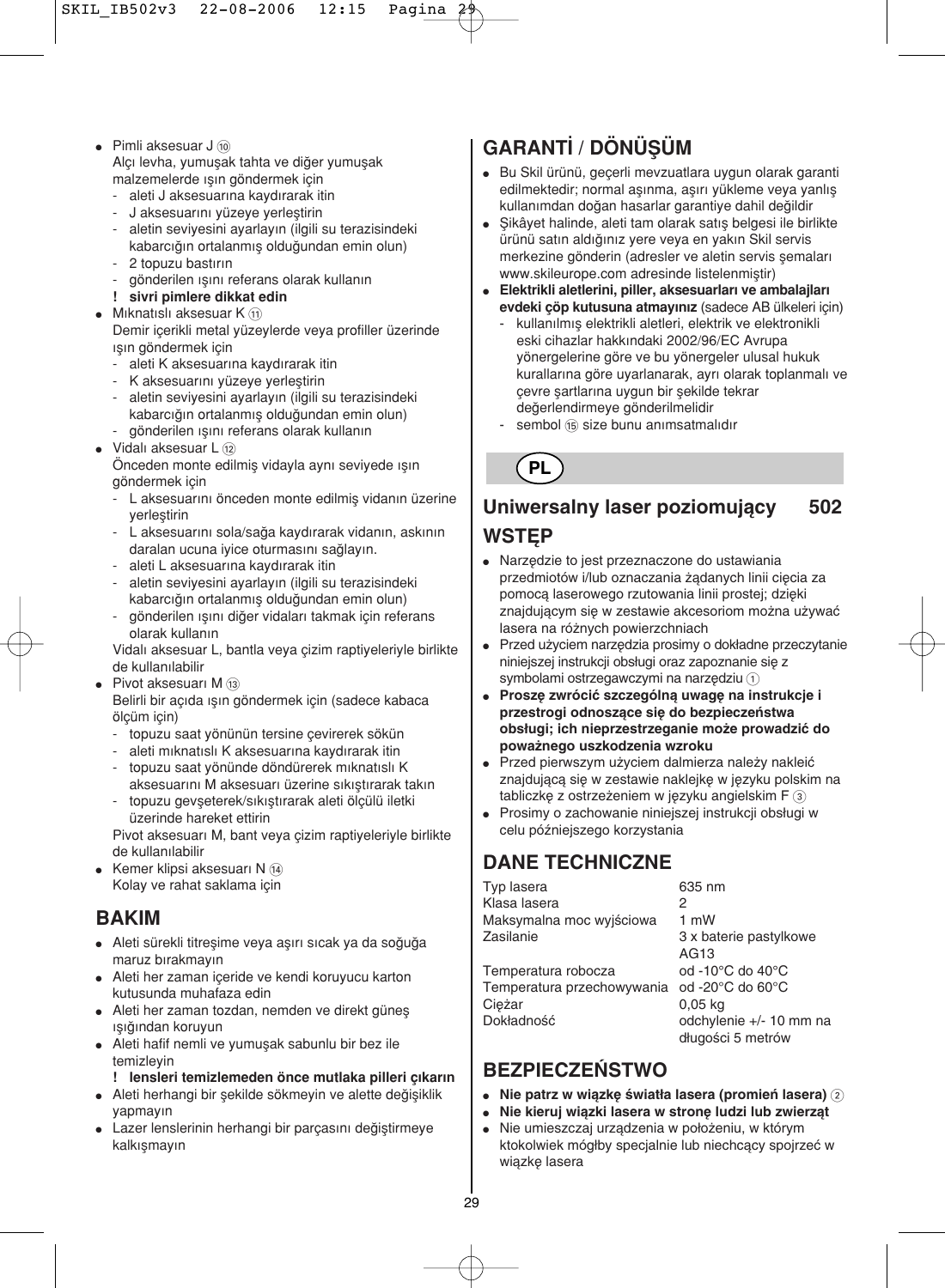- Nie używaj żadnych optycznych przyrządów powiększających (jak soczewki powiększające, teleskopy lub lornetki) do spoglądania w wiązkę lasera
- Nie usuwaj i nie niszcz ostrzegawczych znaków na narzedziu
- Nie używaj narzędzia w obecności palnych cieczy, gazów lub py∏ów
- Nie używaj narzedzia przy dzieciach
- Opisywane narzędzie nie powinno być wykorzystywane przez osoby poniżej szesnastego roku życia
- Nie używaj narzędzia do żadnych celów innych, niż opisane w niniejszym podręczniku obsługi
- Używaj wyłącznie wyposażenia oryginalnego, przeznaczonego do opisywanego narzędzia
- Zawsze wyłączaj narzędzie, gdy z niego nie **korzystasz**

### **CZĘŚCI SKŁADOWE NARZĘDZIA 3**

- **A** Wyłącznik zasilania
- **B** Poziomnica babelkowa do linii poziomych
- **C** Poziomnica bąbelkowa do linii pionowych
- **D** Otwór wiązki światła laserowego
- **E** Pokrywa komory baterii
- **F** Etykieta ostrzegawcza
- **G** Obejma z przyssawkà
- **H** Obejma z zaciskiem
- **J** Obejma z kołkami
- **K** Obejma magnetyczna
- **L** Obejma przykręcana
- **M** Trzpieƒ obrotowy
- **N** Mocowanie do paska

### **SPOSÓB U˚YCIA**

- Włącznik/wyłącznik
	- przed pierwszym użyciem należy usunąć wkładkę ochronną w sposób przedstawiony na ilustracji 4
	- włącz/wyłącz narzędzie przesuwając przełącznik A
	- **! nie zaglàdaj w wiàzk´ lasera**
	- **! nie kieruj wiàzki lasera w stron´ ludzi lub zwierzàt**
	- **! zawsze wy∏àczaj narz´dzie, gdy z niego nie korzystasz**
- Wymiana baterii (5)
	- ! upewnij się, że narzędzie jest wyłączone
	- zdejmij pokrywke E
	- włóż 3 baterie pastylkowe AG13 (zwróć uwagę na właściwą polaryzację)
	- zamocuj pokrywkę E
	- zawsze wyjmuj baterie z narzędzia, jeśli ma ono być nieużywane przez dłuższy okres
	- zawsze wymieniaj komplet baterii
- Obsługa narzędzia 6
	- dczas rzutowania linii poziomej należy się upewnić, że pęcherzyk w poziomnicy B znajduje się na środku
	- podczas rzutowania linii pionowej należy się upewnić, że pęcherzyk w poziomnicy C znajduje się na środku
	- wykonaj pomiary korzystając z rzutowanej linii odniesienia
	- podczas rzutowania linii laserowej na większą odległość można poprawić jej widoczność, umieszczając jakiś przedmiot na końcu żądanej odległości (7)
- Obejma z przyssawką G 8 Rzutowanie linii na gładkich powierzchniach
	- wsuń narzędzie w obejmę G
	- umieść obejmę G na powierzchni
	- wypoziomuj narzędzie (upewnij się, że pęcherzyk odpowiedniej poziomnicy znajduje się na środku) druga 2 gałkę
	- użyj rzutowanej linii jako linii odniesienia
- $\bullet$  Obejma z zaciskiem H $\circledcirc$ 
	- Rzutowanie linii na płytach (grubość 15–30 mm):
	- wsuń narzędzie w obejmę H
	- zamocuj obejmę H do płyty, obracając gałkę w prawo
	- użyj rzutowanej linii jako linii odniesienia
- Obejma z kołkami J @ Rzutowanie linii na płytach gipsowych, miękkim drewnie i innych miękkich materiałach:
- wsuń narzędzie w obejmę J
- umieść obejmę J na powierzchni
- wypoziomuj narzędzie (upewnij się, że pęcherzyk odpowiedniej poziomicy znajduje się na środku)
- drugą 2 gałkę
- użyj rzutowanej linii jako linii odniesienia
- **! uwa˝aj na ostre ko∏ki**
- $\bullet$  Obejma magnetyczna K $(n)$

Rzutowanie linii na dowolnych powierzchniach lub profilach wykonanych z metali żelaznych:

- wsuń narzędzie w obejmę K
- umieść obejmę K na powierzchni
- wypoziomuj narzędzie (upewnij się, że pęcherzyk odpowiedniej poziomicy znajduje się na środku) użyj rzutowanej linii jako linii odniesienia
- $\bullet$  Obejma przykręcana L  $\overline{2}$ 
	- Rzutowanie linii na tym samym poziomie, co wcześniej wkrecony wkret:
	- umieść obejmę L na już zamontowanym wkręcie,
	- przesuń obejmę L w lewo/prawo, aby koniec wkrętu pewnie doszedł do stożkowego końca wycięcia
	- wsuń narzędzie w obejmę L
	- wypoziomuj narzędzie (upewnij się, że pęcherzyk odpowiedniej poziomnicy znajduje się na środku)
	- użyj rzutowanej linii jako linii odniesienia podczas wkręcania innych wkrętów

Obejma przykręcana L może być również stosowana z użyciem taśmy lub pinezek

- Trzpień obrotowy M (13) Rzutowanie linii pod kàtem (tylko do pomiarów szacunkowych)
- odkręć gałkę, obracając ją w lewo
- wsuń narzędzie w obejmę magnetyczną K
- przykręć obejmę magnetyczną K do kątomierza M,
- obracając gałkę w prawo przesuwaj narzędzie wzdłuż wyskalowanego łuku,
- luzując/dokręcając gałkę Trzpień obrotowy M może być również stosowany z użyciem taśmy lub pinezek
- Mocowanie do paska N (14)
- Służy do łatwego i wygodnego przechowywania

#### **KONSERWACJA**

Nie narażaj narzędzia na trwałe wibracje, ani na wyjàtkowo wysokie lub niskie temperatury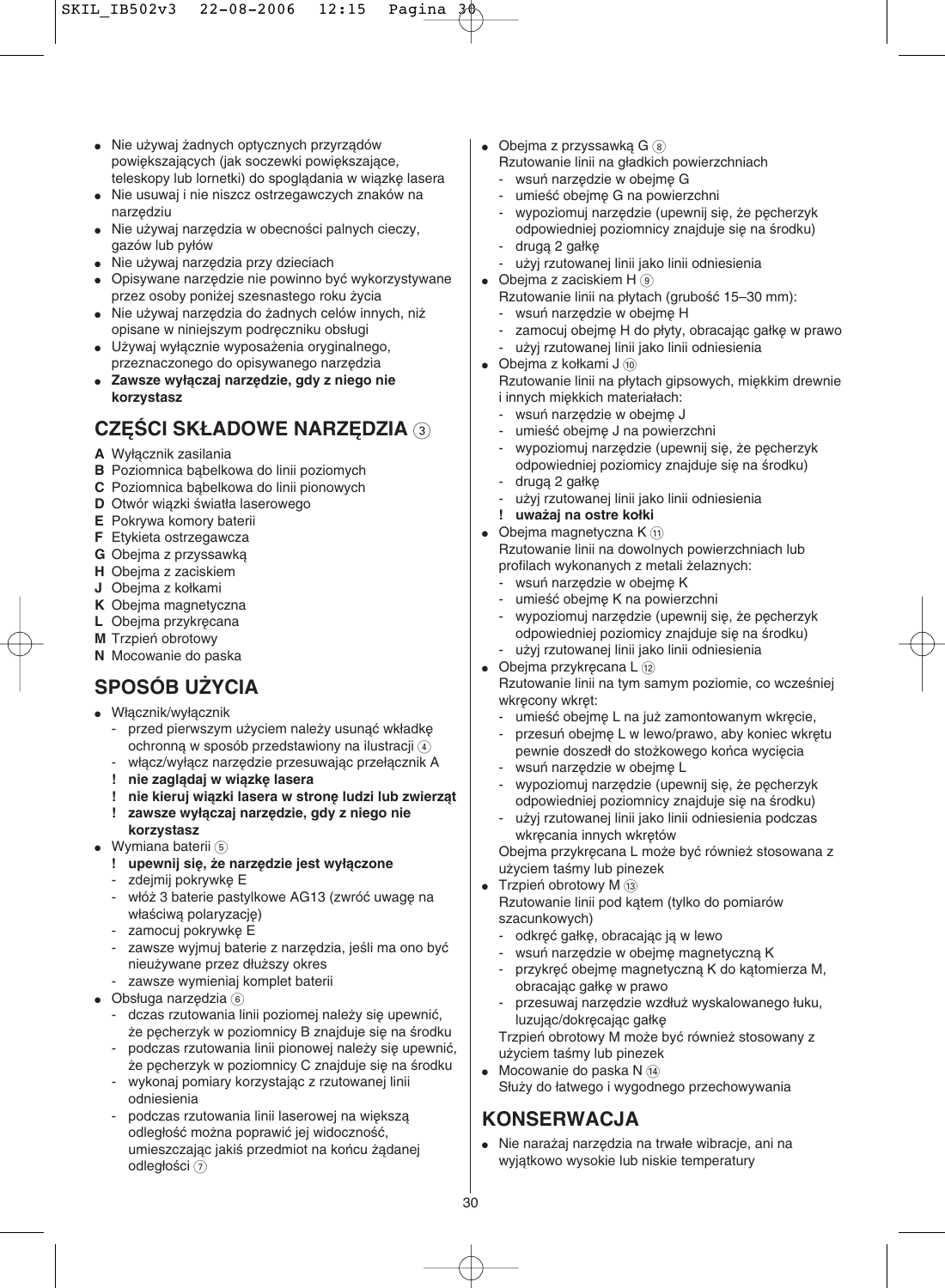- Zawsze przechowuj narzędzie w pomieszczeniu, w pude∏ku/futerale ochronnym
- Podczas przechowywania zawsze chroń narzędzie przed zapyleniem, wilgocią i bezpośrednim światłem słonecznym
- Czyść narzędzie wilgotną ściereczką i łagodnym mydłem
- **! zawsze przed czyszczeniem soczewek wyjmuj baterie**
- W żaden sposób nie demontuj ani nie modyfikuj narzedzia
- Nie próbuj wymieniać jakiejkolwiek części soczewek lasera

### **GWARANCJA / ÂRODOWISKO**

- Niniejszy produkt Skil posiada gwarancję zgodną z prawem/przepisami obowiązującymi w danym kraju; z gwarancji wyklucza się wszelkie uszkodzenia wynikłe skutkiem normalnego zużycia, przeciążenia lub nieprawidłowego używania urządzenia
- W przypadku zażalenia należy odesłać nierozebrany narzędzie, wraz z dowodem zakupu, do dealera lub do najbliższego punktu usługowego SKIL (adresy oraz diagram serwisowy urządzenia znajdują się na stronach www.skileurope.com)
- **Nie wyrzucaj elektronarz´dzi, baterie, akcesoriów i opakowania wraz z odpadami z gospodarstwa** domowego (dotyczy tylko państw UE)
	- zgodnie z Europejską Dyrektywą 2002/96/WE w sprawie zużytego sprzętu elektrotechnicznego i elektronicznego oraz dostosowaniem jej do prawa krajowego, zużyte elektronarzędzia należy posegregowaç i zutylizowaç w sposób przyjazny dla środowiska
	- w przypadku potrzeby pozbycia się narzędzia, akcesoriów i opakowania - symbol ® przypomni Ci o tym

![](_page_30_Picture_13.jpeg)

#### **Лазерный уровень для 502 использования на различных поверхностях**

#### **ВВЕДЕНИЕ**

- Данный прибор предназначен для выравнивания объектов относительно друг друга и отметки линий отреза путем проецирования прямой линии лазерным лучом; при помощи поставляемых в комплекте приспособлений прибор можно использовать на различных поверхностях
- Перед использованием этого инструмента внимательно пpочитайте инстpукции и предупредительную табличку на инструменте  $\widehat{1}$
- **Обpатите особое внимание на инстpукции по безопасности и пpедупpеждения; наpушение этиx инстpукций и пpедупpеждений может пpивести к сеpьёзным повpеждениям (глаз)**
- Перед первым использованием инструмента, наклейте прилагаемую этикетку с надписью на вашем родном языке поверх английского текста на предупреждающей табличке F  $(3)$
- Соxpаните эту инстpукцию для будущиx спpавок

### **ТЕХНИЧЕСКИЕ ХАРАКТЕРИСТИКИ**

| Лазер типа            | 635 нм                    |
|-----------------------|---------------------------|
| Лазер класса          | 2                         |
| Максимальная выходная |                           |
| мощность              | 1 mW                      |
| Питание               | 3 х батареи AG13          |
|                       | таблеточного типа         |
| Рабочая температура   | от -10°С до +40°С         |
| Температура хранения  | от -20°С до +60°С         |
| Bec                   | $0.05$ KF                 |
| Точность              | нивелирования на          |
|                       | расстоянии 5 м: +/- 10 мм |

#### **МЕРЫ БЕЗОПАСНОСТИ**

- **Не смотpите на лазеpный луч (синмтиу гикпиъпу)** 2
- **Не напpавляйте лазеpный луч на людей или животныx**
- Не следует устанавливать инструмент в такое положение, что может пpивести к тому, что люди будут смотpеть на него намеpенно или случайно
- Не следует использовать увеличительныx оптическиx инстpументов (напp., увеличительные стёкла, телескопы или бинокли) для pассматpивания лазеpного луча
- Не следует снимать или повpеждать пpедупpедительную табличку на инстpументе
- Не следует использовать инструмент в присутствии легковоспламеняющиxся жидкостей, газов и пыли
- Не следует использовать инструмент в присутствии детей
- Этот инструмент должен использоваться только людьми стаpше 16 лет
- Не следует использовать инструмент для других целей, кpоме описанныx в данной инстpукции
- Используйте только пpиспособления, пpедназначенные для этого инстpумента
- **Если инстpумент не используется, не забудьте выключить его**

### **ЧАСТИ ИНСТРУМЕНТА** 3

- **A** Кнопка включения / выключения
- **B** Пузырьковый уровень для горизонтальных линий
- **C** Пузырьковый уровень для вертикальных линий
- **D** Окошко для лазерного луча
- **E** Крышка батарейного отсека
- **F** Предупреждающая наклейка
- **G** Крепление с присосками
- **H** Крепление с зажимом
- **J** Крепление с иглой
- **K** Магнитное крепление **L** Винтовое крепление
- **M** Поворотная планка
- **N** Крепление для ношения прибора на ремне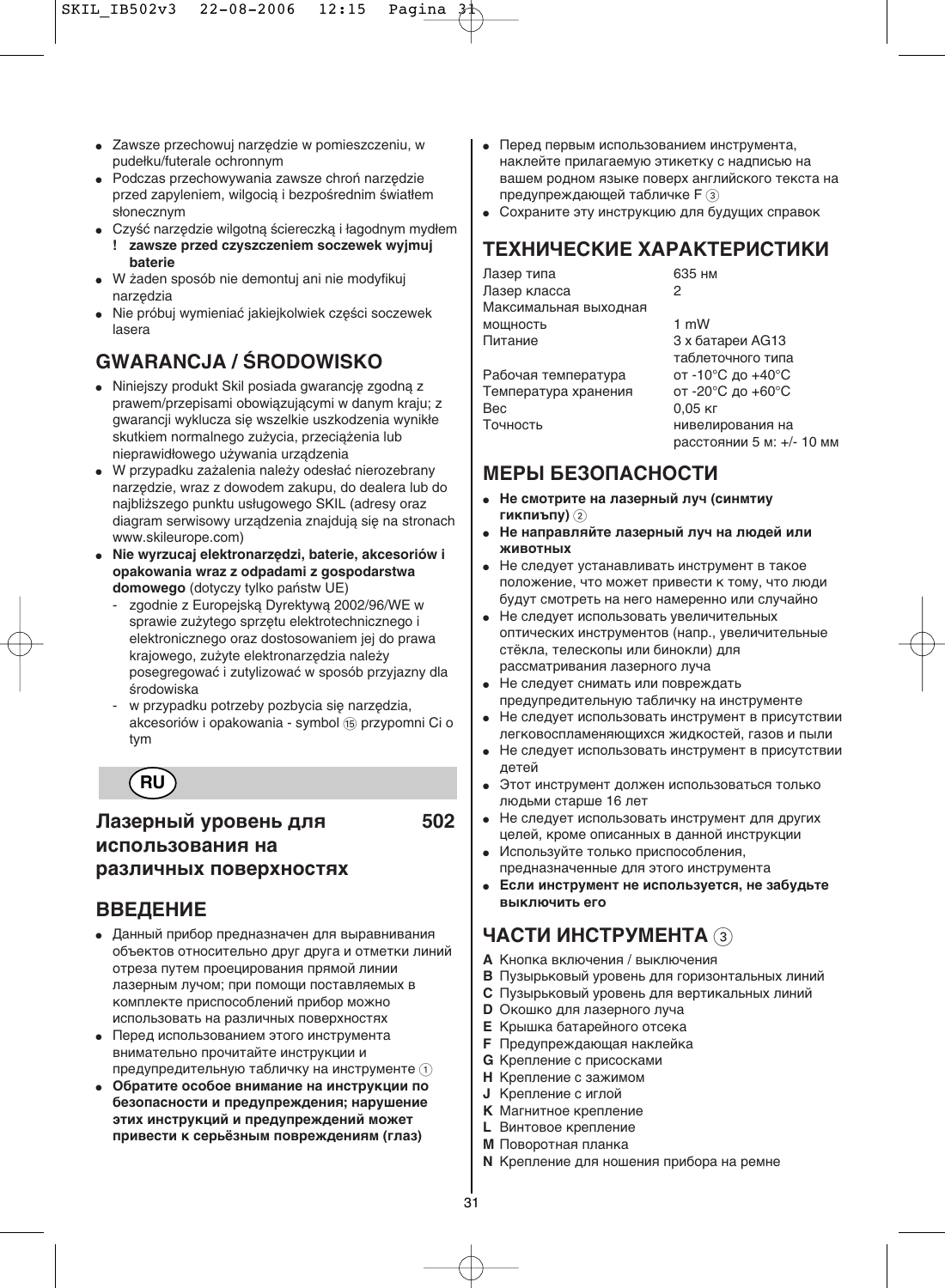#### **ИСПОЛЬЗОВАНИЕ**

- Включение/выключение
	- перед первым использованием удалите защитную вставку, как показано на рисунке  $\left(4\right)$
	- включайте и выключайте инстpумент, нажимая на выключатель A
	- **! не смотpите на лазеpный луч**
	- **! не напpавляйте лазеpный луч на людей или животныx**
	- **! после использования инстpумент не забудьте выключить его**
- $\bullet$  Замена батарей  $\circ$ 
	- **! убедитесь в том, что инстpумент выключен** - rснимите кpышку E
	- вставьте 3 батареи AG13 таблеточного типа (обеспечьте веpную поляpизацию)
	- установите кpышку E на место
	- если инстpумент не будет использоваться в течение пpодолжительного вpемени, удалите батаpеи
	- всегда заменяйте весь комплект батаpей
- $\bullet$  Использование инструмента  $\circledast$ 
	- при проецировании горизонтальной линии убедитесь, что пузырек уровня B находится в центре
	- при проецировании вертикальной линии убедитесь, что пузырек уровня C находится в центре
	- осуществите измеpения с помощью спpоектиpованной линии в качестве линии отсчёта
	- при проецировании на большие расстояния можно увеличить видимость лазерной линии, поместив на нужном расстоянии какой-либо объект $(7)$
- Крепление с присосками  $G$   $\circledR$ Предназначено для проецирования линий на гладких поверхностях
	- установите прибор в крепление G
	- поместите крепление G на поверхность
	- выровняйте прибор по уровню (установите пузырек в центре нужного уровня)
	- нажмите 2 ручку
	- теперь можно ориентироваться по проецируемой линии
- Крепление с зажимом  $H$   $(9)$ Для проецирования линий на плоских предметах толщиной от 15 до 30 мм
	- установите прибор в крепление H
	- закрепите крепление H на поверхности, поворачивая ручку по часовой стрелке
	- теперь можно ориентироваться по проецируемой линии
- Крепление с иглами  $J$   $(10)$ 
	- Предназначено для проецирования линий на пенопласте, мягком дереве и других мягких материалах
	- установите прибор в крепление J
	- поместите крепление J на поверхность
	- выровняйте прибор по уровню (установите
	- пузырек в центре нужного уровня)
	- нажмите 2 ручку
- теперь можно ориентироваться по проецируемой линии
- **! будьте осторожны при обращении с иглами**
- Магнитное крепление  $K$   $\widehat{11}$ Предназначено для проецирования линий на металлической поверхности или профиле
	- установите прибор в крепление K
	- поместите крепление K на поверхность
	- выровняйте прибор по уровню (установите пузырек в центре нужного уровня)
	- теперь можно ориентироваться по проецируемой линии
- Винтовое крепление  $L$   $(2)$ Предназначено для проецирования линий на уровне затянутого винта
	- поместите крепление L на затянутый винт
	- переместите крепление L в нужную сторону так, чтобы шляпка винта плотно вошла в узкую часть паза
	- установите прибор в крепление L
	- выровняйте прибор по уровню (установите пузырек в центре нужного уровня) закрутите другие винты по линии
	-

Крепление L также можно использовать с клейкой лентой или кнопками

Поворотная планка М (13)

Предназначено для проецирования линий под определенным углом (только для получения приближенных показаний)

- удалите ручку, повернув ее против часовой стрелки
- установите прибор в магнитное крепление K
- закрепите магнитное крепление K на креплении M, повернув ручку по часовой стрелке
- перемещайте прибор по транспортиру поворотом ручки по часовой стрелке или против нее
- Поворотная планка M можно также закреплять клейкой лентой или кнопками
- Крепление для ношения прибора на ремне  $N$   $(4)$ Предназначено для легкого и удобного ношения

#### **ТЕХОБСЛУЖИВАНИЕ**

- **•** Не подвергайте инструмент воздействию непpеpывной вибpации или экстpемальныx темпеpатуp
- Храните инструмент в помещении в его защитной коpобке
- Защищаёте инструмент от пыли, влаги и прямых солнечныx лучей
- Чистите инструмент с помощью влажной ветоши и слабого моющего сpедства
	- **! пеpед чисткой линз всегда удаляйте батаpеи**
- Не разбирайте и не модифицируйте инструмент ни коим обpазом
- Не изменяйте части лазерных линз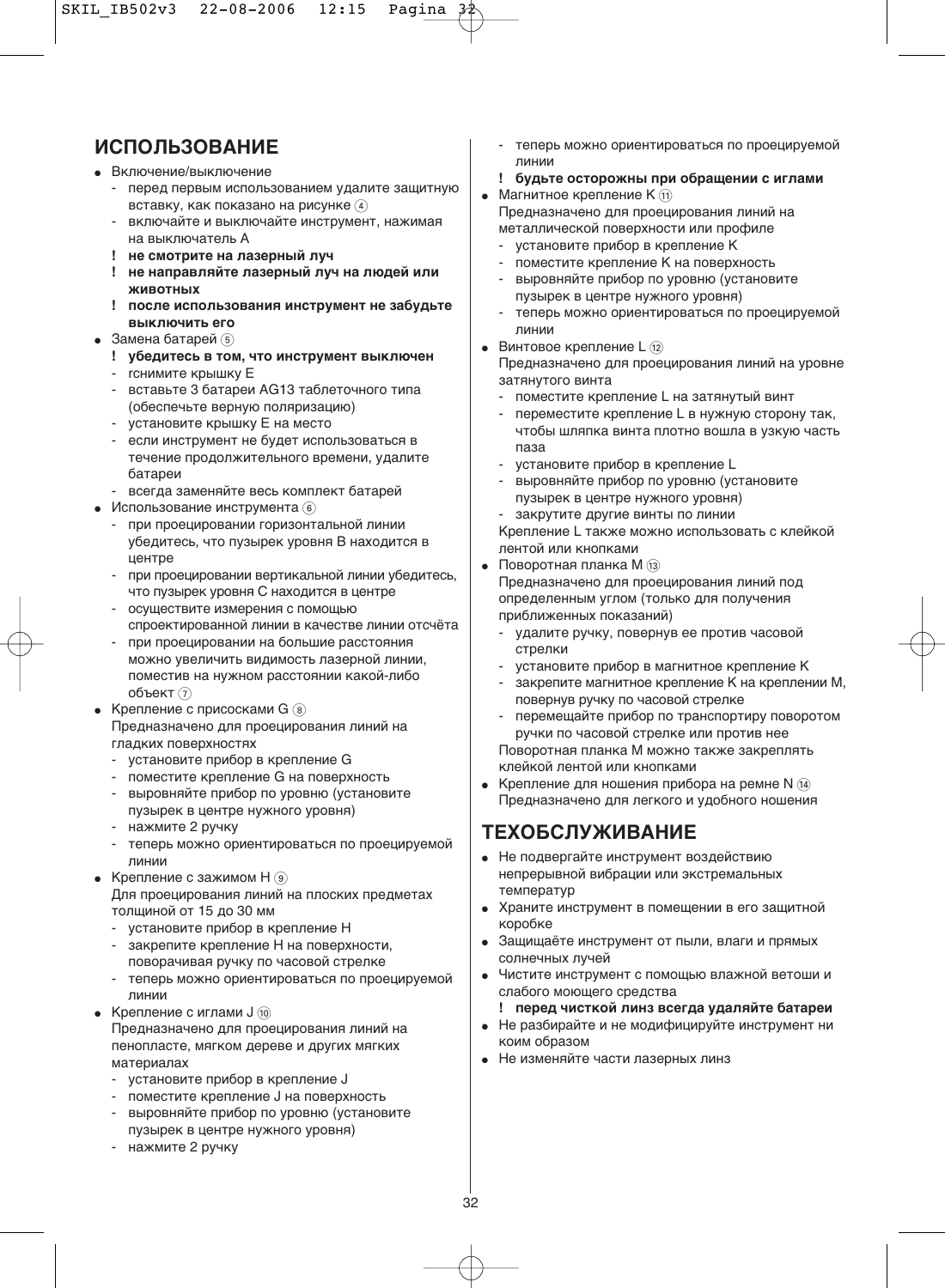### **ГАРАНТИЯ И ОХРАНА СРЕДЫ**

- Это изделие фирмы Skil имеет гарантию в соответствии со специальными пpавилами стpаны; повpеждение в pезультате ноpмального износа, пеpегpузки или невеpного обpащения аннулиpует гаpантию
- Пpи неудовлетвоpении отпpавьте неpазобpанный инстpумент со свидетельством покупки Вашему дилеpу или в ближайшую станцию обслуживания фиpмы Skil (адреса и схема обслуживания инструмента приводятся на сайте www.skileurope.com)
- **Не выкидывайте электроинструмент, батареи, принадлежности и упаковку вместе с бытовым мусором** (только для стран ЕС)
	- во исполнение европейской директивы 2002/96/ЕС об утилизации отслужившего свой срок электрического и электронного оборудования и в соответствии с действующим законодательством, утилизация электроинструментов производится отдельно от других отходов на предприятиях, соответствующих условиям экологической безопасности
	- значок (6) напомнит Вам об этом, когда появится необходимость сдать электроинструмент на утилизацию

## **UA**

### **Універсальний лазерний нівелір 502 ВСТУП**

- Цей інструмент призначений для вирівнювання предметів та/або маркування ліній різання шляхом прямого наведення лазера; з приладдям, що додається, інструмент можна використовувати на різних поверхнях
- Уважно прочитайте цю 'Інструкцію з експлуатації', а також попеpеджувальні етикетки на пpиладі пеpш ніж почати користуватися приладом  $\overline{1}$
- **Звеpніть особливу увагу на пpавила і попеpедження з теxніки безпеки; їx недотpимання може пpизвести до сеpйозної тpавми (очей)**
- Перед першим використанням інструмента наклейте етикетку, що додається, з написом на вашій рідній мові поверх англійського тексту на попереджуючій табличці F 3
- Збережіть цю 'Інструкцію з експлуатації' для подальшого викоpистання

#### **ТЕХНІЧНІ ДАНІ**

| Тип лазера          | 635 нм                    |
|---------------------|---------------------------|
| Клас лазера         | 2                         |
| Максимальна вихідна | 1 MBT                     |
| потужність          |                           |
| Живлення            | 3 х AG13 плоских елементи |
|                     | ЖИВЛЕННЯ КНОПКОВОГО ТИПУ  |

Робоча температура -10°C до 40°C

Температура зберігання -20°C до 60°C Bara 0,05 кг<br>Точність вілхили

відхилення +/- 10 мм на вїдстані 5 м

#### **ПРАВИЛА БЕЗПЕКИ**

- **Не дивіться в пpомінь лазеpа (лазеpне випpомінювання)** 2
- **Не спpямовуйте пpомінь лазеpа на людей чи тваpин**
- Не розташовуйте прилад таким чином, щоб в нього можна було навмисне чи ненавмисне заглянути
- Не дивіться на промінь лазера через будь-які оптичні пpилади (такі як збільшувальне скло, телескоп чи бінокль)
- Не знімайте і не пошкоджуйте попереджувальну етикетку на пpиладі
- Не користуйтеся приладом у місцях, де є займисті pідини, гази чи пил
- Не користуйтеся приладом, коли поруч є діти
- З цим пpиладом не повинні пpацювати особи у віці до 16 pоків
- Не застосовуйте цей пpилад для іншиx цілей ніж ті, що вказані у цій 'Інстpукції з експлуатації'
- Використовуйте лише аксесуари виробника, пpизначені для цього пpиладу
- **Завжди вимикайте пpилад, коли ним не коpистуються**

### **ЕЛЕМЕНТИ ПРИЛАДУ** 3

- **A** Вимикач живлення
- **B** Бульбашковий рівень для горизонтальних ліній
- **C** Бульбашковий рівень для вертикальних ліній
- **D** Отвір для лазера
- **E** Кришка відділення для батарей
- **F** Попереджувальне маркування
- **G** Насадка на присосках
- **H** Насадка з затискачем
- **J** Насадка зі штирями
- **K** Магнітна насадка
- **L** Насадка для кріплення гвинтом
- **M** Поворотна насадка
- **N** Насадка для паска

### **ЕКСПЛУАТАЦІЯ**

- Вм./вим.
	- перед першим використанням вийміть захисну втулку, як показано на малюнку  $\left(4\right)$
	- вмикайте і вимикайте пpилад шляxом встановлення пеpемикача А
	- **! не заглядайте у пpомінь лазеpа**
	- **! не спpямовуйте пpомінь лазеpа на людей чи тваpин**
	- **! завжди вимикайте пpилад після коpистування**
- $\bullet$  Заміна елементів живлення  $(5)$ 
	- **! упевніться, що пpилад вимкнений**
	- щоб зняти кpишку E
	- вставте 3 плоских елементи живлення AG13 (звеpніть увагу на дотpимання пpавильної поляpності)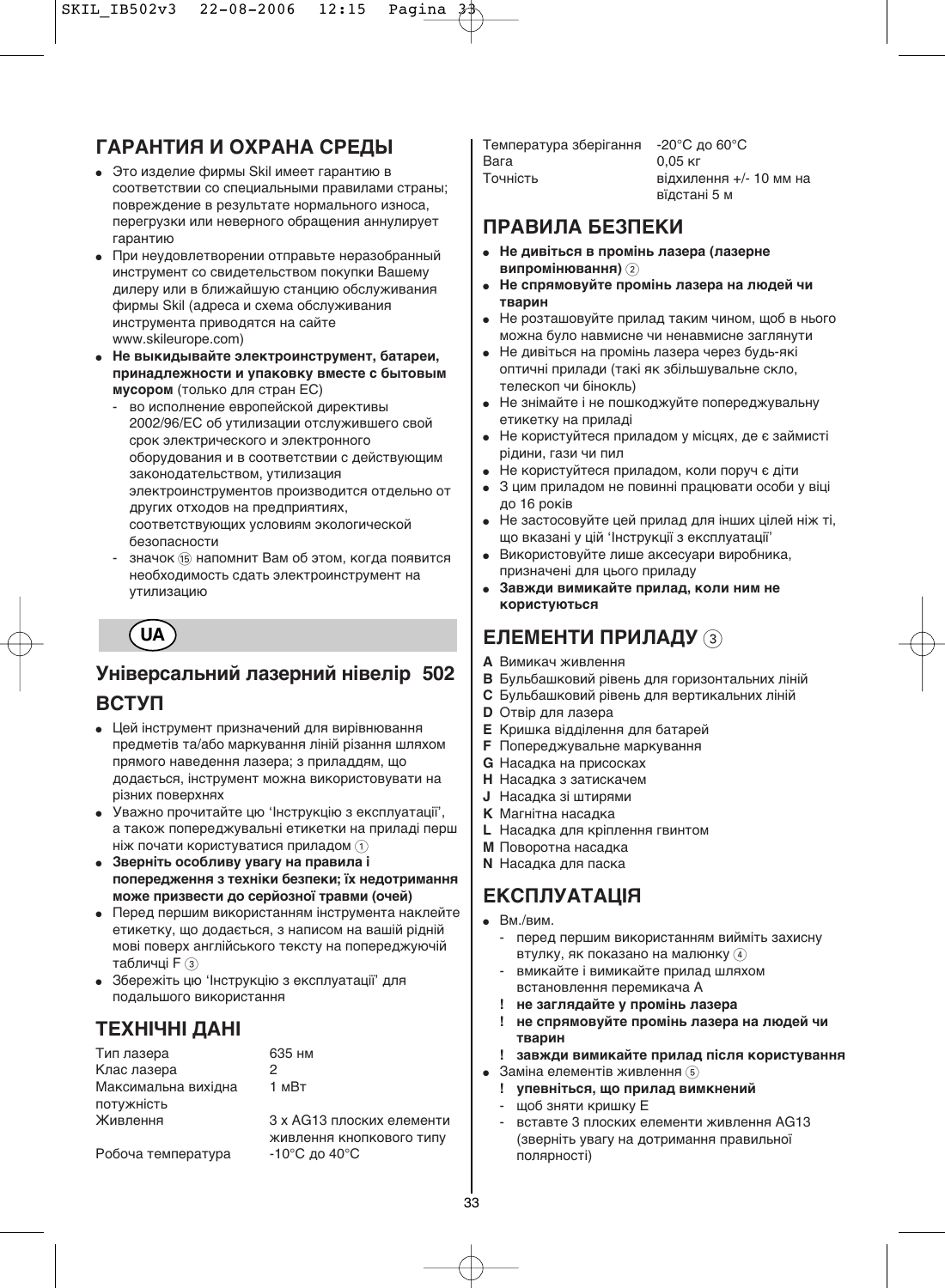- щоб встановити кpишку E
- завжди виймайте батаpеї з пpиладу, якщо він довгий час не викоpистовується
- завжди замінюйте повний комплект батаpей
- Робота з приладом  $(6)$ 
	- наводячи горизонтальну лінію, переконайтеся, що бульбашка на рівні B центрована
	- наводячи вертикальну лінію, переконайтеся, що бульбашка на рівні С центрована
	- виконуйте виміpювання, викоpистовуючи пpоекцію лінії як pепеp
	- наводячи лазерну лінію з великої відстані, ви можете збільшити її видимість, розташувавши предмет у кінці потрібної відстані  $\widehat{\mathfrak y}$
- Насадка на присосках  $G(8)$ 
	- Для наведення ліній на гладеньких поверхнях
	- вставити інструмент у насадку G
	- помістити насадку G на поверхню
	- вирівняти інструмент (переконайтеся, що бульбашка на відповідному рівні центрована) - штовхнути 2 ручку
	- для орієнтиру скористатися наведеною лінією
- Насадка з затискачем  $H(\widehat{9})$ Для наведення ліній на дощатих матеріалах
	- (товщина 15-30 мм) - вставити інструмент у насадку H
	- прикріпити насадку H до дошки, повернувши
	- ручку за годинниковою стрілкою
- для орієнтиру скористатися наведеною лінією Насадка зі штирями J (10)
- Для наведення ліній на штукатурних плитах, м'якому дереві та інших м'яких матеріалах
- вставити інструмент у насадку J
- помістити насадку J на поверхню
- вирівняти інструмент (переконайтеся, що бульбашка на відповідному рівні центрована)
- штовхнути 2 ручку
- для орієнтиру скористатися наведеною лінією **! стережіться гострих штирів**
- Магнітна насадка К $\omega$ Для наведення ліній на будь-яких залізистих металевих поверхнях або профілях
	- вставити інструмент у насадку К
	- помістити насадку К на поверхню
	- вирівняти інструмент (переконайтеся, що бульбашка на відповідному рівні центрована)
	- для орієнтиру скористатися наведеною лінією
- Насадка для кріплення гвинтом  $L$   $\Omega$ Для наведення ліній на рівні вже вкрученого гвинта
	- помістити насадку L над вже вкрученим гвинтом
	- перемістити насадку L ліворуч/праворуч так, щоб гвинт щільно зайшов у конічний кінчик плаского зажима
	- вставити інструмент у насадку L
	- вирівняти інструмент (переконайтеся, що бульбашка на відповідному рівні центрована)
	- для орієнтиру при закручуванні іншого гвинта або гвинтів скористатися наведеною лінією

Насадку для кріплення гвинтом L можна також використовувати у поєднанні з клейкою стрічкою або кнопками

- Поворотна насадка М  $(3)$ Для наведення ліній під певним кутом (тільки для отримання приблизних значень)
	- зняти ручку, повернувши її проти годинникової стрілки
	- вставити інструмент у магнітну насадку К
	- прикріпити магнітну насадку К до насадки М, повернувши ручку за годинниковою стрілкою
- помістити інструмент над насадкою з градуйованою шкалою, ослабивши/затягнувши ручку

Поворотна насадка M може також використовуватися разом з клейкою стрічкою або кнопками

Насадка для паска N (14) Для легкого і зручного зберігання

#### **ДОГЛЯД**

- Оберігайте прилад від тривалої вібрації та екстpемальниx темпеpатуp
- Завжди зберігайте прилад у приміщенні і в захисній коpобці (футляpі)
- Постійно оберігайте прилад від пилу, вологи та пpямиx сонячниx пpоменів
- Протирайте прилад вологою ганчіркою з м'яким милом
	- **! пеpш ніж пpотиpати лінзу, завжди виймайте батаpеї**
- Не розбирайте і жодним чином не модифікуйте пpилад
- Не намагайтеся змінити будь-яку деталь лінзи лазеpа

#### **ГАРАНТІЯ / СЕРЕДОВИЩЕ**

- Цей продукт компанії "Skil" підлягає гарантії v відповідності з чинними (залежно від конкpетної кpаїни) ноpмативно-пpавовими актами; гаpантія не стосується пошкодження, викликаного ноpмальним зносом, пеpевантаженням або невідповідним викоpистанням
- У випадку рекламації, надсилайте нерозібраний пpилад pазом з документом, що підтвеpджує факт його пpидбання, на адpесу Вашого дилеpа або до найближчої станції теxнічного обслуговування фіpми SKIL (адреса та схема обслуговування інструмента приводяться в www.skileurope.com)
- **Hе викидайте електроінструмент, батареї, принадлежності та упаковку разом зі звичайним сміттям** (тільки для країн ЄС)
	- відповідно до європейської директиви 2002/96/ЄС щодо утилізації старих електричних та електронних приладів, в залежності з місцевим законодавством, електроінструмент, який перебував в експлуатації повинен бути утилізований окремо, безпечним для навколишнього середовища шляхом
	- малюнок (6) нагадає вам про це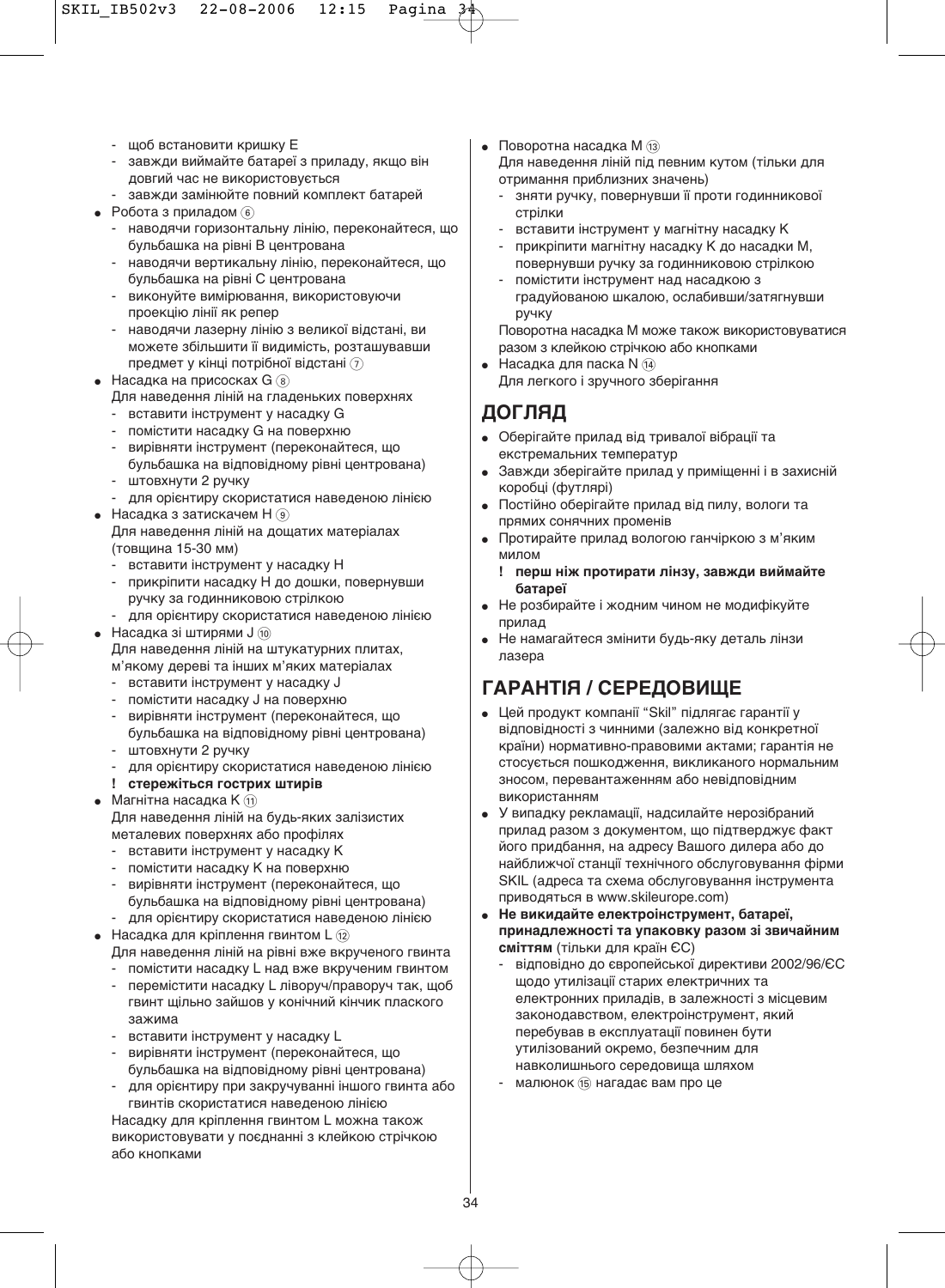![](_page_34_Picture_1.jpeg)

#### **Λέιερ για τ αλάδιασµα 502 π λλαπλών επιανειών**

#### **ΕIΣΑΓΩΓΗ**

- Το εργαλείο αυτό προορίζεται για την ευθυγράμμιση αντικειμένων και/ή το σημάδεμα των επιθυμητών γραμμών οπής με την προβολή μιας ευθείας γραμμής λέιζερ. Με τα εξαρτήματα που παρέχονται, το εργαλείο μπορεί να χρησιμοποιηθεί σε πολλές επιφάνειες
- Διαβάστε προσεκτικά αυτό το εγχειρίδιο χρήσεως, αλλά και την προειδοποιητική ετικέτα στο εργαλείο, πριν χρησιμοποιήσετε το εργαλείο (1)
- **∆ώστε ιδιαίτερη πρ σ ή στις δηγίες ασαλείας και στις προειδοποιήσεις - η μη τήρηση αυτών των δηγιών και πρ ειδ π ιήσεων θα µπ ρ ύσε να πρ καλέσει σ %αρές σωµατικές %λά%ες (στα µάτια)**
- Πριν χρησιμοποιήσετε το εργαλείο για πρώτη φορά, τoπoθετήστε τo αυτoκλλητo πoυ διατίθεται στη γλώσσα σας πάνω από το Αγγλικό κείμενο της πρoειδoπoιητικής πινακίδας F 3
- Φυλάξτε αυτό το εγχειρίδιο χρήσεως για μελλοντική αναφορά

#### **TΕ&ΝIΚΕΣ ΠΡO∆IΑΓΡΑΦΕΣ**

| Τύπος λέιζερ            | 635 nm                   |
|-------------------------|--------------------------|
| Κλάση λέιζερ            |                          |
| Μέγιστη ισχύς εξόδου    | 1 mW                     |
| Τροφοδοσία              | 3 επίπεδες μπαταρίες     |
|                         | AG13                     |
| Θερμοκρασία λειτουργίας | $-10^{\circ}$ C έως 40°C |
| Θερμοκρασία αποθήκευσης | -20°C έως 60°C           |
| Βάρος                   | $0.05$ κιλά              |
| Ακρίβεια                | απόκλιση +/- 10 mm στα   |
|                         | 5 μέτρα απόσταση         |

#### **ΑΣΦΑΛΕIΑ**

- **Μην κ ιτάτε απευθείας µέσα στη δέσµη τ υ λέιερ (ακτιν % λία λέιερ)** 2
- **Μη στρέετε τη δέσµη τ υ λέιερ πρ ς ανθρώπ υς ή ώα**
- Μην τοποθετείτε το εργαλείο σε μια θέση στην οποία θα μπορούσε κάποιος να κοιτάξει σκόπιμα ή τυχαία μέσα στη δέσμη του λέιζερ
- Μη χρησιμοποιείτε μεγεθυντικά οπτικά όργανα (π.χ. μεγεθυντικούς φακούς, τηλεσκόπια ή κιάλια) για να δείτε τη δέσµη τυ λέιερ
- Μην αφαιρείτε ή αχρηστεύετε την προειδοποιητική ετικέτα που έχει επικολληθεί στο εργαλείο
- Μη χρησιμοποιείτε το εργαλείο σε χώρους στους οποίους υπάρχουν εύφλεκτα υγρά, αέρια ή σκόνες
- Μη χρησιμοποιείτε το εργαλείο εάν υπάρχουν παιδιά στον ίδιο χώρο
- Αυτό το εργαλείο δεν θα πρέπει να χρησιμοποιείται από άτομα ηλικίας κάτω των 16 ετών
- Μη χρησιμοποιείτε το εργαλείο για σκοπούς διαφορετικούς από αυτούς που αναφέρονται στο παρόν εγχειρίδιο χρήσεως
- Χρησιμοποιείτε μόνο τα αυθεντικά εξαρτήματα που προορίζονται για το εργαλείο αυτό
- **T εργαλεί θα πρέπει πάντ τε να απενεργοποιείται όταν δεν χρησιμοποιείται**

#### **ΜΕΡΗ TOΥ ΕΡΓΑΛΕIOΥ** 3

- **A** Διακόπτης on/off
- **Β** Αλφάδι φυσαλίδας για οριζόντιες γραμμές
- C Αλφάδι φυσαλίδας για κατακόρυφες γραμμές
- **D** Άνοιγμα φωτός λέιζερ
- **E** Καπάκι χώρου μπαταρίας
- **F** Προειδοποιητική ετικέτα
- **G** Εξάρτημα αναρρόφησης
- **H** Ε\$άρτηµα σύσ&ι\$ης
- **J** Ε\$άρτηµα ακίδων
- **K** Μαγνητικό εξάρτημα
- **L** Βιδωτό εξάρτημα
- **M** Εξάρτημα περιστροφής
- **N** Ε\$άρτηµα κλιπ ώνης

#### **&ΡΗΣΗ**

- Ενεργοποίηση/απενεργοποίηση
	- προτού να χρησιμοποιήσετε το εργαλείο για πρώτη φορά, αφαιρέστε το προστατευτικό παρέμβλημα όπως φαίνεται στην εικόνα 4
	- ενεργοποιήστε / απενεργοποιήστε το εργαλείο σπρώχνοντας τον διακόπτη Α
	- **! µην κ ιτάτε απευθείας στη δέσµη τ υ λέιερ**
	- **! µη στρέετε τη δέσµη τ υ λέιερ πρ ς ανθρώπ υς ή ώα**
- **! σ%ήνετε πάντ τε τ εργαλεί µετά απ1 τη ρήση** • Αλλαγή μπαταριών (5)
	- **! %ε%αιωθείτε 1τι τ εργαλεί είναι απενεργ π ιηµέν**
	- αφαιρέστε το καπάκι E
	- "άλτε 3 επίπεδες µπαταρίες AG13 (δώστε προσοχή στη σωστή πολικότητα)
	- τοποθετήστε και ασφαλίστε το καπάκι E
	- οι μπαταρίες θα πρέπει πάντοτε να αφαιρούνται από το εργαλείο όταν αυτό δεν πρόκειται να χρησιμοποιηθεί για μεγάλο χρονικό διάστημα
	- οι μπαταρίες θα πρέπει πάντοτε να αντικαθίστανται όλες ταυτόχρονα
- **•** Χειρισμός του εργαλείου 6
	- κατά την προβολή μιας οριζόντιας γραμμής, βεβαιωθείτε ότι η φυσαλίδα στο αλφάδι Β είναι κεντραρισµένη
	- κατά την προβολή μιας κατακόρυφης γραμμής, βεβαιωθείτε ότι η φυσαλίδα στο αλφάδι C είναι κεντραρισµένη
	- πραγματοποιήστε μετρήσεις χρησιμοποιώντας ως αναφορά την προβαλλόμενη γραμμή
	- κατά την προβολή μιας γραμμής λέιζερ σε μεγαλύτερη απόσταση, μπορείτε να βελτιώσετε την ορατότητά της, τοποθετώντας ένα αντικείμενο στο άκρο της επιθυμητής απόστασης (7)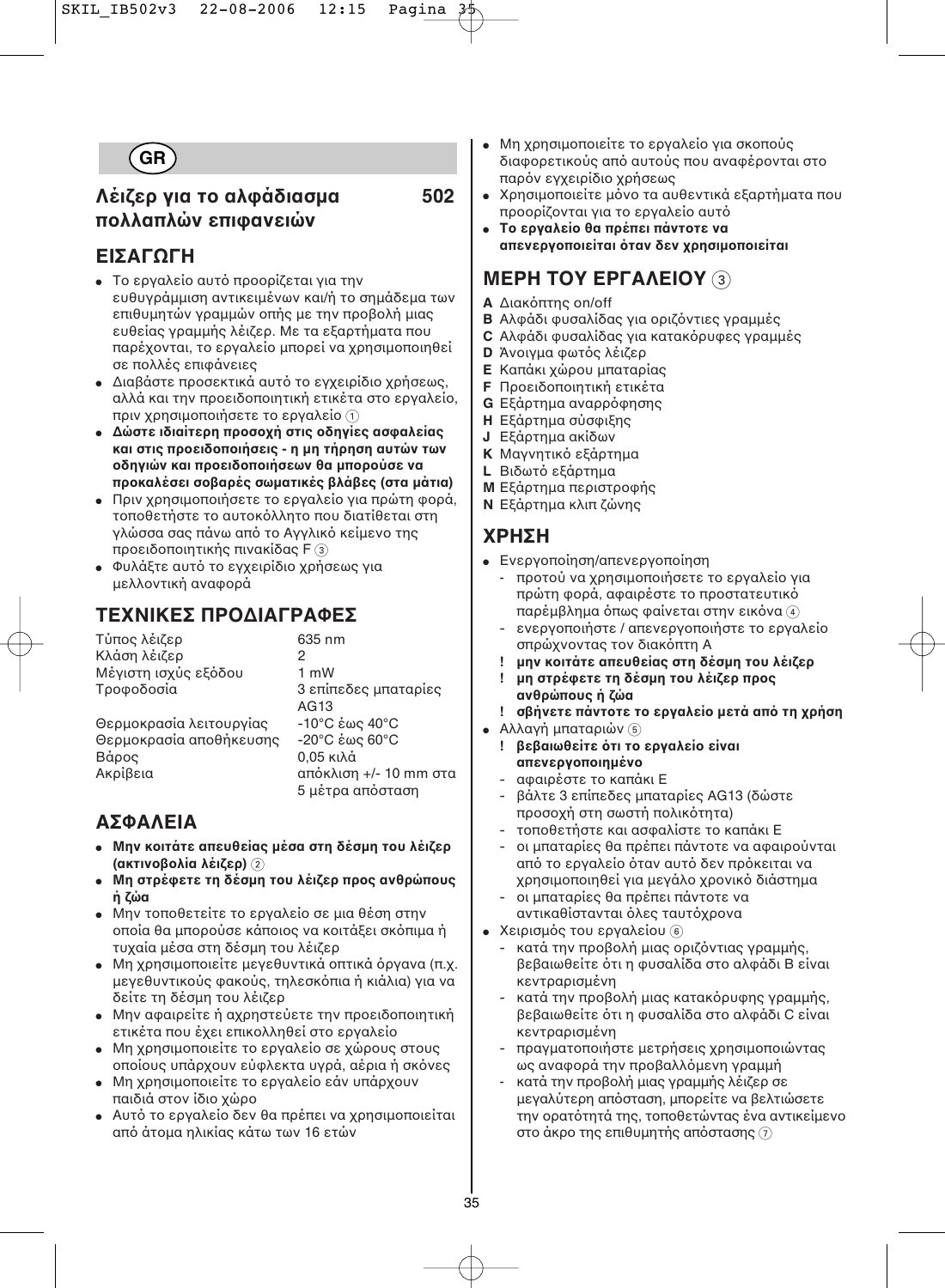- Εξάρτημα αναρρόφησης G ® Για την προβολή γραμμών σε λείες επιφάνειες
	- σύρτε το εργαλείο πάνω στο εξάρτημα G
	- τοποθετήστε το εξάρτημα G πάνω στην επιφάνεια
	- οριζοντιώστε το εργαλείο (βεβαιωθείτε ότι η φυσαλίδα στο αντίστοιχο αλφάδι είναι κεντραρισµένη)
	- πιέστε 2 κουμπίες
	- γρησιµοποιήστε την προβεβληµένη γραµµή ως σημείο αναφοράς
- Εξάρτημα σύσφιξης Η (9) Για την προβολή γραμμών σε σανίδες (πάχους 15 -30 mm)
	- σύρτε το εργαλείο πάνω στο εξάρτημα H
	- σφίξτε το εξάρτημα H πάνω στη σανίδα περιστρέφοντας το κουμπί δεξιόστροφα
	- χρησιμοποιήστε την προβεβλημένη γραμμή ως σημείο αναφοράς
- **•** Εξάρτημα ακίδων J (10)
	- Για την προβολή γραμμών σε γυψοσανίδα, μαλακό \$ύλ και άλλα µαλακά υλικά
	- σύρτε το εργαλείο πάνω στο εξάρτημα J
	- τοποθετήστε το εξάρτημα J πάνω στην επιφάνεια οριζοντιώστε το εργαλείο (βεβαιωθείτε ότι η
	- φυσαλίδα στο αντίστοιχο αλφάδι είναι κεντραρισµένη)
	- πιέστε 2 κυµπίες
	- χρησιμοποιήστε την προβεβλημένη γραμμή ως σημείο αναφοράς
	- **! πρ σέ6τε τις αιµηρές ακίδες**
- Μαγνητικό εξάρτημα Κ  $\overline{w}$ Για την προβολή γραμμών σε σιδηρούχες μεταλλικές επιφάνειες ή προφίλ
- σύρτε το εργαλείο πάνω στο εξάρτημα Κ
- τοποθετήστε το εξάρτημα K πάνω στην επι&άνεια
- οριζοντιώστε το εργαλείο (βεβαιωθείτε ότι η φυσαλίδα στο σχετικό αλφάδι είναι κεντραρισµένη)
- χρησιμοποιήστε την προβεβλημένη γραμμή ως σημείο αναφοράς
- Βιδωτό εξάρτημα L @
	- Για την προβολή γραμμών στο ίδιο επίπεδο με την ήδη τοποθετημένη βίδα
	- τοποθετήστε το εξάρτημα L πάνω από την ήδη τοποθετημένη βίδα
	- σύρτε το εξάρτημα L προς τα αριστερά/δεξιά, έτσι ώστε η βίδα να να τερματίζει σταθερά στο κωνικό άκρο του πείρου
	- σύρτε το εργαλείο πάνω στο εξάρτημα L
	- οριζοντιώστε το εργαλείο (βεβαιωθείτε ότι η φυσαλίδα στο σχετικό αλφάδι είναι κεντραρισµένη)
	- χρησιμοποιήστε την προβεβλημένη γραμμή ως σημείο αναφοράς για την τοποθέτηση άλλης ή άλλων βιδών

Το βιδωτό εξάρτημα L μπορεί, επίσης, να χρησιμοποιηθεί σε συνδυασμό με ταινία ή πινέζες

- Εξάρτημα περιστροφής M (13) Για την προβολή γραμμών υπό γωνία (κατά προσέγγιση μόνο)
	- αφαιρέστε το κουμπί περιστρέφοντάς το αριστερόστροφα
	- σύρτε το εργαλείο πάνω στο μαγνητικό ε\$άρτηµα K
- σφίξτε το μαγνητικό εξάρτημα K στο εξάρτημα M περιστρέφοντας το κουμπί δεξιόστροφα
- μετακινήστε το εργαλείο πάνω από το βαθμονομημένο τόξο ξεσφίγγοντας/σφίγγοντας το κουμπί
- Το εξάρτημα περιστροφής M μπορεί, επίσης, να χρησιμοποιηθεί σε συνδυασμό με ταινία ή πινέζες
- Εξάρτημα κλιπ ζώνης Ν (14) Για εύκολη και βολική αποθήκευση

### **ΣΥΝTΗΡΗΣΗ**

- Μην εκθέτετε το εργαλείο σε συνεχείς δονήσεις ή σε εξαιρετικά υψηλές ή χαμηλές θερμοκρασίες
- Το εργαλείο θα πρέπει πάντοτε να αποθηκεύεται σε εσωτερικούς χώρους και μέσα στην προστατευτική συσκευασία / θήκη του
- Φροντίστε ώστε το εργαλείο να μην εκτίθεται σε σκόνες, υγρασία και άμεση ηλιακή ακτινοβολία
- Καθαρίζετε το εργαλείο με ένα υγρό πανί και απαλό σαπύνι
	- **! ααιρείτε πάντ τε τις µπαταρίες πριν καθαρίσετε τον φακό**
- Μην αποσυναρμολογείτε ή τροποποιείτε με οποιονδήποτε τρόπο το εργαλείο
- Μην επιχειρήσετε να αλλάξετε οποιοδήποτε μέρος του φακού του λέιζερ

### **ΕΓΓΥΗΣΗ / ΠΕΡIBΑΛΛOΝ**

- Αυτό το προϊόν της Skil καλύπτεται από εγγύηση σύμφωνα με τους ισχύοντες/τοπικούς κανονισμούς - βλάβες οι οποίες οφείλονται σε φυσιολογική φθορά, υπερφόρτωση ή κατάχρηση αποκλείονται από την εγγύηση
- Σε περίπτωση παραπόνου, στείλτε το εργαλείο χωρίς να τον αποσυναρμολογήσετε και συνοδευόμενο από την απόδειξη ανοράς στον αντιπρόσωπό μας ή στον πλησιέστερο σταθμό τεχνικής υποστήριξης SKIL (θα βρείτε τις διευθύνσεις και το διάγραμμα συντήρησης του εργαλείυ στην ιστσελίδα www.skileurope.com)
- **Μην πετάτε τα ηλεκτρικά εργαλεία, µπαταρίες, ε6αρτηµάτα και συσκευασία στ ν κάδ ικιακών απορριμμάτων** (μόνο για τις χώρες της ΕΕ)
	- σύμφωνα με την ευρωπαϊκή οδηγία 2002/96/ΕΚ περί ηλεκτρικών και ηλεκτρονικών συσκευών και την ενσωμάτωσή της στο εθνικό δίκαιο, τα ηλεκτρικά εργαλεία πρέπει να συλλέγονται ξεχωριστά και να επιστρέφονται για ανακύκλωση με τρόπο φιλικό προς το περιβάλλον
	- το σύμβολο (6) θα σας το θυμήσει αυτό όταν έλθει η ώρα να πετά\$ετε τις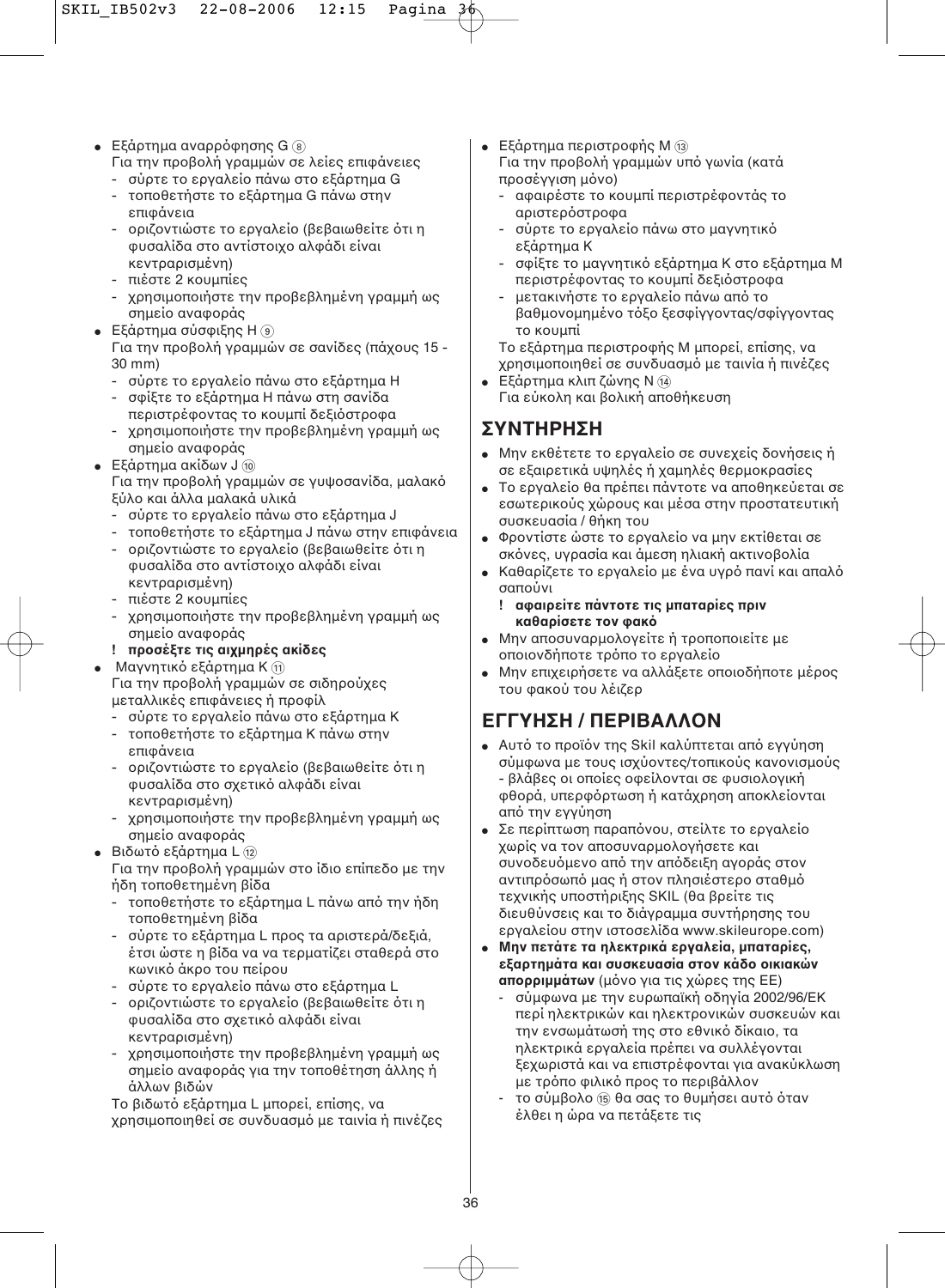![](_page_36_Picture_1.jpeg)

#### **Laser de aliniere pentru 502** suprafete multiple

#### **INTRODUCERE**

- Această unealtă este destinată alinierii obiectelor si/sau marcårii liniilor de tåiere dorite, prin proiectarea unei linii laser drepte; cu ajutorul accesoriilor furnizate, unealta poate fi utilizată pe diverse suprafețe
- Citiți cu atenție acest manual de instrucțiuni, precum și eticheta de avertizare de pe sculå, înainte de utilizarea  $e$ i $\Omega$
- **Acordaøi o atenøie specialå instrucøiunilor de securitate µi avertizare; neglijarea acestora poate duce la våtåmåri grave (ale ochilor)**
- Înainte de a folosi instrumentul pentru prima oară, lipiți eticheta sau mesajul de avertizare tradus în limba dvs. deasupra textului în engleză F 3
- Păstrați acest manual de utilizare pentru referințe ulterioare

### **SPECIFICATII TEHNICE**

| Tipul laserului            | 635 nm                     |
|----------------------------|----------------------------|
| Clasa laserului            | 2                          |
| Puterea maximă de iesire   | 1 mW                       |
| Tensiunea de alimentare    | 3 x baterie rotundă plată  |
|                            | AG13                       |
| Temperatura de functionare | între - 10°C si 40°C       |
| Temperatura de depozitare  | între - 20°C si 60°C       |
| Masa                       | $0.05$ ka                  |
| Precizie                   | deviației la o distanță de |
|                            | măsurare de 5 m este de    |
|                            | $+/- 10$ mm                |

#### **SECURITATE**

- **Nu priviți în raza laser (fasciculul laser)**  $\widehat{a}$ )
- **Nu îndreptaøi fasciculul laser spre persoane sau animale**
- Nu amplasați instrumentul în poziție în care se poate privi în fascicul intenționat sau neintenționat
- Nu folosiți nici-un fel de instrument optic (lupă, telescop, binoclu) pentru a privi în fasciculul laser
- Nu înlăturați sau distrugeți eticheta de avertizare de pe sculå
- Nu operați cu instrumentul în prezența lichidelor sau gazelor inflamabile sau a prafului
- Nu operați cu instrumentul în prezența copiilor prin apropiere
- A nu se utiliza aceastå sculå de persoane sub 16 ani
- Nu utilizați scula în alte scopuri decât în scopul menționat în manualul de utilizare
- Utilizati numai accesoriile originale, destinate acestei scule
- Întotdeauna opriți scula când nu lucrați cu ea

### **ELEMENTELE SCULEI** 3

- **A** Întrerupåtor de pornire/oprire
- **B** Nivelå cu bulå de aer pentru linii orizontale
- **C** Nivelå cu bulå de aer pentru linii verticale
- **D** Orificiu razå laser
- **E** Capac compartiment baterie
- **F** Etichetå de avertizare
- **G** Accesoriu pentru aspirare
- **H** Accesoriu cu clemå
- **J** Accesoriu cu ac
- **K** Accesoriu cu magnet
- **L** Accesoriu cu surub **M** Accesoriu pivot
- **N** Accesoriu cu clemå pentru centurå

### **UTILIZARE**

- Pornire/oprire (On/off)
	- înaintea primei utilizări, desfaceți folia de protecție, conform ilustrației (4)
	- porniți/opriți scula prin comutarea întrerupătorului A **! nu priviøi în raza laser**
	-
- **! nu îndreptaøi fasciculul laser spre persoane sau animale**
- **! întotdeauna opriøi scula dupå utilizare**
- $\bullet$  Înlocuirea bateriilor  $(5)$
- **! asiguraøi-vå cå scula nu este în stare de** funcționare
- desfaceți capacul E
- introduceți 3 baterii rotunde plate AG13 (fiți atenți la polaritatea corectå)
- montați capacul E
- întotdeauna scoateti bateriile din sculă, dacă nu o veti folosi timp îndelungat
- întotdeauna înlocuiți întregul set de baterii
- $\bullet$  Operarea cu scula  $\circ$ 
	- în timpul proiectării unei linii orizontale, asigurați-vă cå bula din nivela B este centratå
	- în timpul proiectării unei linii verticale, asigurati-vă că bula din nivela C este centratå
	- efectuați măsurătorile prin utilizarea liniei proiectate de referintă
	- în timpul proiectării unei linii laser la o distanță mai mare, puteți mări vizibilitatea acesteia amplasând un obiect la capătul distanței dorite  $\widehat{\tau}$
- Accesoriu pentru aspirare G 8
	- Pentru proiectarea liniilor pe suprafețe netede
	- qlisati unealta în accesoriul G
	- așezați accesoriul G pe suprafața respectivă
	- aduceți aparatul la nivel (asigurați-vă bula din nivela respectivå este centratå)
	- apăsați 2 butoane
	- utilizați linia proiectată ca referință
- Accesoriu cu clemă H 9 Pentru proiectarea liniilor pe materiale din carton (grosime 15-30 mm)
	- qlisati unealta în accesoriul H
- fixaţi accesoriul H în carton rotind butonul în sens orar
- utilizați linia proiectată ca referință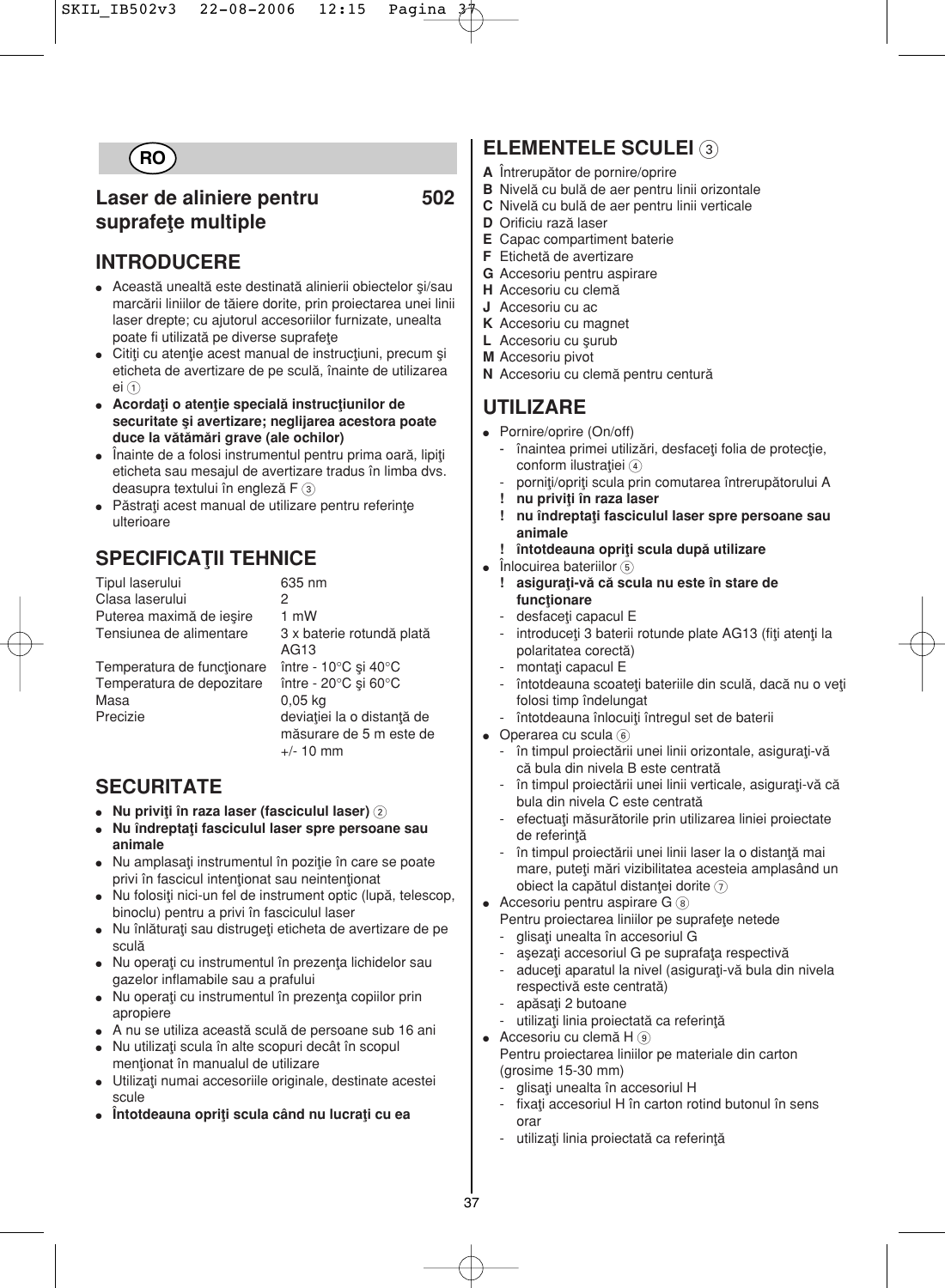$\bullet$  Accesoriu cu ac J $\omega$ 

Pentru proiectarea liniilor pe materiale din gips-carton, lemn moale și alte materiale moi

- qlisati unealta în accesoriul J
- așezați accesoriul J pe suprafața respectivă
- aduceți aparatul la nivel (asigurați-vă bula din nivela respectivå este centratå)
- apăsați 2 butoane
- utilizați linia proiectată ca referință
- $!$  manevrati cu atentie acele ascutite
- $\bullet$  Accesoriu cu magnet  $K$   $\Omega$

Pentru proiectarea liniilor pe orice suprafață sau profil din metal feros

- glisați unealta în accesoriul K
- așezați accesoriul K pe suprafața respectivă
- aduceti aparatul la nivel (asigurati-vă bula din nivela respectivå este centratå)
- utilizați linia proiectată ca referință
- $\bullet$  Accesoriu cu surub L  $\Omega$

Pentru proiectarea liniilor la același nivel cu șurubul deja montat

- asezati accesoriul L peste surubul deja montat
- glisati accesoriul L spre stânga/dreapta, astfel încât µurubul så se fixeze ferm în capåtul conic al diblului
- qlisati unealta în accesoriul L
- aduceți aparatul la nivel (asigurați-vă bula din nivela respectivå este centratå)
- utilizati linia proiectată ca referință pentru montarea celuilalt şurub (s)

Accesoriul cu șurub L poate fi de asemenea utilizat împreunå cu banda sau capsele

Accesoriu pivot M (13)

Pentru proiectarea liniilor la un unghi (numai ca indicație grosierå)

- scoateti butonul rotindu-l în sens anti-orar
- glisați unealta în accesoriul cu magnet K
- fixati accesoriul cu magnet K în accesoriul M rotind butonul în sens orar
- deplasați unealta peste arcul gradat slăbind/strângând surubul

Accesoriul pivot M poate fi de asemenea utilizat împreunå cu banda sau capsele

- $\bullet$  Accesoriu cu clemă pentru centură N  $A$
- Pentru păstrarea ușoară și comodă

### **ÎNTREØINERE**

- Nu expuneti scula la vibratii continue sau la temperaturi extrem de înalte sau scåzute
- Întotdeauna păstrați scula în interior, în cutia/husa ei de protectie
- Întotdeauna feriți scula de praf, umezeală și raze solare directe
- Curătati scula cu o cârpă umedă și săpun moale
- $!$  Întotdeauna scoateți bateriile înainte de a curăța **lentilele**
- Nu desfaceti sau modificati scula în nici un mod
- Nu încercați să înlocuiți nici-o piesă din lentilele laserului

#### **GARANTIE / MEDIU**

- Acest produs Skil este garantat în concordantă cu regulile statutăre/tarii specifice: deteriorări datorate uzurii normale, suprasolicitarea sau folosirea necorespunzătoare vor fi excluse de la garanție
- În cazul unei nemulțumiri, trimiteți scula pentru panouri nedemontat, împreunå cu dovada de cumpårare, la furnizorul dvs sau la cea mai apropiată statie de întreținere Skil (adrese și diagrame de service se gåseasc la www.skileurope.com)
- **Nu aruncaøi sculele electrice, bateriile, accesoriile sau ambalajele direct la pubelele de gunoi** (numai pentru tårile din Comunitatea Europeanå)
	- Directiva Europeană 2002/96/EC face referire la modul de aruncare a echipamentelor electrice si electronice și modul de aplicare a normelor în conformitate cu legislatia natională; sculele electrice în momentul în care au atins un grad avansat de uzură și trebuiesc aruncate, ele trebuiesc colectate separat și reciclate într-un mod ce respectă normele de protecție a mediului inconjurător
	- simbolul (is) vă va atenționa asupra modului în care se face aceastå aruncare

**BG**

#### **Многофункционален 502 лазерен нивелир**

### **УВОД**

- Този уред е предназначен за подравняване на предмети и/или маркиране на желани разрезни линии чрез проекцията на прав лазерен лъч; с доставените аксесоари уредът може да бъде използван при редица повърхнини
- Внимателно прочетете инструкциите в това pъководство, както и пpедупpедителния надпис на табелката въpxу инстpумента, пpеди да използвате инструмента $(1)$
- **Объpнете специално внимание на инстpукциите за безопасност и пpедупpежденията; неспазването им може да доведе до сеpиозно увpеждане (на очите)**
- Преди да използвате уреда за първи път, залепете доставения стикер на вашия роден език върху предупредителния текст на английски език F  $(3)$
- Запазете това ръководство за бъдещи справки

### **ТЕХНИЧЕСКИ ДАННИ**

| Вид лазер                  | 635 nm                  |
|----------------------------|-------------------------|
| Клас лазер                 | 2                       |
| Максимална изходна мощност | $1 \, \text{mW}$        |
| Захранване                 | 3 х AG13 клетъчна       |
|                            | батерия                 |
| Работна температура        | -10°С до 40°С           |
| Температура на съхранение  | -20°С до 60°С           |
| Тегло                      | $0.05$ kg               |
| Точност                    | отклонение от +/- 10 мм |

на 5 метра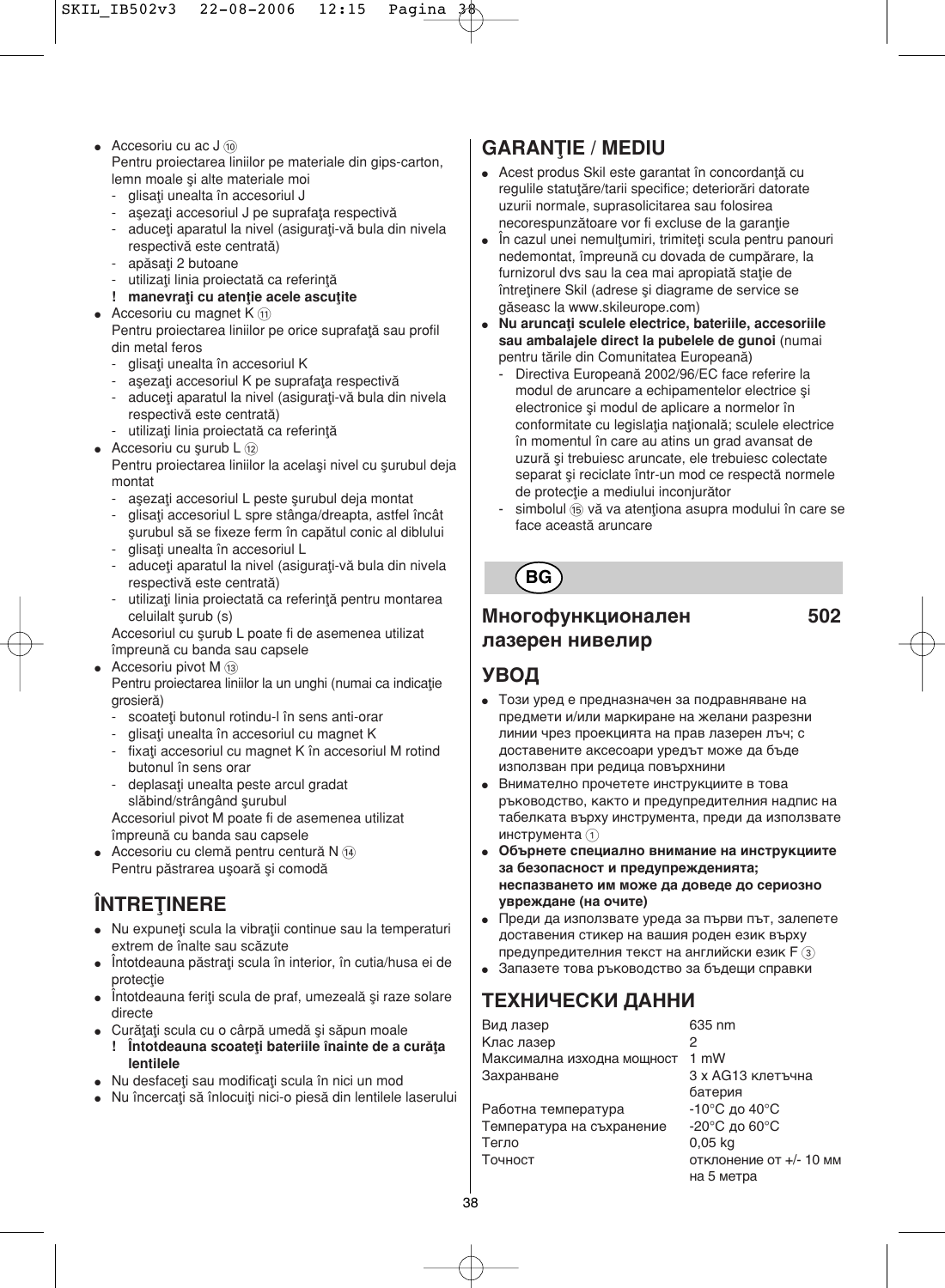#### **БЕЗОПАСНОСТ**

- **Не гледайте в лазеpния лъч (лазеpно лъчение)** 2
- **Не насочвайте лазеpния лъч сpещу xоpа или животни**
- Не поставяйте инструмента в положение, при което някой може волно или неволно да погледне в лазеpния лъч
- Не използвайте каквито и да било увеличителни оптически инстpументи (като напp. очила, телескопи или бинокли), за да гледате лазеpния лъч
- Не отстранявайте и не повреждайте табелката с пpедупpедителния надпис въpxу инстpумента
- Не работете с инструмента в присъствие на възпламеними течности, газове или пpаx
- Не pаботете с уpеда, ако наоколо има деца
- Този инстpумент не тpябва да бъде използван от лица на възpаст под 16 години
- Не използвайте инструмента за цели, различни от споменатите в настоящето pъководство
- **Използвайте само оригиналните принадлежности,** които са пpедназначени за този инстpумент
- **Винаги изключвайте инстpумента, когато не го използвате**

### **ЧАСТИ НА ИНСТРУМЕНТА** 3

- **A** Прекъсвач за включване и изключване
- **B** Нивелир за хоризонтални линии
- **C** Нивелир за вертикални линии
- **D** Отвор за лазерния лъч
- **E** Капак на отделението за батерията
- **F** Предупредителен надпис
- **G** Вакуумно захващане
- **H** Скоба
- **J** Пробойник
- **K** Магнитно захващане
- **L** Винтово захващане
- **M** Градуиран транспортир
- **N** Клипс за колан

### **УПОТРЕБА**

- Включено/ изключено (On/off)
	- преди първа употреба премахнете предпазната подложка, както е показано 4
	- инстpументът се включва/ изключва (on/off) с натискане на ключ A
	- **! не гледайте в лазеpния лъч**
	- **! не насочвайте лазеpния лъч сpещу xоpа или животни**
	- **! след използване винаги изключвайте инстpумента**
- $\bullet$  Смяна на батериите  $(5)$ 
	- **! убедете се, че инстpументът е изключен**
	- свалете капак E
	- поставете 3 x AG13 клетъчни батерии (объpнете внимание на пpавилното насочване на полюсите) - поставете капака E
	-
	- винаги изваждайте батеpиите от инстpумента, ако няма да го използвате дълго вpеме
	- винаги сменяйте и двете батеpии
- $\bullet$  Работа с инструмента  $\circled$ 
	- когато проектирате хоризонтална линия, мехурчето в нивелира В трябва да е центрирано
	- когато проектирате вертикална линия, мехурчето в нивелира С трябва да е центрирано
	- пpавете измеpвания, като използвате пpожектиpаната линия като опоpна
	- когато проектирате лазерен лъч на по-голямо разстояние, можете да увеличите видимостта му, като поставите предмет в края на желаното разстояние  $\widehat{7}$
- Вакуумно захващане  $G$   $\circledast$ 
	- За проектиране на линии върху гладки повърхнини
	- плъзнете уреда върху аксесоара G
	- поставете аксесоара G върху повърхнината
	- подравнете уреда (проверете дали мехурчето в съответния нивелир е центрирано)
	- натиснете 2 бутоната
	- използвайте проектирания лъч като репер
- Скоба $H$  $9$

За проектиране на линии върху дървени материали (дебелина 15-30 мм)

- плъзнете уреда върху аксесоара Н
- затегнете аксесоара Н върху дъската, като завъртите бутона по часовниковата стрелка - използвайте проектирания лъч като репер
- Пробойник  $J(10)$

За проектиране на линии върху пластмасови материали, меко дърво и други меки материали

- плъзнете уреда върху аксесоара J
- поставете аксесоара J върху повърхнината
- подравнете уреда (проверете дали мехурчето в съответния нивелир е центрирано)
- натиснете 2 бутоната
- използвайте проектирания лъч като репер
- **! внимавайте с острите пробойници**
- $\bullet$  Магнитно захващане К $\widehat{\mathfrak{m}}$

За проектиране на линии върху магнитни метални повърхнини или профили

- плъзнете уреда върху аксесоара К
- поставете аксесоара К върху повърхнината
- подравнете уреда (проверете дали мехурчето в съответния нивелир е центрирано)
- използвайте проектирания лъч като репер
- Винтово захващане L @ За проектиране на линии на нивото на вече монтирани винтови съединения
- поставете аксесоара L върху вече монтирано винтово съединение
- плъзнете аксесоара L отляво надясно, така че винтът да се допре силно до мекия край на клина
- плъзнете уреда върху аксесоара L
- подравнете уреда (проверете дали мехурчето в съответния нивелир е центрирано)
- използвайте проектирания лъч като репер за монтирането на други винтове

Аксесоарът L може също да се използва в комбинация с предпазна лента или кабърчета

• Градуиран транспортир М $(3)$ За проектиране на линии под ъгъл (само за груба индикация)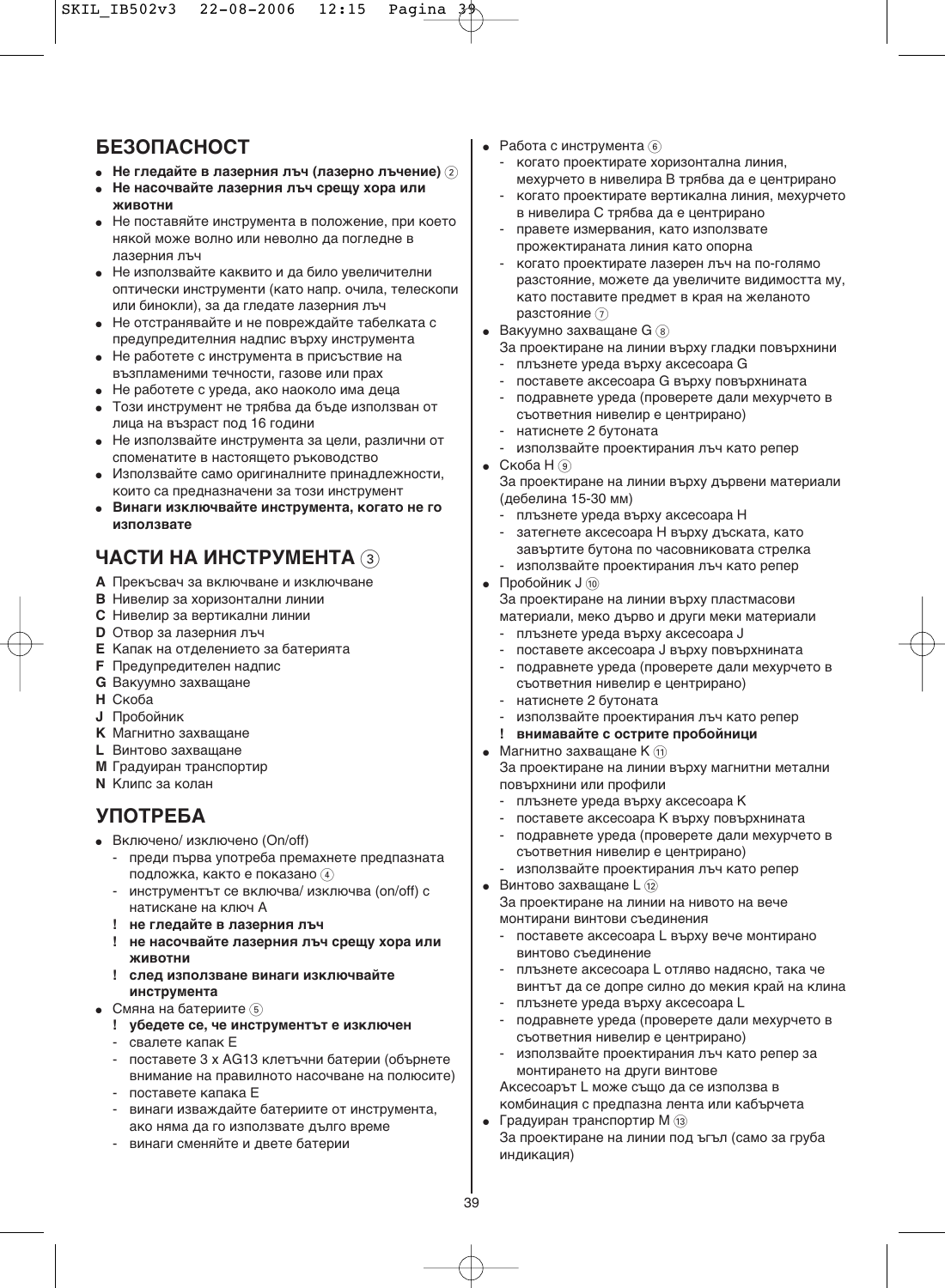- премахнете бутона, като го завъртите обратно на часовниковата стрелка
- плъзнете уреда върху аксесоара К
- притегнете аксесоара К върху аксесоара М чрез завъртане на бутона обратно на часовниковата стрелка
- придвижете уреда над градуирания транспортир чрез разхлабване/притягане на бутона Градуиран транспортир M може да бъде използван също в комбинация с лента или кабърчета
- Клипс за колан  $N$   $\Omega$ За лесно и удобно съхранение

### **ПОДДЪРЖАНЕ**

- Не излагайте инструмента на продължителни вибpации или на изключително високи или ниски темпеpатуpи
- Винаги съхранявайте инструмента на закрито пpедпазната му кутия
- Винаги пазете инструмента от прах, влага и преки слънчеви лъчи
- Почиствайте инстpумента с влажно паpче плат и мек миещ пpепаpат
	- **! пpеди почистване на лещата винаги изваждайте батеpиите**
- Не разглобявайте и не видоизменяйте инструмента по никакъв начин
- Не се опитвайте да променяте никоя част от лещата на лазеpа

### **ГАРАНЦИЯ / ЕКОЛОГИЯ**

- Това изделие на Skil има гаpанция в съответствие със законовите (специфичните за съответната стpана) pазпоpедби; повpеда вследствие на ноpмално износване, пpетоваpване или непpавилно боpавене не се покpива от гаpанцията
- В случай на рекламация изпратете инструмента неpазглобен, заедно с документа, удостовеpяващ покупката, до пpодавача, от който сте го купили, или до най-близкия сеpвиз на SKIL (адpесите, както и сxемата за сеpвизно обслужване на електpоинстpумента, можете да намеpите на адpес www.skileurope.com)
- **Не изхвърляйте електроуредите, батерии, приспособленията и опаковките заедно с битови отпадъци** (само за страни от ЕС)
	- съобразно Директивата на ЕС 2002/96/EG относно износени електрически и електронни уреди и отразяването й в националното законодателство износените електроуреди следва да се събират отделно и да се предават за рециклиране според изискванията за опазване на околната среда
	- за това указва символът (6) тогава когато трябва да бъдат унищожени

### **SK**

#### **Laserov˘ prístroj na projekciu 502 na viacer˘ch povrchoch**

#### **ÚVOD**

- Tento prístroj je určený na zarovnávanie predmetov a/alebo oznaãenie rezov pomocou laserovej projekcie; spolu s dodaným príslušenstvom ho môžete použiť pri rozmanitých povrchoch
- Opatrne prečítajte túto príručku na použitie spolu s upozornením na nástroji prv než nástroj 1
- Zvlášt venujte pozornost bezpecnostným pokynom a upozorneniam; nedodržanie týchto pokynov môže spôsobit vážne zranenie ocí
- Pred prvým použitím prístroja nalepte dodanú nálepku vo vašej národnej reči cez anglický text na varovnom štítku F 3
- Tiepo pokyny si odložte na použitie v budúcnosti

### **TECHNICKÉ ÚDAJE**

| Laser typ                  | 635 nm                                      |
|----------------------------|---------------------------------------------|
| Laser trieda               | 2                                           |
| Maximálny elektrický výkon | 1 mW                                        |
| Dodávka prúdu              | 3 x mincová batéria typu                    |
|                            | AG13                                        |
| Prevádzková teplota        | -10 $\rm{^{\circ}C}$ až 40 $\rm{^{\circ}C}$ |
| Skladovacia teplota        | -20 $\rm{^{\circ}C}$ až 60 $\rm{^{\circ}C}$ |
| Váha                       | $0.05$ ka                                   |
| Presnosť                   | odchýlka +/- 10 mm pri                      |
|                            | vzdialenosti 5 metrov                       |

#### **BEZPECNOST**

- **Nepozerajte sa do laserového lúca (vyžarovanie lasera**) 2
- Nenamierte laserový lúc na osoby alebo na zvieratá
- Nenechajte nástroj v takej pozícii, ktorá by mohla spôsobiť aby sa niekto schválne alebo náhodou díval priamo do laserového lúça
- Nepozerajte sa cez zväčšovacie optické nástroje (ako zväčšovacie sklo, teleskop, alebo ďalekohľad) na laserový lúč
- Nálepku s upozornením na nástroji neodstráňte a nepoškoďte
- Nástroj nepoužívajte v prítomnosti horľavých kvapalín, plynov alebo prachu
- Nástroj nepoužívajte v prítomnosti detí
- Tento nástroj by nemali používať osoby mladšie ako 16 rokov
- Nástroj používajte len na účely uvedené v tejto príručke na použitie
- Používajte len pôvodné príslušenstvo určené pre tento nástroj
- **•** Vždy vypnite nástroj ked nie je používaný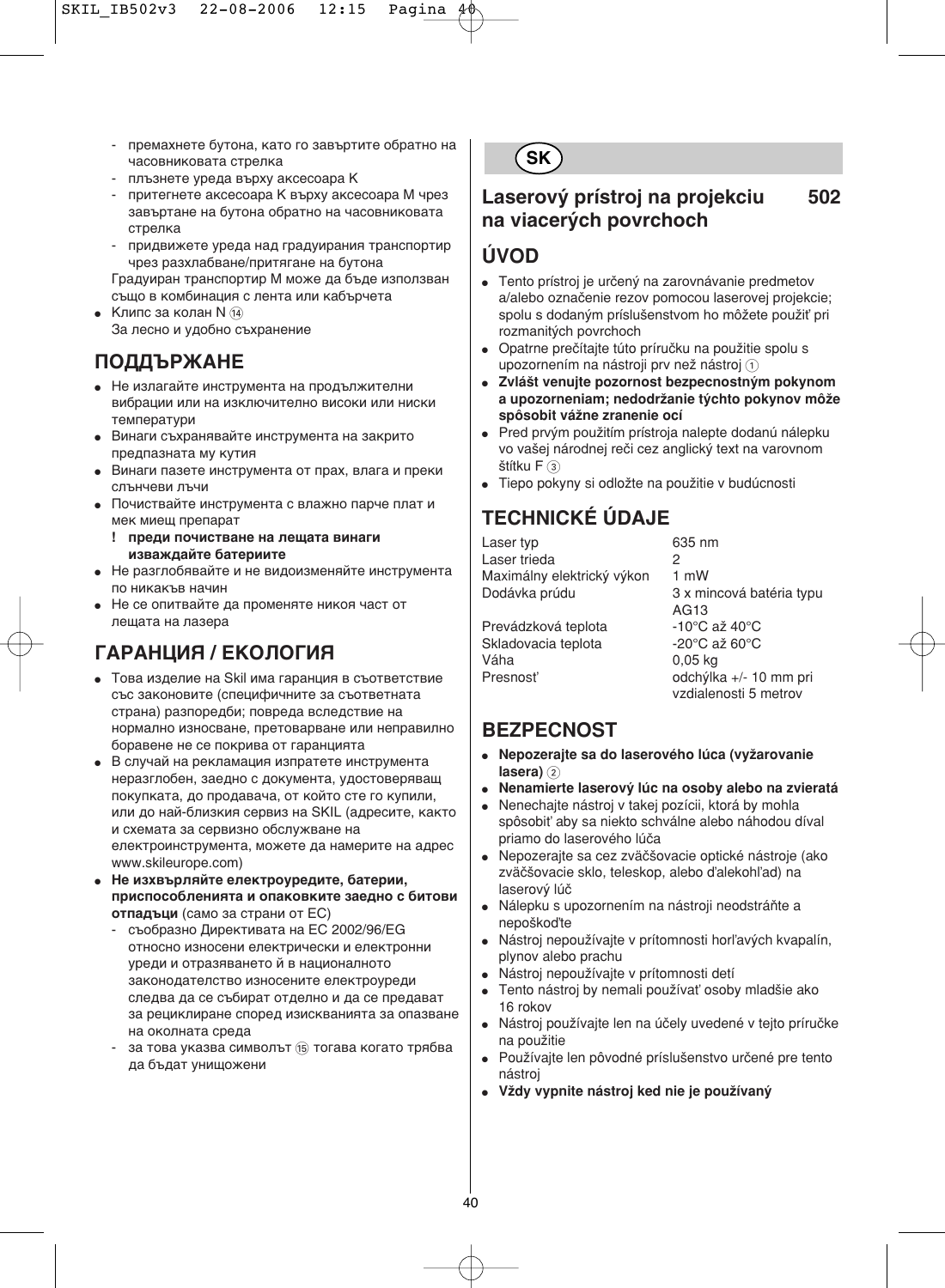SKIL IB502v3 22-08-2006 12:15 Pagina

### **PRVKY NÁSTROJA** 3

- **A** Vypínaã
- **B** Bublinková vodováha pre určenie horizontálnej úrovne
- **C** Bublinková vodováha pre urãenie vertikálnej úrovne
- **D** Otvor, cez ktorý je emitovaný laserový lúč
- **E** Kryt priestoru pre batériu
- **F** Varovný štítok
- **G** Prísavná pätka
- **H** Príchytná pätka
- **J** Pätka s uchycovacími hrotmi
- **K** Magnetická pätka
- **L** Skrutkovacia pätka
- **M** Príslu‰enstvo otoãného bodu
- **N** Príchytka na upevnenie prístroja na opasok

## **POUˇITIE**

- Vypínaç/zapínaç
	- pred prvým použitým odstráňte ochranný štítok tak, ako je to znázornené na obrázku 4
	- nástroj zapnite stlačením vypínača A
	- **! nepozerajte sa do laserového lúca !** nenamierte laserový lúc na osoby alebo na **zvieratá**
- **! nástroj po použití vždy vypnite**
- Výmena batérií (5)
	- **!** dajte pozor aby bol nástroj vypnutý
	- kryt E dajte dole
	- vložte 3 mincové batérie typu AG13 (dajte pozor na správne smerovanie pólov)
	- kryt E dajte spä†
	- batérie vyberte vždy z nástroja ak ho nemáte v úmysle použiť dlhší čas
	- vždy vymeňte celú sadu batérií
- Prevádzka nástroja 6
- pri projekcii horizontálnej čiary skontrolujte, či sa vzduchová bublinka vo vodováhe B nachádza v strede
- pri projekcii vertikálnej čiary skontrolujte, či sa vzduchová bublinka vo vodováhe C nachádza v strede
- merajte od premietnutej čiary, ktorá je nulová
- pri projekcii na väčšiu vzdialenosť môžete zlepšiť viditeľnosť laserového lúča umiestnením vhodného predmetu v požadovanej vzdialenosti  $(\widehat{\tau})$
- $\bullet$  Prísavná pätka G  $\circledR$ 
	- Pri projekcii laserového lúãa na hladkom povrchu
	- zasuňte prístroj do pätky G
	- upevnite pätku G na požadovaný povrch
	- vyrovnajte prístroj (skontrolujte, či sa bublinka v príslušnej vodováhe nachádza v strede)
	- stlačte 2 hlavicy
- premietnutú laserovú čiaru použite na požadovaný účel  $\bullet$  Príchytná pätka H $(9)$
- Pri projekcii laserového lúãa na dosky a podobné materiály (hrúbka 15–30 mm)
	- zasuňte prístroj do pätky H
	- otáčaním hlavice v smere hodinových ručičiek upevnite pätku H na dosku
- premietnutú laserovú čiaru použite na požadovaný účel  $\bullet$  Pätka s uchycovacími hrotmi J $(10)$
- Pri projekcii laserového lúãa na sadrové dosky, mäkké drevo alebo iné mäkké materiály
- zasuňte prístroj do pätky J
- upevnite pätku J na požadovaný povrch
- vyrovnajte prístroj (skontrolujte, či sa bublinka v príslušnej vodováhe nachádza v strede)
- stlačte 2 hlavicy
- premietnutú laserovú čiaru použite na požadovaný účel ! hroty na pätke sú ostré; buďte preto opatrní
- $\bullet$  Magnetická pätka K $\mathfrak{m}$ 
	- Pri projekcii laserového lúča na železnom podklade alebo profile
	- zasuňte prístroj do pätky K
	- upevnite pätku K na požadovaný povrch
	- vyrovnajte prístroj (skontrolujte, či sa bublinka v príslušnej vodováhe nachádza v strede)
- premietnutú laserovú čiaru použite na požadovaný účel • Skrutkovacia pätka L (12)
	- Pri projekcii laserového lúča na rovnakej úrovni ako už upevnená skrutka
	- umiestnite pätku L na namontovanú skrutku
	- pätku L posuňte doľava/doprava tak, aby bol koniec skrutky riadne upevnený v zúženej časti otvoru
	- zasuňte prístroj do pätky L
	- vyrovnajte prístroj (skontrolujte, či sa bublinka v príslušnej vodováhe nachádza v strede)
	- v línii premietnutej laserovej čiary namontujte aj ostatné skrutky
	- Skrutkovaciu pätku L môžete použiť aj v kombinácii s páskou alebo hrotmi
- Príslušenstvo otočného bodu M  $(3)$ Pri projekcii laserového lúãa pod uhlom (iba pre hrubé naznaãenie)
	- hlavicu odnímte otočením proti smeru hodinových ruãiãiek
	- zasuňte prístroj do magnetickej pätky K
	- upevnite magnetickú pätku K na pätke M otočením hlavice v smere hodinových ručičiek
	- otáčaním hlavice môžete pohybovať prístrojom na oblúkovom uhlomere

Príslušenstvo otočného bodu M môžete použiť v kombinácii s páskou alebo hrotmi

Príchytka na upevnenie prístroja na opasok N (14) Slúži na jednoduché a pohodlné upevnenie prístroja

# **ÚDRˇBA**

- Nástroj nevystavte trvalému traseniu alebo extrémne teplým alebo studeným teplotám
- Nástroj vždy odložte v miestnosti v svojom ochrannom obale/krabici
- Vždy chráňte nástroj pred prachom, vlhkom a priamym slnkom
- Nástroj očisť te vlhkou handrou a miernym mydlom **!** pred cistením cocky vždy vyberte batérie
- Nástroj nerozoberajte a nemeňte žiadnym spôsobom
- Nepokúste sa vymeniť žiadnu časť laserovej čočky

## **ZÁRUKA / ˇIVOTNÉ PROSTREDIE**

● Tento výrobok značky Skil má záruku v súlade s právnymi/pre krajinu špecifickými pravidlami; poškodenie následkom obyčajného opotrebenia, pre†aΩeniu alebo nesprávnemu zaobchádzaniu sú zo záruky vylúčené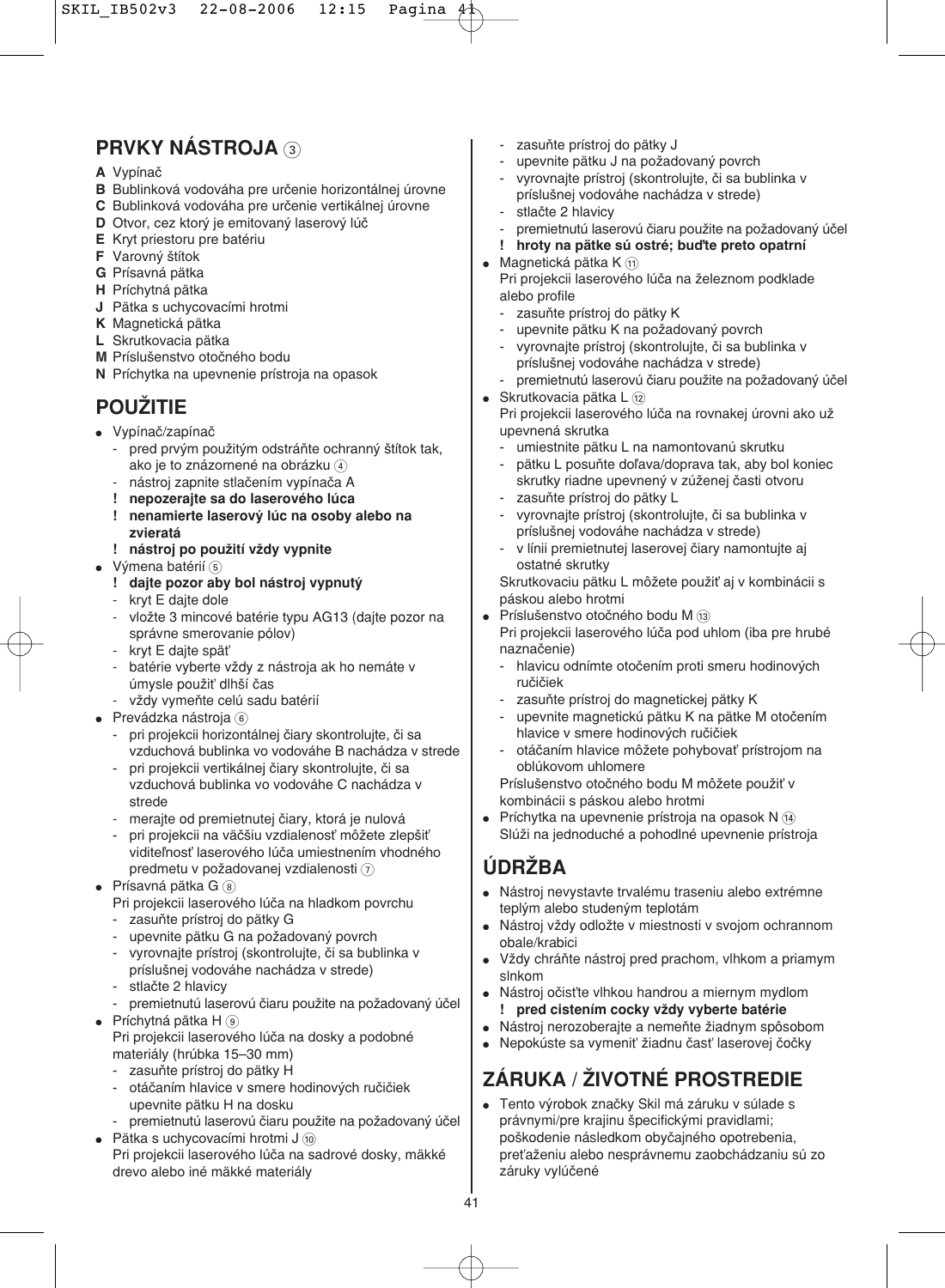- V prípade sťažnosti pošlite nerozobratý nástroj spolu s dokladom o kúpe Vášmu dílerovi alebo do najbližšieho servisu podniku SKIL (zoznam adries servisných stredisiek a servisný diagram nástroja sú uvedené na www.skileurope.com)
- **Elektrické náradie, batérie, príslu‰enstva a balenia nevyhadzujte do komunálneho odpadu** (len pre ‰táty EÚ)
	- podľa európskej smernice 2002/96/EG o nakladaní s použitými elektrickými a elektronickými zariadeniami a zodpovedajúcich ustanovení právnych predpisov jednotlivých krajín sa použité elektrické náradie musí zbierať oddelene od ostatného odpadu a podrobiť ekologicky šetrnej recyklácii
	- pripomenie vám to symbol (is), keď ju bude treba **likvidovať**

![](_page_41_Picture_5.jpeg)

#### **Laser za niveliranje 502 razliãitih povr‰ina**

#### **UVOD**

- Alat je namijenjen poravnavanju predmeta i/ili označavanju željenih linija rezova pomoću projekcije ravne laserske zrake; pomoću isporučene dodatne opreme alat možete koristiti na različitim površinama
- Prije uporabe alata pažljivo pročitajte ove upute za rukovanje kao i naljepnicu s upozorenjem na alatu  $(1)$
- Posebnu pažnju obratite na sigurnosne upute i **upozorenja; pridrÏavajte ih se kako ne bi do‰lo do ozbiljnih ozljeda (oãiju)**
- Prije korištenja alata po prvi puta, preko teksta upozorenja na engleskom jeziku zalijepite naljepnicu s jezikom Vaše zemlje F 3
- Saãuvajte ove upute za rukovanje za ubuduçe

### **TEHNIAKI PODACI**

| Vrsta lasera             | 635 nm                     |
|--------------------------|----------------------------|
| Klasa lasera             | 2                          |
| Maksimalna izlazna snaga | 1 mW                       |
| Napajanje                | 3 x AG13 gumbaste baterije |
| Radna temperatura        | od -10°C do 40°C           |
| Temperatura čuvanja      | od -20°C do 60°C           |
| Masa                     | $0.05$ ka                  |
| Točnost                  | niveliranja +/- 10 mm na   |
|                          | 5 metara                   |

#### **SIGURNOST**

- **Ne gledajte u lasersku zraku (laserska radijacija)** 2
- **Ne usmjeravajte lasersku zraku prema osobama ili Ïivotinjama**
- Ne stavljajte alat u položaj koji bi mogao uzrokovati da netko namjerno ili sluãajno pogleda u lasersku zraku
- Ne gledajte u lasersku zraku pomoçu optiãkih pomagala za povećavanje (kao što su povećala, teleskopi ili dalekozori)
- Ne uklanjajte niti o‰teçujte naljepnicu s upozorenjem na alatu
- Ne upotrebljavajte alat u blizini zapaljivih tekuçina, plinova ili prašine
- Ne upotrebljavajte alat dok su u blizini djeca
- Ovaj alat ne smiju koristiti osobe mlađe od 16 godina
- Ne upotrebljavajte alat u druge svrhe osim onih naznaãenih u ovim uputama za rukovanje
- Koristite samo originalnu dodatnu opremu namijenjenu za ovaj alat
- **Uvijek iskljuãite alat kada ga ne koristite**

### **DIJELOVI ALATA** 3

- **A** Prekidaã za ukljuãivanje/iskljuãivanje
- **B** Vodena libela za horizontalne linije
- **C** Vodena libela za vertikalne linije
- **D** Otvor za lasersku zraku
- **E** Poklopac odjeljka s baterijom
- **F** Naljepnica s upozorenjem
- **G** Dodatak za priljubljivanje
- **H** Dodatak za pričvršćivanje
- **J** Dodatak s iglom
- **K** Dodatak s magnetom
- **L** Dodatak s vijkom
- **M** Dodatak za vrtnju
- **N** Futrola za pričvršćivanje na pojas

### **UPOTREBA**

- Ukljuãeno/iskljuãeno
	- prije prve upotrebe uklonite zaštitni umetak kao što je prikazano na ilustraciji 4
	- alat uključujete/isključujete pritiskom prekidača A
	- **! ne gledajte u lasersku zraku**
	- **! ne usmjeravajte lasersku zraku prema osobama ili Ïivotinjama**
	- **! uvijek iskljuãite alat nakon kori‰tenja**
- Mijenjanje baterija 5
	- **! provjerite je li alat iskljuãen**
	- uklonite poklopac E
	- umetnite 3 AG13 gumbaste baterije (obratite pažnju na ispravnu polarizaciju)
	- montirajte poklopac E
	- uvijek uklonite baterije iz alata ako ga ne koristite duže vrijeme
	- uvijek mijenjajte cijeli komplet baterija
- Rukovanje alatom  $\left( \widehat{6}\right)$ 
	- pri projiciranju horizontalne linije provjerite je li mjehuriç libele B centriran
	- pri projiciranju vertikalne linije provjerite je li mjehurić libele C centriran
	- projiciranu liniju upotrijebite kao referencu prilikom mjerenja
	- pri projiciranju laserske zrake na većoj udaljenosti vidljivost joj povećajte smještanjem predmeta na kraj željene udaljenosti  $\widehat{y}$
- $\bullet$  Dodatak za priljubljivanje G  $\circledast$
- Za projiciranje linija na glatkim površinama
- alat smjestite na dodatak G
- dodatak G položite na površinu
- nivelirajte alat (provjerite je li mjehurić odgovarajuće libele centriran)
- pritisnite 2 gumbe
- projiciranu liniju upotrijebite kao referencu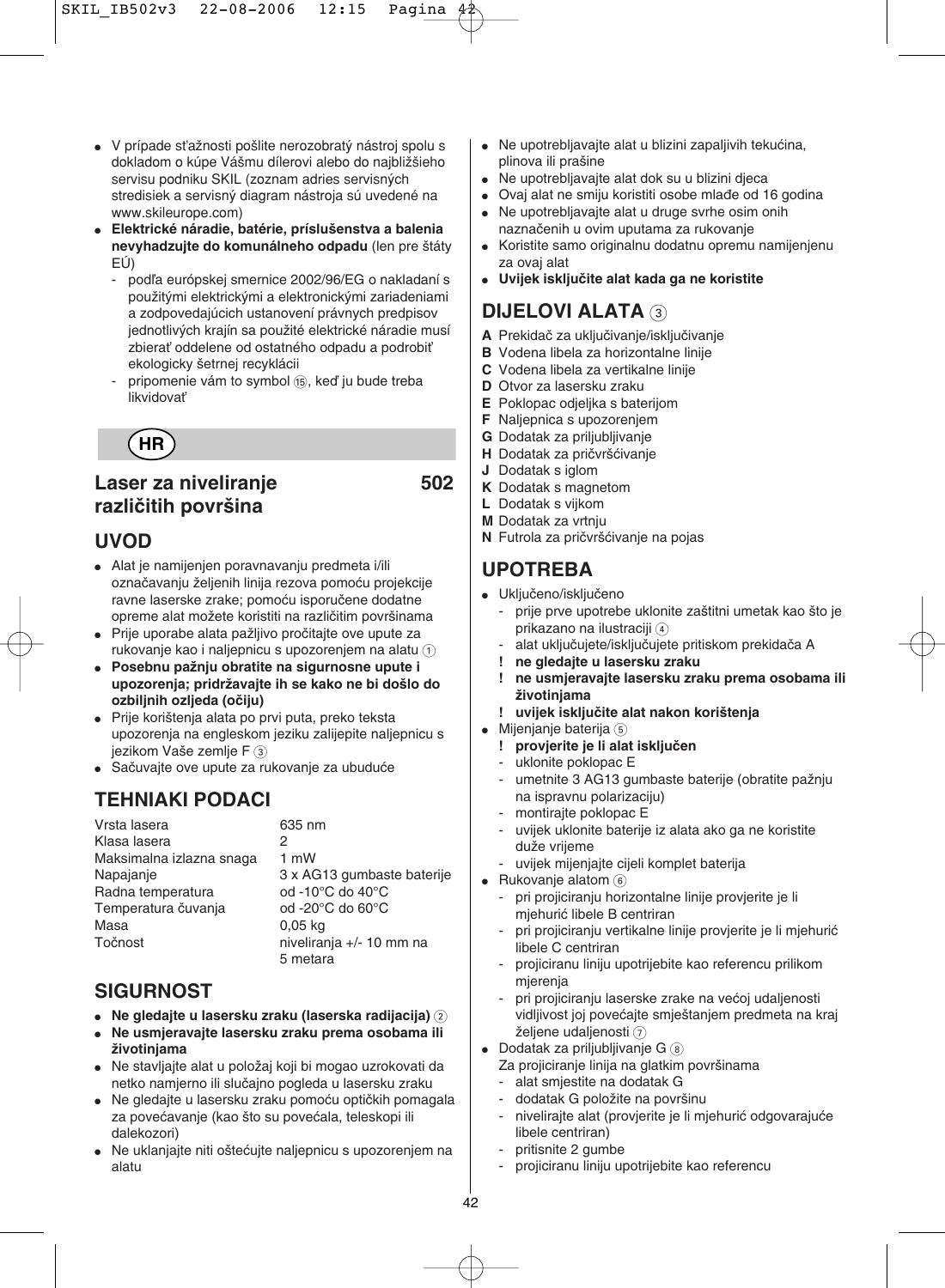- $\bullet$  Dodatak za pričvršćivanje H $\circ$ 
	- Za projiciranje linija na daskama (debljine 15 30 mm) - alat smjestite na dodatak H
	- okretanjem gumba u smjeru kazaljke na satu dodatak H pričvrstite na dasku
	- projiciranu liniju upotrijebite kao referencu
- $\bullet$  Dodatak s iglom  $J(0)$ 
	- Za projiciranje linija na gipsanim ploãama, mekom drvetu i drugim mekim materijalima
	- alat smjestite na dodatak J
	- dodatak J položite na površinu
	- nivelirajte alat (provjerite je li mjehurić odgovarajuće libele centriran)
	- pritisnite 2 gumbe
	- projiciranu liniju upotrijebite kao referencu
	- **! pazite na o‰tre igle**
- Dodatak s magnetom  $K$   $(i)$ 
	- Za projiciranje linija na svim metalnim površinama ili profilima
	- alat smjestite na dodatak K
	- dodatak K položite na površinu
	- nivelirajte alat (provjerite je li mjehuriç odgovarajuçe libele centriran)
	- projiciranu liniju upotrijebite kao referencu
- Dodatak s vijkom  $L$   $\Omega$ 
	- Za projiciranje linija u razini s veç ugrađenim vijkom
	- dodatak L smjestite preko već ugrađenog vijka dodatak L pomičite ulijevo/udesno sve dok vijak ne
	- bude čvrsto smješten u užem kraju utora
	- alat smjestite na dodatak L
	- nivelirajte alat (provjerite je li mjehuriç odgovarajuçe libele centriran)
	- projiciranu liniju upotrijebite kao referencu za ugrađivanje ostalih vijaka

Dodatak s vijkom L može se koristiti i u kombinaciji s trakom ili s čavlićima

 $\bullet$  Dodatak za vrtnju M $(13)$ 

Za projiciranje linija pod kutovima (samo za okvirno pokazivanje)

- uklonite gumb okretanjem u smjeru suprotnom od kazaljke na satu
- alat smjestite na dodatak s magnetom K
- dodatak s magnetom K uãvrstite na dodatak M okretanjem gumba u smjeru kazaljke na satu
- otpuštanjem/pričvršćivanjem gumba alat pomaknite na graduirani kutomjer

Dodatak za vrtnju M može se koristiti i u kombinaciji s trakom ili ãavliçima

 $\bullet$  Futrola za pričvršćivanje na pojas N $(1)$ Za jednostavno i praktično čuvanje

### **ODRÎAVANJE**

- Ne izlažite alat stalnim vibracijama ili izrazito visokim odnosno izrazito niskim temperaturama
- Uvijek spremajte alat u njegovu zaštitnu kutiju/kovčeg te u zatvoreni prostor
- Uvijek štitite i čistite alat od prašine, vlage i izravnog sunčevog svjetla
- Alat čistite vlažnom krpom i blagim sapunom **! uvijek uklonite baterije prije ãi‰çenja leçe**
- Ne rastavljajte niti modificirajte alat na bilo koji naãin
- Ne poku‰avajte promijeniti nijedan dio laserske leçe

#### **JAMSTVO / OKOLIS**

- Jamčimo da je ovaj Skil proizvod u skladu sa zakonskim propisima i propisima specifičnim za pojedine države; šteta nastala zbog uobičajenog trošenja proizvoda, preopterećenja ili neodgovarajućeg korištenja bit će isključena iz jamstva
- U slučaju pritužbe, pošaljite nerastavljeni alat zajedno s dokazom o kupovini svom zastupniku ili najbližoj Skil servisnoj stanici (popise servisa, kao i oznake rezervnih dijelova uređaja možete naći na adresi www.skileurope.com)
- **Električne alate, baterije, pribor i ambalažu ne odlaÏite zajedno za sa kuçnim otpatcima** (samo za EU-države)
	- prema Europskoj direktivi 2002/96/EG o staroj elektriãnoj i elektroniãkoj opremi i njenoj primjeni u skladu sa nacionalnim zakonom, istrošeni električni alati moraju se sakupljati odvojeno i odvesti u posebne pogone za reciklažu
	- na to podsjeća simbol ® kada se javi potreba za odlaganjem

**SCG**

### **Laser za nivelisanje 502 na vi‰e povr‰ina**

#### **UVOD**

- Ovaj alat je namenjen za poravnavanje objekata i/ili obeležavanje željenih linija sečenja pomoću projektovanja laserskih linija; pomoçu pribora koji se dobija uz ovaj alat, možete ga koristiti na raznim površinama
- Pažljivo pročitajte ova uputstva za rukovanje, kao i nalepnicu sa upozorenjem na alatki, pre upotrebe alatke  $\overline{1}$
- Posebno obratite pažnju na uputstva o bezbednosti i upozorenja; ukoliko ih ne sledite, može da doūe do **ozbiljnih povreda (oãiju)**
- Pre nego što prvi put upotrebite alat, zalepite priloženu nalepnicu na svom maternjem jeziku preko originalne nalepnice za upozorenja na engleskom jeziku  $F(3)$
- Saãuvajte ovo uputstvo za rukovanje za buduçe upotrebe

### **TEHNIAKI PODACI**

Vrsta lasera 635 nm Klasa lasera **2** 2 Maksimalna izlazna snaga 1 mW Napajanje 3 x AG13 baterije Radna temperatura -10°C do 40°C Temperatura za uslove skladištenja -20°C do 60°C Težina 0,05 kg Preciznost odstupanje +/- 10 mm

na daljini od 5 m

#### **BEZBEDNOST**

- **Nemojte da gledate u laserski zrak (laserska radijacija)** 2
- **Nemojte da usmeravate laserski zrak u ljude ili Ïivotinje**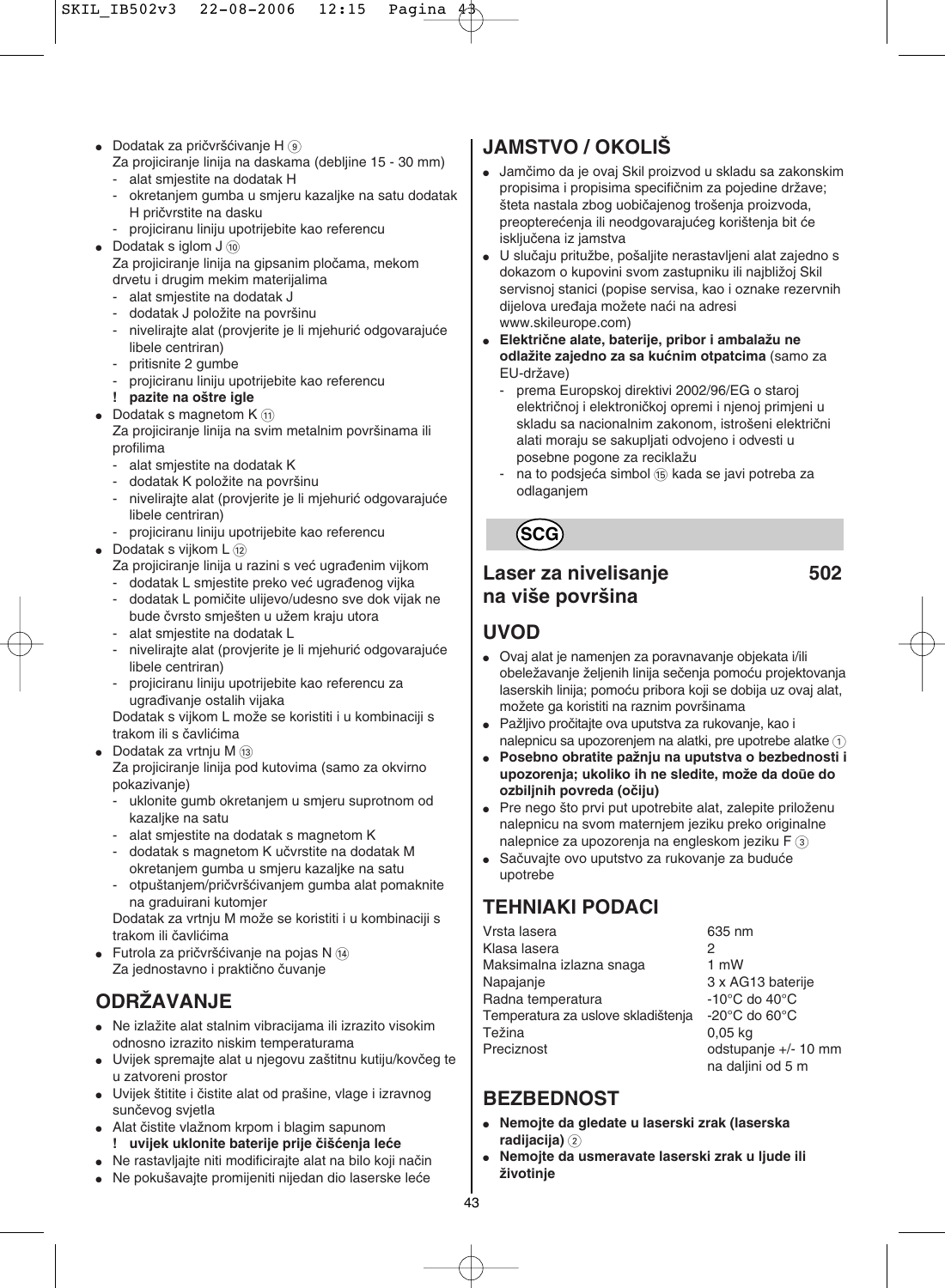- Nemojte da postavljate alatku u položaj koji bi mogao da dovede do toga da neko namerno ili sluãajno pogleda u laserski zrak
- Nemojte da gledate laserski zrak pomoçu optiãkih pomagala za uvećavanje (kao što su lupe, teleskopi ili dvogledi)
- Nemojte da skidate ili oštetite nalepnicu sa upozorenjem na alatki
- Nemojte da koristite alatku u blizini zapaljivih teãnosti, gasova ili prašine
- Nemojte da koristite alatku ukoliko su u blizini deca
- Ovu alatku ne smeju koriste mlađi od 16 godina
- Nemojte da koristite alatku u bilo koju drugu svrhu, osim naznaãenih u ovom uputstvu za rukovanje
- Koristite samo originalnu dodatnu opremu namenjenu ovoj alatki
- **Uvek iskljuãite alatku kada nije u upotrebi**

#### **DELOVI ALATKE 3**

- **A** Prekidaã za ukljuãivanje/iskljuãivanje
- **B** Libela za horizontalne linije
- **C** Libela za vertikalne linije
- **D** Otvor za lasersko svetlo
- **E** Poklopac odeljka za baterije
- **F** Nalepnica sa upozorenjem
- **G** Pribor sa vakuumom
- **H** Pribor stega
- **J** Pribor igla
- **K** Pribor magnet
- **L** Pribor za ‰rafove
- **M** Pribor za centriranje
- **N** Futrola

#### **UPOTREBA**

- Ukljuãeno/iskljuãeno
	- pre prve upotrebe morate ukloniti zaštitni umetak, kao što je prikazano na slici 4
	- uključujete/isključujete alatku pritiskom na prekidač A
	- **! nemojte da gledate u laserski zrak**
	- **! nemojte da usmeravate laserski zrak u ljude ili Ïivotinje**
	- **! uvek iskljuãite alatku nakon upotrebe**
- $\bullet$  Zamena baterija  $\circ$ 
	- **! proverite da li je alatka iskljuãena**
- skinite poklopac E
- umetnite 3 AG13 baterije (obratite pažnju na ispravnu polarizaciju)
- stavite poklopac E
- uvek izvadite baterije iz alatke ako je ne koristite duže vreme
- uvek menjajte komplet baterija
- $\bullet$  Rukovanje alatkom  $\circledcirc$ 
	- prilikom projektovanja horizontalne linije uverite se da je libela B centrirana
	- prilikom projektovanja vertikalne linije uverite se da je libela C centrirana
	- vršite merenja pomoću projektovane linije kao reference
	- možete povećati vidljivost laserske linije prilikom projektovanja na veçu udaljenost postavljanjem objekta na kraj željene udaljenosti  $(7)$
- Pribor sa vakuumom G 8
	- Za projektovanje linija na glatkim površinama
	- pustite da alat sklizne u pribor G
	- postavite pribor G na površinu
	- iznivelišite alat (uverite se da je odgovarajuća libela centrirana)
	- pritisnite 2 dugme
	- koristite projektovanu liniju kao referencu
- Pribor stega  $H(\widehat{9})$ 
	- Za projektovanje linija na daskama (debljine od 15 od 30 mm)
	- pustite da alat sklizne u pribor H
	- pričvrstite pribor H na dasku okretanjem dugme u smeru kazaljki na satu
	- koristite projektovanu liniju kao referencu
- $\bullet$  Pribor igla  $J(0)$ 
	- Za projektovanje linija na gipsanim ploča, mekom drvetu i drugim mekim materijalima
	- pustite da alat sklizne u pribor J
	- postavite pribor J na površinu
	- iznivelišite alat (uverite se da je odgovarajuća libela centrirana)
	- pritisnite 2 dugme
	- koristite projektovanu liniju kao referencu
	- **! pazite na igle**
- Pribor magnet  $K$   $\Omega$ 
	- Za projektovanje linija na metalnim površinama ili profilima sa magnetnim svojstvima
	- pustite da alat sklizne u pribor K
	- postavite pribor K na površinu
	- iznivelišite alat (uverite se da je odgovarajuća libela centrirana)
	- koristite projektovanu liniju kao referencu
- $\bullet$  Pribor za šrafove L $(2)$ Za projektovanje linija na istom nivou sa već postavljenim šrafom
	- postavite pribor L iznad već postavljenog šrafa
	- pomerajte pribor L levo/desno, dok šraf ne bude čvrsto smešten u ležištu
	- pustite da alat sklizne u pribor L
	- iznivelišite alat (uverite se da je odgovarajuća libela centrirana)
	- koristite projektovane linije kao reference za postavljanje ostalih šrafova

Pribor za šrafove L se može koristiti zajedno sa trakom ili ãiodama

Pribor za centriranje M  $(3)$ 

Za projektovanje linija pod uglom (samo za grubo oznaãavanje)

- uklonite dugmu okretanjem u smeru suprotnom od kazaljki na satu
- pustite da alat sklizne u magnet K
- pričvrstite pribor magnet K na pribor M okretanjem dugme u smeru kazaljki na satu
- pomerajte alat po uglomeru pričvršćivanjem/ otpuštanjem dugme

Pribor za centriranje M se može koristiti zajedno sa trakom ili ãiodama

 $\bullet$  Futrola N $(14)$ 

Za lako i praktično čuvanje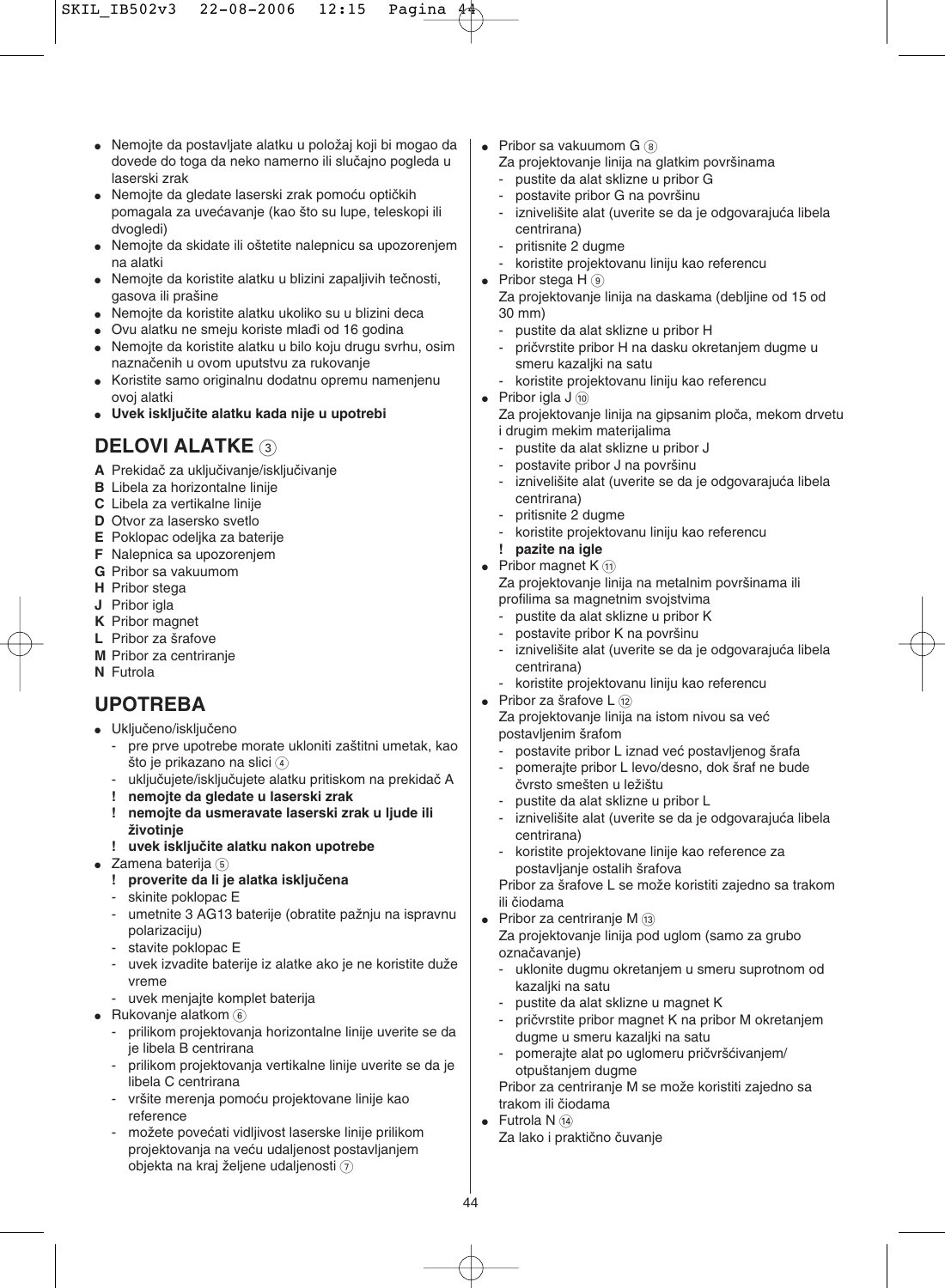### **ODRÎAVANJE**

- Nemojte da izlažete alatku stalnim vibracijama ili veoma visokim ili niskim temperaturama
- Uvek spremajte alatku u njegovu zaštitnu kartonsku kutiju/sanduk
- Uvek štitite alatku od prašine, vlage i direktnog izlaganja suncu
- Čistite alatku vlažnom krpom i blagim sapunom **! uvek izvadite baterije pre ãi‰çenja soãiva**
- Nemojte da rastavljate ili modifikujete alatku na bilo koji naãin
- Ne pokušavaite da promenite bilo koji deo laserskog soãiva

### **GARANCIJA / OKOLINA**

- Ovaj Skil proizvod je pod garancijom u skladu sa zakonskim odredbama i propisima specifičnim za pojedine države; u garanciju nije uključena šteta nastala uobičajenim trošenjem, preopterećenjem ili neodgovarajuçim rukovanjem
- U sluãaju Ïalbe, po‰aljite nerastavljeni alat zajedno sa potvrdom o kupovini vašem nabavljaču ili najbližem Skil serviseru (adrese i oznake rezervnih delova možete naći na www.skileurope.com)
- **Električne alate, baterije, pribora i ambalaže ne odlažite u kućne otpatke** (samo za EU-države)
	- prema Europskoj direktive 2002/96/EG o staroj elektriãnoj I elektronskoj opremi i njenoj upotrebi u skladu sa nacionalnim pravom, električni alati koji su istrošeni moraju biti sakupljeni odvojeno i dostavljeni pogonu za reciklažu
	- simbol (is) će vas podsetiti na to

![](_page_44_Picture_14.jpeg)

### **Laser z izravnavo 502 za razliãne povr‰ine**

#### **UVOD**

- To orodje je namenjeno za poravnavo predmetov in/ali za označevanje želenih prečnih črt z ravno lasersko projekcijo črt; priloženi dodatki omogočajo uporabo orodja na različnih površinah
- Pred uporabo pazlijvo preberite navodila v tem priročniku kakor tudi opozorilo na nalepki, ki je na orodju  $\overline{1}$
- **Posebno pozornost namenite navodilom in opozorilom o varnosti; ãe jih ne boste upo‰tevali, lahko pride do hudih po‰kodb (oãi)**
- Pred prvo uporabo preko angleškega besedila opozorilne nalepke F 3 prelepite dobavljeno naplepko v Va‰em jeziku
- Ta navodila shranite, morda jih boste v prihodnosti še potrebovali

#### **TEHNIâNE SPECIFIKACIJE**

| Vrsta laserja        | 635 nm |
|----------------------|--------|
| Razred laserja       | 2      |
| Največja izhodna moč | 1 mW   |

Obratovalna temperatura -10°C do 40°C<br>Temperatura za shranjevanje -20°C do 60°C Temperatura za shranjevanje Teža 0,05 kg<br>Točnost odstopa

Napajanje 3 x AG13 celična baterija v obliki gumba<br>-10°C do 40°C odstopanje +/- 10 mm na dolžini 5 m

#### **VARNOST**

- **Ne glejte v laserski žarek (sevanje laserja)**  $\widehat{2}$ )
- **Ne usmerjajte laserskega Ïarka proti osebam ali Ïivalim**
- Orodia ne postavliajte tako, da bi kdor koli lahko namerno ali nenamerno gledal v smeri proti laserskemu žarku
- Za opazovanje laserskega žarka ne uporabljajte nobenih optiãnih poveãevalnih orodij (poveãevalno steklo, teleskop ali daljnogled)
- Ne odstranite in ne poškodujte nalepke z opozorilom, ki je na orodju
- Ne uporabljajte orodja v bližini vnetljivih tekočin, plinov ali prahu
- Ne uporabljajte orodja, ko so v bližini otroci
- Tega orodja naj ne uporabljajo osebe, ki še niso dopolnile 16 let
- Ne uporabljajte orodja v noben drug namen, razen v namene, ki so navedeni v tem priroãniku
- Uporabljajte le tisto dodatno opremo, ki sodi k temu orodju
- **Ko orodja ne uporabljate, ga vedno izklopite**

### **SESTAVNI DELI 3**

- **A** Stikalo za vklop/izklop
- **B** Vodna tehtnica za vodoravne črte
- **C** Vodna tehtnica za navpiãne ãrte
- **D** Odprtina za laserski žarek
- **E** Pokrov prostora za baterijo
- **F** Nalepka z opozorilom
- **G** Dodatek s priseski
- **H** Dodatek s primežem
- **J** Dodatek z iglo
- **K** Dodatek z magnetom
- **L** Dodatek z vijakom
- **M** Dodatek s kotomerom
- **N** Dodatek za shranjevanje orodja na pasu

#### **UPORABA**

- Vklop/izklop
	- pred prvo uporabo odstranite zaščitni vložek kot prikazuje slika 4
	- orodje vklopite/izkljuãite tako, da potisnete stikalo A
	- **! ne glejte v laserski Ïarek**
	- laserskega žarka ne usmeriajte proti osebam ali **Ïivalim**
	- **! po uporabi orodje vedno izklopite**
- Zamenjava baterij 5
	- **! prepriãajte se, da je orodje izklopljeno**
	- odstranite pokrov E
	- vstavite 3 celične baterije v obliki gumba AG13 (pazite na pravilno usmerjenost)
	- namestite pokrov E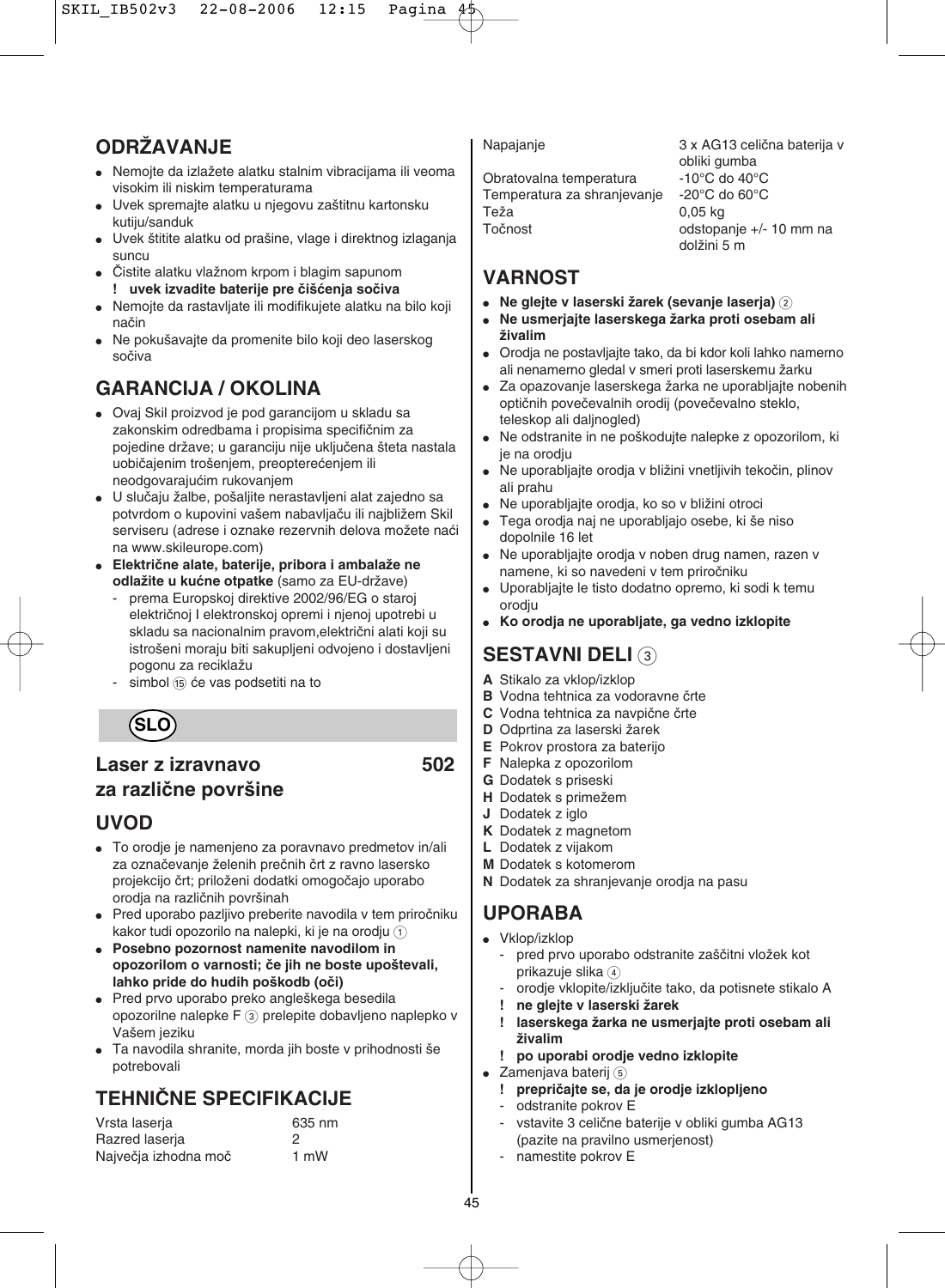- ãe orodja ne uporabljate dlje ãasa, baterije vedno odstranite iz orodja
- vedno zamenjajte celoten komplet baterij
- Rokovanje z orodjem 6
	- pri projekciji vodoravne črte pazite, da je vodna tehtnica B uravnovešena
	- pri projekciji navpične črte pazite, da je vodna tehtnica C uravnovešena
	- pri merjenju uporabite projicirano ãrto kot referenco
	- za projekcijo laserske ãrte pri veliki razdalji lahko poveãate njeno razvidnost tako, da namestite nek predmet tja, kamor želite projicirati črto  $\widehat{r}$
- Dodatek s priseski G $(8)$ 
	- Za projekcijo črt na ravnih površinah
	- namestite orodje na dodatek G
	- postavite dodatek G na površino
	- izravnajte orodje (pazite, da je vodna tehtnica uravnovešena)
	- pritisnite 2 gumbe
	- uporabite projicirano črto kot referenco
- $\bullet$  Dodatek s primežem H $(9)$ 
	- Za projiciranje črt na debelih površinah (debelina 15 -30 mm)
	- namestite orodje na dodatek H
	- pritrdite dodatek H na mizo tako, da obračate gumb v smeri urinega kazalca
	- pri merjenju uporabite projicirano črto za referenco
- Dodatek z iglo J (10) Za projiciranje črt na mavčne površine, mehek les in druge mehke materiale
	- namestite orodje na dodatek J
	- postavite dodatek J na površino
	- izravnajte orodje (pazite, da je vodna tehtnica uravnovešena)
	- pritisnite 2 gumbe
	- pri merjenju uporabite projicirano črto za referenco
- **! bodite pozorni na ostre igle** • Dodatek z magnetom  $K$   $(1)$
- Za projiciranje črt na kakršne koli železne kovinske površine ali profile
- namestite orodje na dodatek K
- postavite dodatek K na površino
- izravnajte orodje (pazite, da je vodna tehtnica uravnovešena)
- pri merjenju uporabite projicirano črto za referenco • Dodatek z vijakom L (12)
- 
- Za projiciranje črt na isti ravni, na kateri je že nameščen vijak
- namestite dodatek L preko že nameščenega vijaka
- namestite dodatek L na levo ali desno stran, tako da je vijak trdno vpet v en konec klina
- namestite orodje na dodatek L
- izravnajte orodje (pazite, da je vodna tehtnica uravnovešena)
- za namestitev drugih vijakov pri merjenju uporabite projicirano ãrto za referenco

Dodatek z vijakom L lahko uporabite tudi v kombinaciji s trakom ali risalnimi iglami

- $\bullet$  Dodatek s kotomerom M $(13)$ 
	- Za projiciranje ãrt pod kotom (le za grobo navedbo)
	- odstranite gumb tako, da ga obrnete v obratni smeri urinih kazalcev
- namestite orodje na dodatek z magnetom K
- pritrdite dodatek z magnetom K na dodatek M tako, da obrnete gumb v smeri urinih kazalcev
- premaknite orodje preko kotomera tako, da sprostite/privijete gumb

Dodatek s kotomerom M lahko uporabite tudi v kombinaciji s trakom ali risalnimi iglami

Dodatek za shranjevanje orodja na pasu N  $\widehat{A}$ Za enostavno in priročno shranjevanje

#### **VZDRÎEVANJE**

- Orodje naj ne bo izpostavljeno nenehnemu tresenju ali izredno visokim oziroma nizkim temperaturam
- Orodje vedno shranjujte v zaščitno škatlo/kovček, v zaprtem prostoru
- Z orodja vedno odstranjujte prašne delce, vlago in ga ne izpostavljajte neposredni sončni svetlobi
- Orodje čistite z vlažno krpo in blagim detergentom
- **! preden se lotite ãi‰ãenja leã, vedno odstranite baterije**
- Orodja na noben naãin ne razstavljajte ali spreminjajte
- Ne posku‰ajte spremeniti kateri koli del laserskih leã

#### **GARANCIJA/ OKOLJE**

- Jamãimo, da je ta izdelek Skil v skladu z zakonskimi predpisi in predpisi, ki so specifični za posamezne države; garancija ne zajema poškodb, do katerih pride zaradi normalne izrabe orodja, preobremenitve ali nepravilnega rokovanja
- V primeru pritožbe pošljite nerazstavljeno orodje skupaj z dokazilom o nakupu vašemu dobavitelju ali najbližiji servisni službi SKIL (naslovi kakor tudi shema servisa so navedeni na spletnem naslovu on www.skileurope.com)
- Električnega orodja, baterije, pribora in embalaže ne **odstranjujte s hišnimi odpadki** (samo za države EU)
	- v skladu z Evropsko direktivo 2002/96/EG o odpadni elektriãni in elektronski opremi in z njenim izvajanjem v nacionalni zakonodaji je treba električna orodja ob koncu njihove življenjske dobe ločeno zbirati in jih predati v postopek okolju prijaznega recikliranja
	- ko je potrebno odstranjevanje, naj vas o načinu spomni simbol (i5)

**EST**

### **Erinevatel pindadel 502 kasutatav lasernivelliir**

#### **SISSEJUHATUS**

- See tööriist on ette nähtud mitmesuguste objektide joondamiseks ja lõikejoonte märkimiseks sirge laserkiire abil; kaasasolevad lisaseadmed võimaldavad nivelliiri kasutada erinevatel pindadel
- Enne seadme kasutamist lugege hoolikalt läbi käesolev kasutusjuhend ja seadmel paiknev hoiatussilt 1
- **Pöörake tähelepanu ohutusjuhistele ja hoiatustele; nende eiramine võib põhjustada raskeid (silma)vigastusi**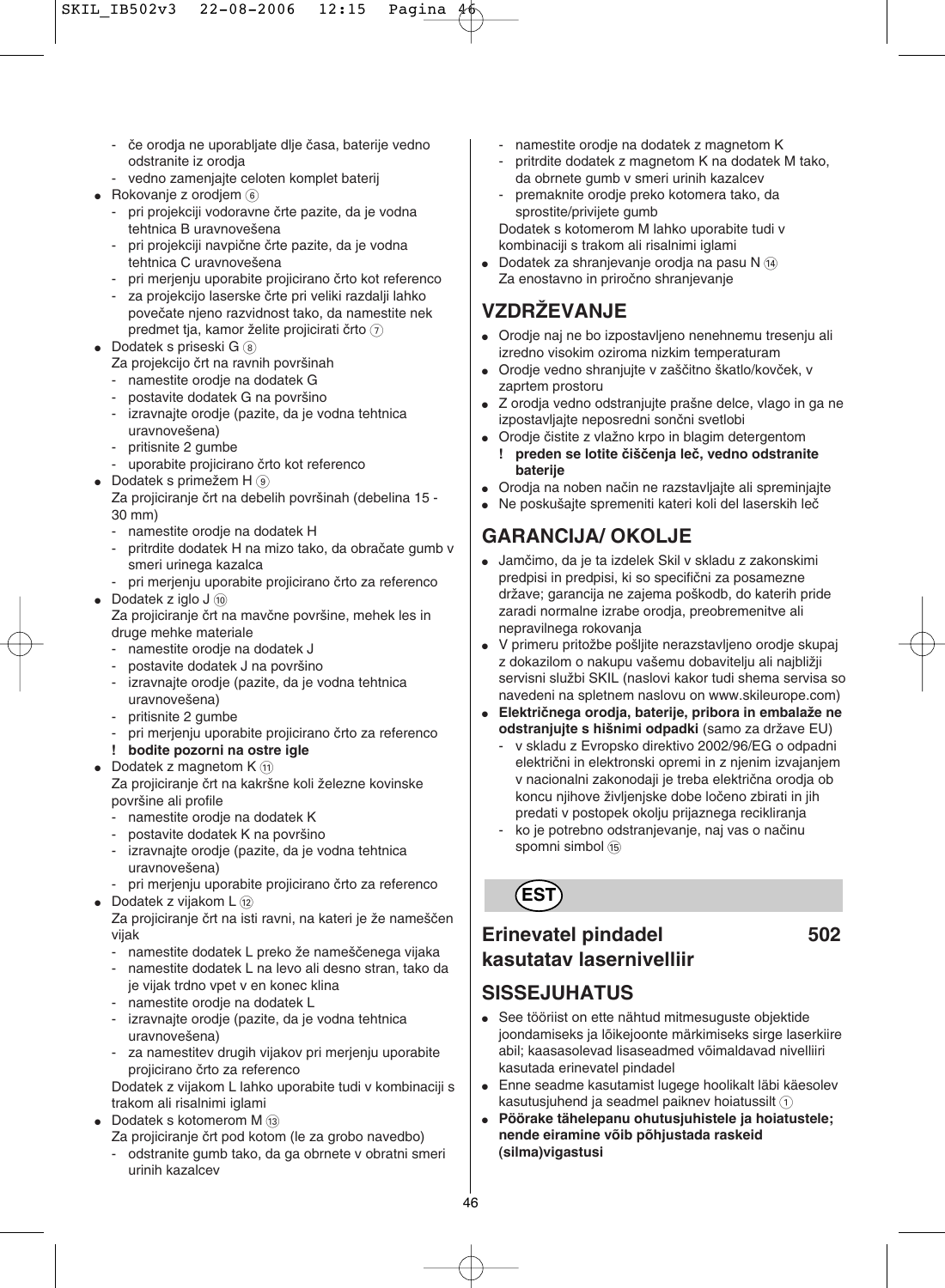- Enne seadme esmakordset kasutamist kleepige hoiatussildi ingliskeelse teksti peale kaasasolev emakeelne kleebis F 3
- Hoidke käesolev kasutusjuhend hoolikalt alles

#### **TEHNILISED ANDMED**

Laseri tüüp<br>Laseri klass 635 nm Laseri klass 2 Max väljundpinge 1 mW Säilitustemperatuur -20°C kuni 60°C Kaal 0,05 kg<br>Mõõtetäpsus kõrvalel

Toide kolm AG13-tüüpi nööppatareid<br>Töötemperatuur 10°C kuni 40°C  $-10^{\circ}$ C kuni 40°C kõrvalekalle +/- 10 mm 5 meetri kaugusel

### **TÖÖOHUTUS**

- **Ärge vaadake laserkiire sisse (laserkiirgus)** 2
- **Ärge suunake laserkiirt inimeste ega loomade peale**
- Ärge jätke seadet asendisse, mis lubab teistel isikutel tahtlikult või tahtmata vaadata laserkiire sisse
- Ärge kasutage laserkiire nähtavuse parendamiseks suurendavaid optilisi seadmeid (nt luupi, teleskoopi, binoklit)
- Ärge eemaldage ega kahjustage seadme hoiatussilti
- Ärge kasutage seadet tuleohtlike vedelike, gaaside või tolmu läheduses
- Seadme kasutamisel hoidke lapsed seadmest eemal
- Seadet ei tohi kasutada alla 16-aastased isikud
- Kasutage seadet üksnes käesolevas kasutusjuhendis toodud eesmärkidel
- Kasutage ainult käesoleva seadme jaoks ette nähtud originaaltarvikuid
- **Pärast töö lõpetamist lülitage seade alati välja**

### **SEADME OSAD 3**

- **A** Sisse-/väljalülitusnupp
- **B** Vesilood horisontaaljoonte märkimiseks
- **C** Vesilood vertikaaljoonte märkimiseks
- **D** Laserkiire väljumisava
- **E** Patareihoidiku kaas
- **F** Hoiatussilt
- **G** Iminappadega lisaseade
- **H** Klambriga lisaseade
- **J** Nõeltega lisaseade
- **K** Magnetiga lisaseade
- **L** Kruviga kinnitatav lisaseade
- **M** Liigendiga lisaseade
- **N** Vööle kinnitatav lisaseade

### **KASUTUS**

- Sisse/välja
	- enne esmast kasutamist eemaldage kaitseriba  $\overline{4}$
	- lülitage seade sisse/välja, vajutades lülitit A
	- **! ärge vaadake laserkiire sisse**
	- **! ärge suunake laserkiirt inimeste ega loomade peale**
	- **! pärast töö lõpetamist lülitage seade alati välja**
- Akude väljavahetamine 5
	- **! veenduge, et seade on välja lülitatud**
	- eemaldage katet E
- paigaldage kolm AG13-tüüpi nööppatareid (pöörake tähelepanu õigele polaarsusele)
- paigaldage kate E
- kui Te seadet pikemat aega ei kasuta, võtke patareid seadmest välja
- vahetage alati korraga välja kõik patareid
- $\bullet$  Seadme kasutamine  $\circledcirc$ 
	- horisontaaljoone projitseerimisel veenduge, et vesiloodi B mull oleks keskasendis
	- vertikaaljoone projitseerimisel veenduge, et vesiloodi C mull oleks keskasendis
	- teostage mõõtmised, kasutades projitseeritud joont abijoonena
	- pikema laserkiire projitseerimisel saate parandada selle nähtavust, asetades soovitud kaugusele mingi eseme (7)
- $\bullet$  Iminappadega lisaseade G  $\circledast$ 
	- Joonte projitseerimiseks siledal pinnal
	- lükake nivelliir lisaseadmesse G
	- asetage lisaseade G soovitud pinnale
	- seadke nivelliir loodi, veendudes, et mull vastavas vesiloodis oleks keskasendis
	- vajutage 2 nuppu
	- projitseerige vajalik joon
- Klambriga lisaseade  $H$   $\odot$ 
	- Joonte projitseerimiseks plaatmaterjalil (paksusega 15 30 mm)
	- lükake nivelliir lisaseadmesse H
	- kinnitage lisaseade H laua serva külge, keerates nuppu vastupäeva
	- projitseerige vajalik joon
	- Nõeltega lisaseade J @
	- Joonte projitseerimiseks kipsplaatidel, pehmel puitmaterjalil ja muudel pehmetel materjalidel
	- lükake nivelliir lisaseadmesse J
	- asetage lisaseade J soovitud pinnale
	- seadke nivelliir loodi, veendudes, et mull vastavas vesiloodis oleks keskasendis
	- vajutage 2 nuppu
	- projitseerige vajalik joon
	- **! ettevaatust nõelad on teravad**
- $\bullet$  Magnetiga lisaseade K $(n)$ 
	- Joonte projitseerimiseks kõigil magneeditavast materjalist metallpindadel ja profiilidel
	- lükake nivelliir lisaseadmesse K
	- asetage lisaseade K soovitud pinnale
	- seadke nivelliir loodi, veendudes, et mull vastavas vesiloodis oleks keskasendis
	- projitseerige vajalik joon
- $\bullet$  Kruviga kinnitatav lisaseade L $\overline{12}$

Joonte projitseerimiseks juba paigaldatud kruviga samale tasandile

- asetage lisaseade L juba paigaldatud kruvi peale
- nihutage lisaseadet L vasakule või paremale nii, et kruvi asetuks tugevalt lisaseadme koonilisse pilusse lükake nivelliir lisaseadmesse L
- 
- seadke nivelliir loodi, veendudes, et mull vastavas vesiloodis oleks keskasendis
- projitseerige vajalik joon teiste kruvide paigaldamiseks (s)

Lisaseadme L kinnitamiseks võib kasutada ka teipi või rõhknaelu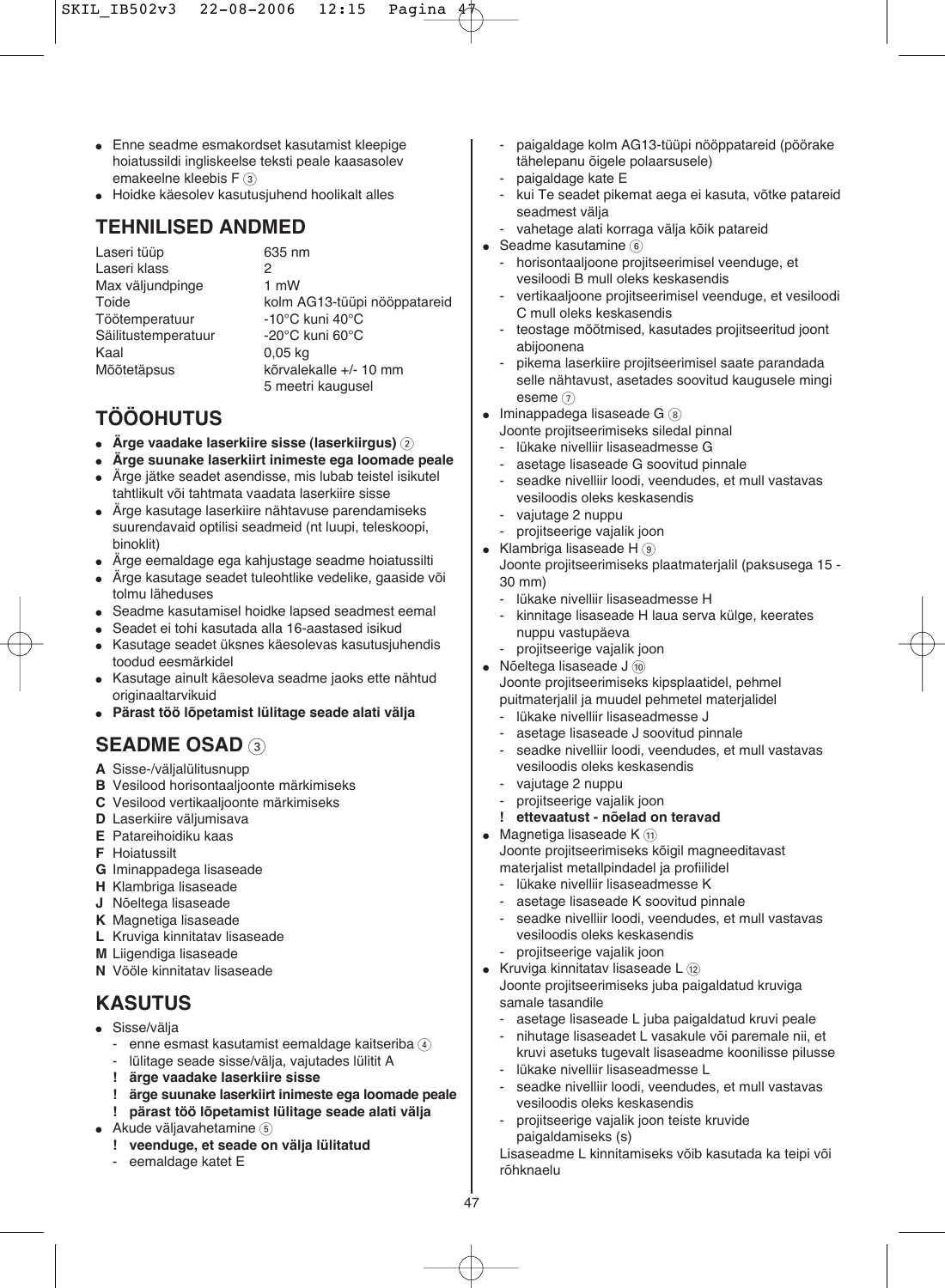- $\bullet$  Liigendiga lisaseade M $(3)$ Joonte projitseerimiseks nurga all (ainult umbkaudse orientiirina)
	- eemaldage nupp, keerates seda vastupäeva
	- lükake nivelliir magnetiga lisaseadmesse K
	- kinnitage magnetiga lisaseade K lisaseadme M külge, keerates nuppu päripäeva
	- nivelliiri asendi muutmiseks lõdvendage nuppu ja pärast soovitud nurga paika seadmist pingutage see uuesti

Liigendiga lisaseadme M kinnitamiseks võib kasutada ka teipi või rõhknaelu

 $\bullet$  Vööle kinnitatav lisaseade N $\times$ Vööle kinnitatavat lisaseadme abil saab nivelliiri lihtsalt ja mugavalt kaasas kanda

#### **HOOLDUS**

- Ärge hoidke seadet pideva vibratsiooni käes või väga kõrgetel või väga madalatel temperatuuridel
- Hoidke seadet alati siseruumides, pakituna originaalpakendisse/-ümbrisesse
- Kaitske seadet tolmu, niiskuse ja otsese päikesekiirguse eest
- Puhastage seadet pehme lapi ja mahedatoimelise pesuvahendiga
	- **! iga kord enne läätsede puhastamist eemaldage seadmest patareid**
- Seadme lahtivõtmine ja modifitseerimine on keelatud
- Ärge püüdke välja vahetada laserläätsede detaile

#### **GARANTII / KESKKOND**

- Käesolevale Skil tootele on antud garantii vastavalt seadusandlikele sätetele/ kasutusriigis kehtivatele õigusaktidele; normaalsest kulumisest ja ülekoormusest või seadme nõuetevastasest käsitsusest tingitud kahjustused ei kuulu garantii korras hüvitamisele
- Reklamatsioonide korral saatke lahtimonteerimata seade koos ostukviitungiga müügiesindusse või lähimasse Skil remonditöökotta (aadressid ja tööriista varuosade joonise leiate aadressil www.skileurope.com)
- **Ärge visake kasutuskõlbmatuks muutunud elektrilisi tööriistu, patareisid, lisatarvikuid ja pakendeid ära koos olmejäätmetega** (üksnes EL liikmesriikidele)
	- vastavalt Euroopa Parlamendi ja nõukogu direktiivile 2002/96/EÜ elektri- ja elektroonikaseadmete jäätmete kohta ning direktiivi nõuete kohaldamisele liikmesriikides tuleb kasutuskõlbmatuks muutunud elektrilised tööriistad koguda eraldi ja
	- keskkonnasäästlikult korduvkasutada või ringlusse võtta - seda meenutab Teile sümbol (is)

**LV**

### Dažādu virsmu nivelēšanas lāzers **502 IEVADS**

• Šis instruments ir paredzēts objektu nolīdzināšanai un/vai nepieciešamo griešanas līniju iezīmēšanai, izmantojot taisnu lāzera līnijas projekciju; šo instrumentu kopā ar tā piederumiem var izmantot dažādām virsmām

- Pirms instrumenta lietošanas uzmanīgi izlasiet šo lietošanas pamācību, kā arī brīdinošo uzlīmi uz instrumenta $(1)$
- **Stingri ievērojiet drošības instrukcijas un brīdinošos** norādījumus, jo pretējā gadījumā jūs riskējat gūt **smagu savainojumu (acu apdegumu)**
- Pirms izmantot instrumentu pirmo reizi, uz brīdinājuma markējuma teksta angļu valodā uzlīmējiet piegādāto uzlīmi jūsu valodā F 3
- Pēc izlasīšanas saglabājiet šo lietošanas pamācību turpmākai izmantošanai

#### **TEHNISKIE PARAMETRI**

| Lāzera tips               | 635 nm                       |
|---------------------------|------------------------------|
| Lāzera klase              | 2                            |
| Maksimālā starojuma jauda | 1 mW                         |
| Elektrobarošana           | 3 x AG13 monētveida baterija |
| Darba temperatūra         | no -10°C līdz 40°C           |
| Uzglabāšanas temperatūra  | no -20°C līdz 60°C           |
| Svars                     | $0.05$ ka                    |
| Precizitāte               | novirze $+/-$ 10 mm 5 metru  |
|                           | distancē                     |

### DARBA DROŠĪBA

- **Neskatieties lāzera starā (lāzera izstarojums)**  $\widehat{2}$ )
- **Nevērsiet lāzera staru citu cilvēku vai mājdzīvnieku virzienÇ**
- Nenovietojiet instrumentu stāvoklī, kurā kāds var tīši vai netīši ielūkoties lāzera starā
- Nelietojiet nekādus palielinošos optiskos instrumentus (piemēram, palielinošos stiklus, teleskopus vai binokļus), lai vērotu lāzera staru
- Nenonemiet un nebojājiet brīdinošo uzlīmi, kas nostiprināta uz instrumenta korpusa
- Nedarbiniet instrumentu, ja darba vietas tuvumā atrodas viegli degoši škidrumi, gāzes vai putekļi
- Nedarbiniet instrumentu, ja tuvumā atrodas bērni
- Šo instrumentu nav atļauts lietot personām, kas jaunākas par 16 gadiem
- Neizmantojiet instrumentu citiem mērķiem, nekā tiem, kas norādīti šajā lietošanas pamācībā
- Lietojiet vienīgi oriģinālos piederumus, kas paredzēti šim instrumentam
- **Vienmïr izslïdziet instrumentu laikÇ, kad tas netiek lietots**

#### **INSTRUMENTA SASTĀVDALAS** ③

- A leslēgšanas/izslēgšanas slēdzis
- **B** Līmeņrādis horizontālām līnijām
- **C** Līmeņrādis vertikālām līnijām
- **D** Lāzera stara atvere
- **E** Bateriju nodalījuma vāciņš
- **F** Brīdinājuma uzlīme
- **G** Piesūceknis piederums
- **H** Spile piederums
- **J** Piespraude piederums
- **K** Magnēts piederums
- **L** Skrūves piederums
- **M** Piederums ar iedaĮām
- **N** Jostas klipsis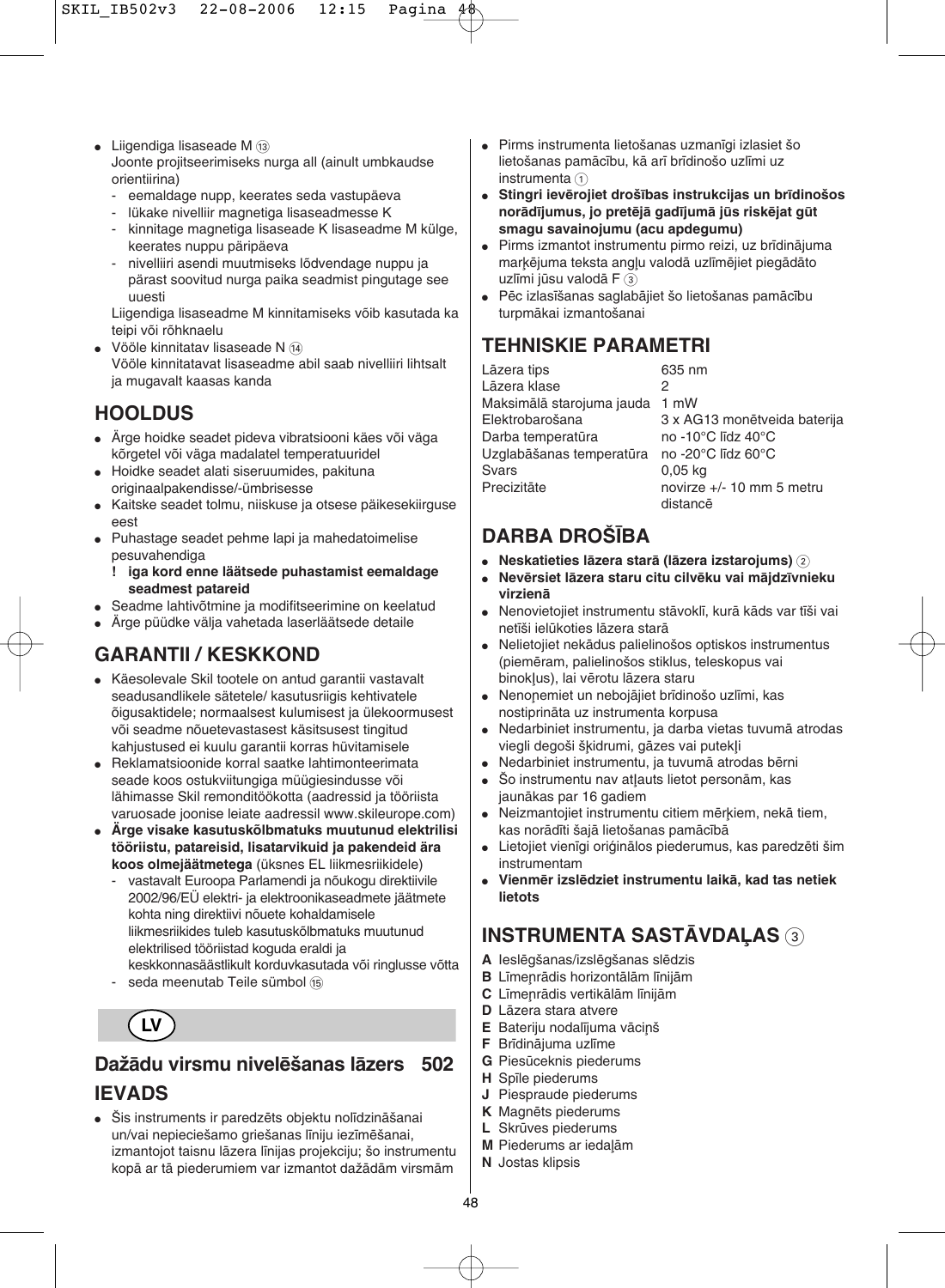- **LIETOŠANA**
- leslēgšana un izslēgšana
	- pirms pirmās lietošanas reizes izņemiet aizsargieliktni, kā redzams attēlā 4
	- ieslēdziet un izslēdziet instrumentu, attiecīgi nospiežot ieslēdzēju A
	- **!** neskatieties lāzera starā
	- ! nevērsiet lāzera staru citu cilvēku vai mājdzīvnieku virzienā
	- ! pēc lietošanas vienmēr izslēdziet instrumentu
- $\bullet$  Bateriju maiņa  $(5)$ 
	- $!$  pārliecinieties, ka instruments ir izslēgts
	- nonemiet vācinu E
	- ievietojiet 3 AG13 monētveida baterijas (sekojiet, lai būtu pareiza pievienošanas polaritāte)
	- nostipriniet vāciņu E
	- vienmēr izņemiet baterijas no instrumenta, ja tas ilgāku laiku netiek lietots
	- vienmēr nomainiet pilnu bateriju komplektu
- $\bullet$  Instrumenta darbināšana  $\circledcirc$ 
	- projicējot horizontālu līniju, līmeņrāža B burbulim jābūt centrā
	- projicējot vertikālu līniju, līmeņrāža C burbulim jābūt centrā
	- veiciet nepieciešamos mērījumus, atskaitei izmantojot projicēto taisni
	- ja projicējat lāzera līniju no lielāka attāluma, tās redzamību var uzlabot, novietojot objektu vajadzīgā attāluma tālākajā punktā  $\widehat{r}$
- Piesūceknis piederums G 8
	- Līniju projicēšanai uz gludām virsmām
	- uzbīdiet instrumentu piederumam G
	- novietojiet piederumu G uz virsmas
	- izlīdziniet instrumentu (pārliecinieties, vai atbilstošā līmeņrāža burbulis ir centrā)
	- nospiediet 2 rokturi
	- izmantojiet projicēto līniju kā norādi
- $\bullet$  Spile piederums H  $\circledcirc$ 
	- Līniju projicēšanai uz dēļiem (biezums 15 30 mm) - uzbīdiet instrumentu piederumam H
	- nostipriniet piederumu H uz dēļa, griežot rokturi pulksteņrādītāja kustības virzienā
	- izmantojiet projicēto līniju kā norādi
- $\bullet$  Piespraude piederums J $(10)$
- Līniju projicēšanai uz apmetuma plāksnēm, skuju koka materiāliem un citiem mīkstiem materiāliem
- uzbīdiet instrumentu piederumam J
- novietojiet piederumu J uz virsmas
- izlīdziniet instrumentu (pārliecinieties, vai atbilstošā līmeņrāža burbulis ir centrā)
- nospiediet 2 rokturi
- izmantojiet projicēto līniju kā norādi
- **!** uzmanieties no asajām piespraudēm
- $\bullet$  Magnēts piederums K $(n)$ Līniju projicēšanai uz jebkuras metāliskas virsmas vai profila
	- uzbīdiet instrumentu piederumam K
	- novietojiet piederumu K uz virsmas
	- izlīdziniet instrumentu (pārliecinieties, vai atbilstošā līmenrāža burbulis ir centrā)
	- izmantojiet projicēto līniju kā norādi
- Skrūves piederums  $L$   $\Omega$ 
	- Līniju projicēšanai vienā augstumā ar nostiprinātu skrūvi novietojiet piederumu L uz nostiprinātās skrūves
	- bīdiet piederumu L pa kreisi/pa labi, lai skrūve stingri nostiprinātos atveres tievajā galā
	- uzbīdiet instrumentu piederumam L
	- izlīdziniet instrumentu (pārliecinieties, vai atbilstošā līmeņrāža burbulis ir centrā)
	- izmantojiet projicēto līniju kā norādi citu skrūvju nostiprināšanai
	- Skrūves piederumu L var izmantot arī kopā ar mērlenti vai zīmēšanas piespraudēm
- Piederums ar iedaļām M (i3)
	- Līniju projicēšanai noteiktā leņķī (tikai līniju uzmetumam)
	- noņemiet rokturi, griežot to pretēji pulksteņrādītāja kustības virzienam
	- uzbīdiet instrumentu magnēta piederumam K
	- nostipriniet magnēta piederumu K uz piederuma M, griežot rokturi pulksteņrādītāja kustības virzienā
	- pārvietojiet rīku pa loka iedaļām atbrīvojot/nostiprinot rokturi

Piederums ar iedalām M var izmantot arī kopā ar mērlenti vai zīmēšanas piespraudēm

Jostas klipsis N (14) Vienkāršai un ērtai glabāšanai

### **APKALPOŠANA UN APKOPE**

- Nepaklaujiet instrumentu ilgstošai vibrācijai, kā arī loti augstas vai zemas temperatūras iedarbībai
- Vienmēr uzglabājiet instrumentu telpās, ievietojot to kartona iesaiņojumā vai aizsargsomā
- Sargājiet instrumentu no putekļiem, mitruma un saules staru tiešas iedarbības
- Instrumenta tīrīšanai lietojiet mitru audumu un vāju ziepiūdeni
- ! pirms instrumenta lēcu tīrīšanas vienmēr izņemiet **no tÇ baterijas**
- Neizjauciet instrumentu un nepakļaujiet to nekāda veida modifikācijai
- Nemēģiniet nekādā veidā nomainīt jebkuru lāzera lēcu dalu

### **GARANTIJA / APKÅRTîJÅ VIDE**

- Šim firmas Skil izstrādājumam tiek noteikta ražotāja garantija atbilstoši starptautiskajai un nacionālajai likumdošanai; garantija neattiecas uz bojājumiem, kuru cēlonis ir normāls nodilums, pārslodze, kā arī nepareiza apiešanās ar instrumentu
- Pretenziju gadījumā nosūtiet instrumentu neizjauktā veidā kopā ar iegādes datumu apliecinošu dokumentu uz tuvāko tirdzniecības vietu vai firmas Skil pilnvarotu remontu iestādi (adreses un instrumenta apkalpošanas shēma tiek sniegta datortīklā Internet ar adresi www.skileurope.com)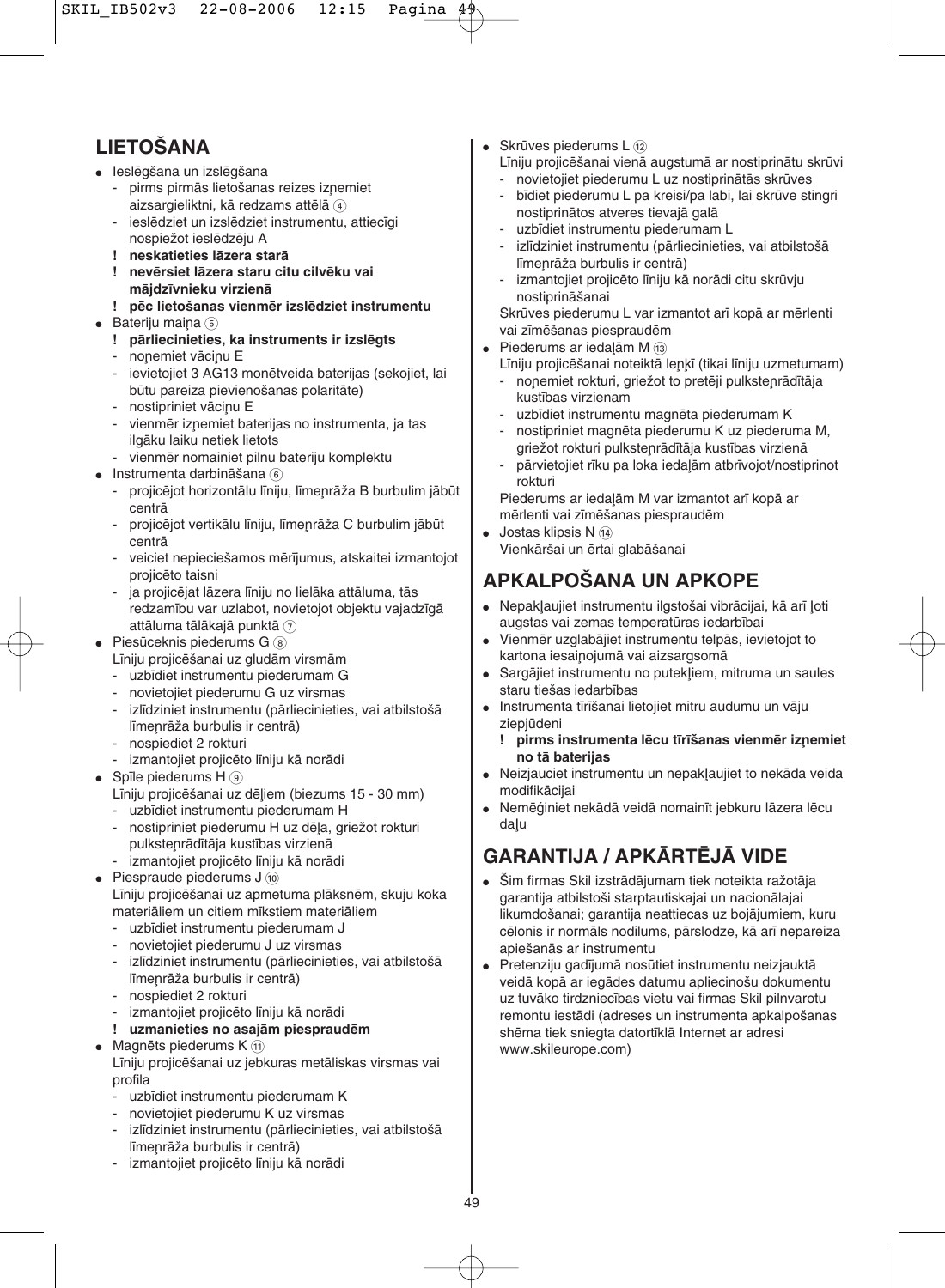- **Neizmetiet elektroiekÇrtas, baterijas, piederumus un** iesaiņojuma materiālus sadzīves atkritumos (tikai ES  $v$ alstīm)
	- saskaņā ar Eiropas Direktīvu 2002/96/EG par lietotajām elektroiekārtām, elektronikas iekārtām un tās iekļaušanu valsts likumdošanā lietotās elektroiekārtas ir jāsavāc atseviški un jānogādā otrreizējai pārstrādei videi draudzīgā veidā
	- speciāls simbols ® atgādina par nepieciešamību tos utilizēt videi nekaitīgā veidā

# **LT**

#### **Daugiapavir‰is lygiuojantis 502 lazeris**

#### **∫VADAS**

- Šis prietaisas skirtas objektams lygiuoti ir (arba) norimoms kirpimo linijoms žymėti naudojant tiesios lazerio linijos projekciją; su pateiktais priedais prietaisas gali būti naudojamas ant įvairių paviršių
- Prieš naudodamiesi prietaisu, atidžiai perskaitykite šią naudojimo instrukciją bei įspėjamuosius užrašus ant prietaiso (1)
- **Ypatingà dòmes∞ atkreipkite ∞ saugos instrukcijà** nuorodas bei įspėjamuosius užrašus; jei nepaisysite šių nuorodų, gali kilti sunkių sužeidimų (akių) **pavojus**
- Prieš pirmąsyk naudodami šį įrankį, ant įspėjamojo lipduko anglų kalba užklijuokite pridedamą lipduką savo gimtaja kalba F 3
- Naudojimo instrukcijos neišmeskite, o pasidėkite Jums žinomoje vietoje, kad vėliau galėtumėte ja pasinaudoti

### **TECHNINĖS CHARAKTERISTIKOS**

| Lazerio tipas                 | 635 nm                  |
|-------------------------------|-------------------------|
| Lazerio klasė                 | 2                       |
| Didžiausia atiduodamoji galia | 1 mW                    |
| Maitinimo šaltinis            | 3 x AG13 mygtuko formos |
|                               | baterija                |
| Veikimo temperatūra           | nuo -10°C iki 40°C      |
| Laikymo temperatūra           | nuo -20°C iki 60°C      |
| Svoris                        | $0.05$ kg               |
| <b>Tikslumas</b>              | nuokrypis 5 m nuotolyje |
|                               | $+/- 10$ mm             |

#### **SAUGA**

- Nežiūrėkite i lazerio spinduli (lazerio radiacija) *①*
- Nenukreipkite lazerio spindulio į kitus asmenis ar gyvūnus
- Nestatykite prietaiso tokioje padòtyje, kurioje kas nors galėtų tyčia ar netyčia pažiūrėti tiesiai į lazerio spindulį
- Nežiūrėkite į lazerio spindulį per kokius nors vaizdą padidinančius optinius itaisus (pvz., didinamąji stiklą, teleskopą ar žiūronus)
- Nenuimkite nuo prietaiso įspėjamojo užrašo
- Nenaudokite prietaiso tokioje aplinkoje, kur yra degių skysčių, dujų ar dulkių
- Nenaudokite prietaiso, jei netoliese yra vaikų
- Asmenims, jaunesniems nei 16 metų, prietaisu naudotis draudžiama
- Nenaudokite prietaiso kitiems tikslams, nei nurodyta šioje naudojimo instrukcijoje
- Naudokite tik šiam prietaisui skirtą originalią papildomą ∞rangà
- Kai nesinaudojate prietaisu , visuomet ii išiunkite

### **PRIETAISO ELEMENTAI 3**

- **A** Įjungimo ir išjungimo jungiklis
- **B** Gulsãiukas horizontalioms linijoms
- **C** Gulsãiukas vertikalioms linijoms
- **D** Lazerio šviesos atidarymas
- **E** Baterijos skyriaus dangtelis
- **F** Perspèjimo etiketė
- **G** Išsiurbimo priedas
- **H** Spaustuvas priedas
- **J** Smaigas priedas
- **K** Magnetas priedas
- **L** Sraigtas priedas
- **M** Ašis priedas
- **N** Diržo spaustukas

### **NAUDOJIMAS**

- ∬ungimas ir išjungimas prieš naudodami pirmą kartą, išimkite apsauginį įdėklą, kaip parodyta 4
- prietaisas yra įjungiamas arba išjungiamas perstumiant jungiklį A atitinkamai
- **!** nežiūrėkite į lazerio spindulį
- **! nenukreipkite lazerio spindulio ∞ kitus asmenis ar** gyvūnus
- ! baigę naudotis prietaisu, visuomet jį išjunkite Baterijų keitimas (5)
- **! ∞sitikinkite, kad prietaisas yra i‰jungtas**
- nuimkite dangtelj E
- jdėkite 3 x AG13 bateriją (atkreipkite dėmesį į poliškumą)
- uždėkite dangtelį E
- jei prietaiso nenaudojate ilgesnį laiką, visuomet išimkite baterijas
- visuomet keiskite visas baterijas iš karto
- $\bullet$  Prietaiso naudojimas  $\circledcirc$ 
	- projektuodami horizontalią liniją, užtikrinkite, kad gulsčiukas būtų centruotas B lygyje
	- projektuodami vertikalią liniją, užtikrinkite, kad gulsčiukas būtų centruotas C lygyje
	- atlikite matavimus, naudodami suprojektuotąją atskaitos linijà
	- projektuodami lazerio liniją tolimesniu atstumu, galite padidinti jo matomumą padėję kokį nors daiktą norimo atstumo gale  $(7)$
- $\bullet$  Išsiurbimo priedas G  $\textcircled{\scriptsize{8}}$ 
	- Linijoms projektuoti ant lygių paviršių
	- užslinkite prietaisą ant priedo G
	- padėkite priedą G ant paviršiaus
	- sulygiuokite prietaisą (užtikrinkite, kad gulsčiukas būtų centruotas atitinkamame lygyje)
	- paspauskite 2 rankenėlę
	- suprojektuota linija remkitės kaip nuoroda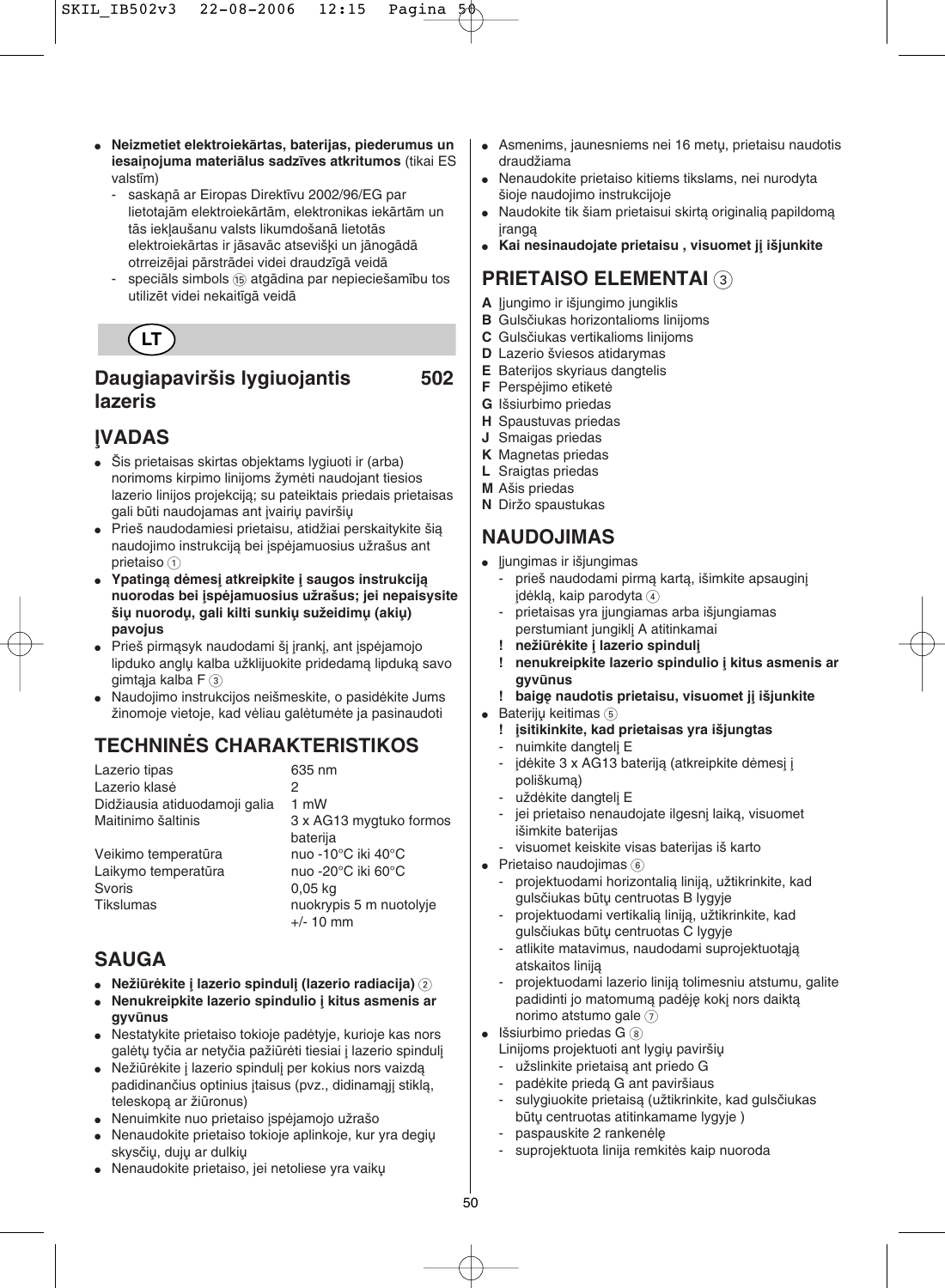- Spaustuvas priedas  $H(\widehat{9})$ 
	- Linijoms projektuoti ant plokščių (storis 15–30 mm) - užslinkite prietaisą ant priedo H
	- pritvirtinkite prieda H prie plokštės sukdami rankenėle pagal laikrodžio rodyklę
	- suprojektuota linija remkitės kaip nuoroda
- $\bullet$  Smaigas priedas  $J(0)$ 
	- Linijoms projektuoti ant tinko plokščių, minkštos medienos ir kitų minkštų medžiagų
	- užslinkite prietaisa ant priedo J
	- padėkite priedą J ant paviršiaus
	- sulygiuokite prietaisą (užtikrinkite, kad gulsčiukas būtų centruotas atitinkamame lygyje)
	- paspauskite 2 rankenėlę
	- suprojektuota linija remkitės kaip nuoroda
- **! saugokitòs a‰tri˜ smeigtuk˜**
- Magnetas priedas  $K$   $(i)$ 
	- Linijoms projektuoti ant geležinių paviršių ar profilių
	- užslinkite prietaisą ant priedo K
	- padėkite priedą K ant paviršiaus
	- sulygiuokite prietaisą (užtikrinkite, kad gulsčiukas būtų centruotas atitinkamame lygyje)
- suprojektuota linija remkitės kaip nuoroda • Sraigtas priedas  $L$   $(12)$ 
	- Linijoms projektuoti tame paãiame lygyje kaip jau sumontuotas sraigtas,
	- uždėkite priedą L virš jau sumontuoto sraigto
	- paslinkite priedą L į kairę ar dešinę taip, kad sraigtas tvirtai laikytųsi smailėjančiame kaištelio gale
	- užslinkite prietaisą ant priedo L
	- sulygiuokite prietaisą (užtikrinkite, kad gulsčiukas būtų centruotas atitinkamame lygyje)
	- suprojektuota linija remkitės kaip nuoroda, kai montuosite kità(-us) sraigtà(-us)

Sraigtas priedas L taip pat gali būti naudojamas kartu su lipnia juosta ar smeigtukais

Ašis priedas M (13)

Linijoms projektuoti tam tikru kampu (tik apytikriam nustatymui)

- nuimkite rankenėlę sukdami ją prieš laikrodžio rodyklę
- užslinkite prietaisą ant magneto priedo K
- pritvirtinkite magneta K ant priedo M sukdami rankenėlę pagal laikrodžio rodyklę
- slinkite prietaisą virš sugraduoto lanko atleisdami ar suverždami rankenėlę
- Ašis priedas M gali būti naudojamas kartu su lipnia juosta ar smeigtukais
- Diržo spaustukas N (14) Lengvam ir patogiam laikymui

#### **PRIEÎIÌRA**

- Saugokite prietaisa nuo nuolatinės vibracijos ar ekstremaliu temperatūru (tiek teigiamu, tiek neigiamu) poveikio
- .<br>Prietaisą visuomet laikykite patalpoje, įdėję į apsauginę pakuote ar dėkla
- Saugokite prietaisą nuo dulkių, drėgmės ir tiesioginių saulės spindulių poveikio
- Prietaisą valykite drėgna šluoste, naudodami švelnų muilą ! prieš valydami lęšį visuomet išimkite baterijas
- Jokiu bdu neardykite ir nemòginkite modifikuoti prietaiso
- Nemėginkite keisti kokią nors lazerio lęšio dalį

#### **GARANTIJA IR APLINKOSAUGA**

- Šiam Skil gaminiui mes suteikiame garantiją pagal galiojančius šalies įstatymus; garantijos netaikomos gedimams, atsiradusiems dėl prietaiso natūralaus susidėvėjimo, perkrovų arba neteisingo naudojimo
- Pretenzijos atveju neišardytą prietaisą kartu su pirkimą jrodančiu nustatytos formos dokumentu siųskite tiekėjui arba i artimiausia SKIL firmos igaliota elektros prietaisu techninio aptarnavimo centrą (adresus bei atsarginių daliu brėžinius rasite www.skileurope.com)
- Nemeskite elektrinių irankių, baterijos, papildomos trangos ir pakuotės į buitinių atliekų konteinerius (galioja tik ES valstybėms)
	- pagal ES Direktyvą 2002/96/EG dėl naudotų elektrinių ir elektroninių prietaisų atliekų utilizavimo ir pagal vietinius valstybės įstatymus atitarnavę elektriniai irankiai turi būti surenkami atskirai ir gabenami į antrinių žaliavų tvarkymo vietas, kur jie turi būti sunaikinami ar perdirbami aplinkai nekenksmingu būdu
- apie tai primins simbolis ®, kai reikės išmesti atitarnavusį prietaisą